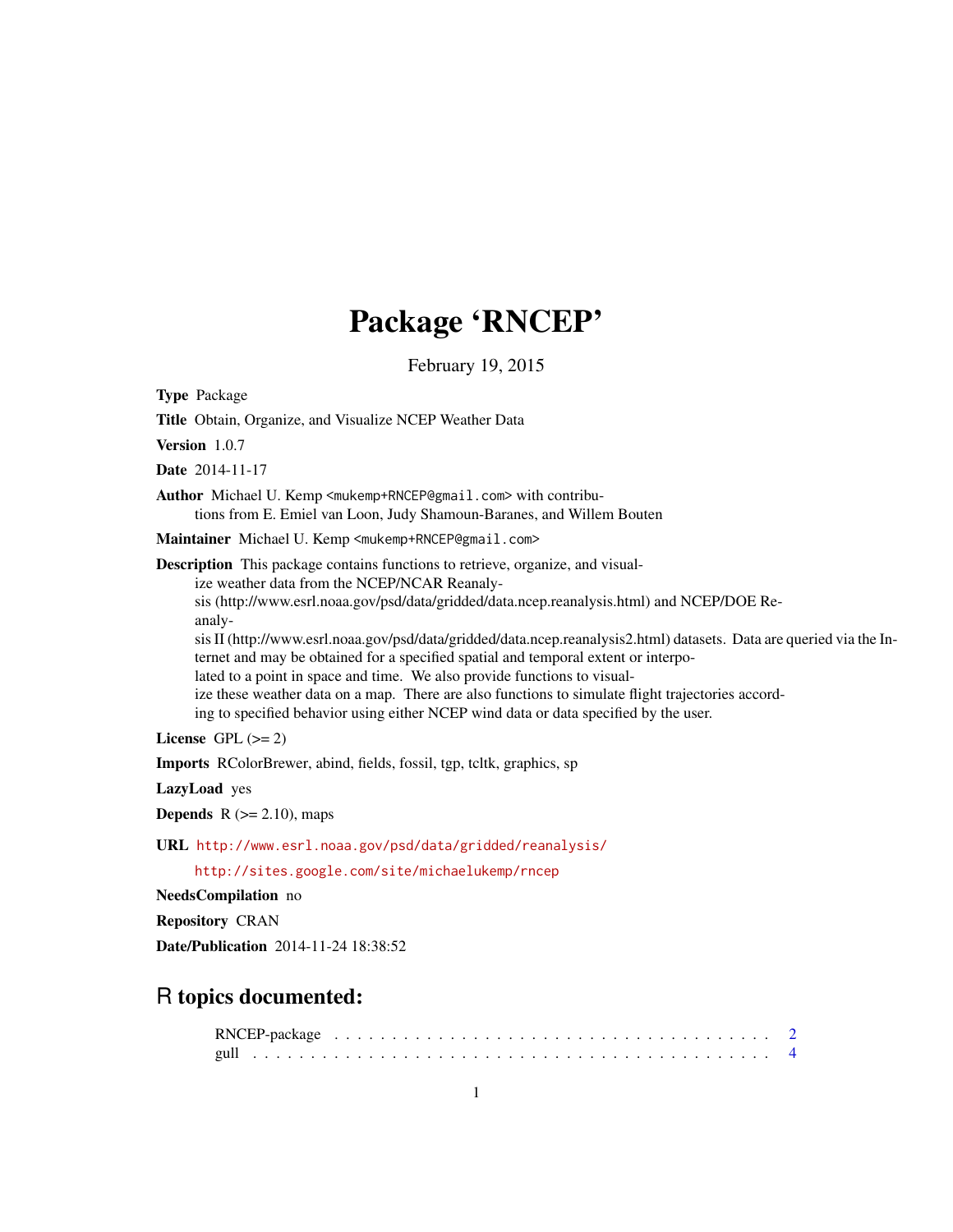<span id="page-1-0"></span>

|                                                                                                                     | 7        |
|---------------------------------------------------------------------------------------------------------------------|----------|
|                                                                                                                     | <b>9</b> |
|                                                                                                                     | 10       |
|                                                                                                                     | -12      |
| $NCEP. Flow Speed \ldots \ldots \ldots \ldots \ldots \ldots \ldots \ldots \ldots \ldots \ldots$                     | 15       |
|                                                                                                                     | 17       |
|                                                                                                                     | 25       |
|                                                                                                                     | 27       |
| NCEP.loxodrome $\ldots \ldots \ldots \ldots \ldots \ldots \ldots \ldots \ldots \ldots \ldots \ldots \ldots$         | -34      |
| $NCEP.M.Groundspeed \dots \dots \dots \dots \dots \dots \dots \dots \dots \dots \dots \dots \dots$                  | 35       |
|                                                                                                                     | 36       |
|                                                                                                                     | 38       |
|                                                                                                                     | 39       |
|                                                                                                                     | 41       |
| $NCEP\text{.}$ track $2$ km $1 \ldots \ldots \ldots \ldots \ldots \ldots \ldots \ldots \ldots \ldots \ldots \ldots$ | 42       |
|                                                                                                                     | 44       |
|                                                                                                                     | 45       |
|                                                                                                                     | 48       |
|                                                                                                                     |          |

#### **Index** [52](#page-51-0)

| RNCEP-package | This package of functions retrieves, organizes, and visualizes weather |
|---------------|------------------------------------------------------------------------|
|               | data from either the NCEP/NCAR Reanalysis or NCEP/DOE Reanal-          |
|               | <i>vsis II datasets</i>                                                |
|               |                                                                        |

## Description

This package contains functions to...

- 1. Query data from these two NCEP datasets for a specified range of space and time, maintaining both the spatial and temporal structure of the data
- 2. Remove any unwanted time intervals of the returned data
- 3. Temporally aggregate the data and apply any function to the subsets (i.e. calculate user-defined climatic variables)
- 4. Create a contour map from the data
- 5. Query data from these two NCEP datasets interpolated to a particular point in time and space
- 6. Visualize these interpolated data as points on a map using color to represent the interpolated value
- 7. Perform trajectory simulations according to specified behavior using wind data from NCEP or data specified by the user.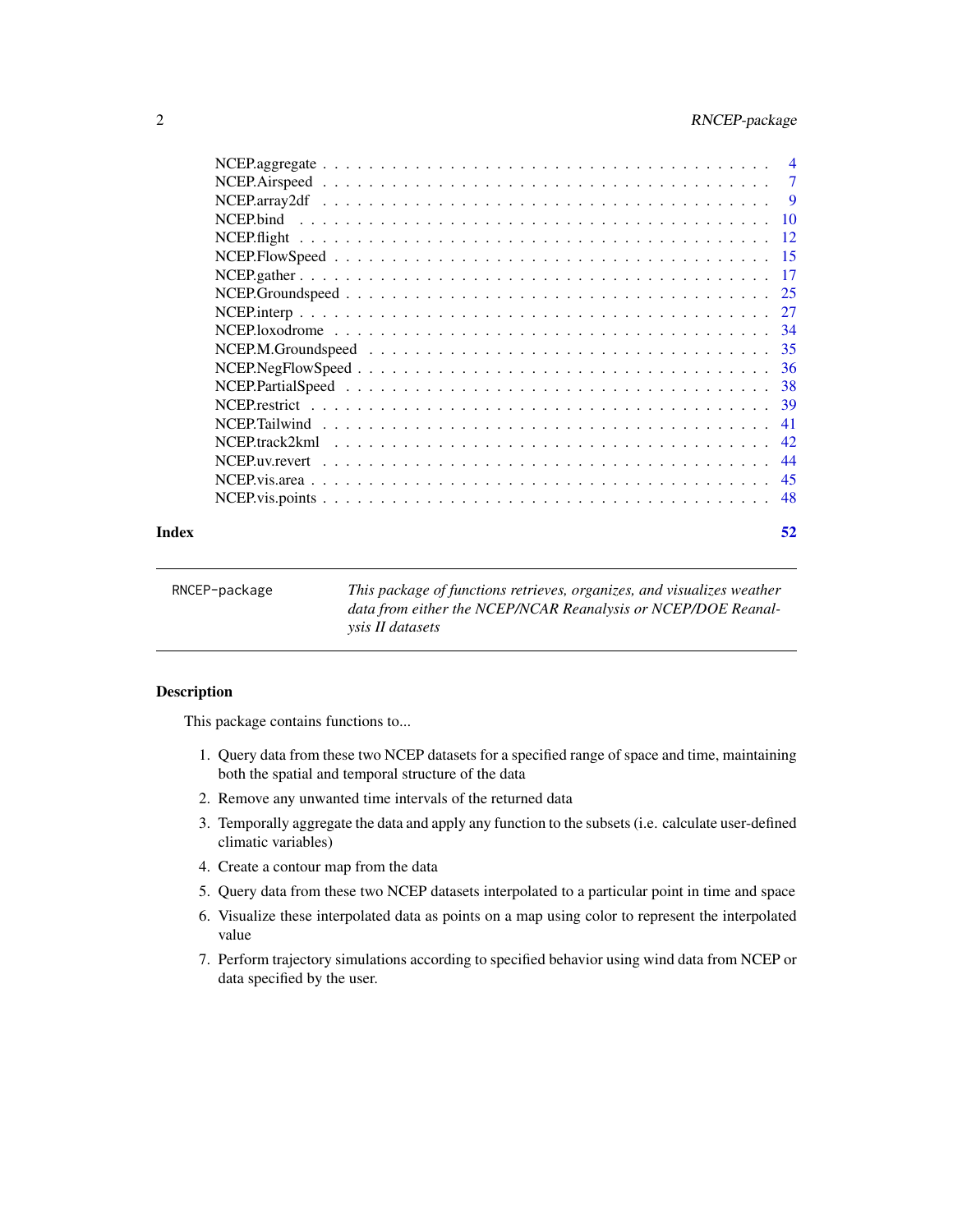## **Details**

| Package:  | <b>RNCEP</b>  |
|-----------|---------------|
| Type:     | Package       |
| Version:  | 1.0.7         |
| Date:     | 2014-11-17    |
| License:  | $GPL$ $(>=2)$ |
| LazyLoad: | yes           |

## Author(s)

Michael U. Kemp <mukemp+RNCEP@gmail.com>

## References

#### To cite package 'RNCEP' in publications use:

Kemp, M. U., Emiel van Loon, E., Shamoun-Baranes, J., Bouten, W., 2012. RNCEP: global weather and climate data at your fingertips. Methods in Ecology and Evolution (3), 65-70., DOI: 10.1111/j.2041-210X.2011.00138.x

## For more information on flow-assistance and NCEP.flight see:

Kemp, M.U., Shamoun-Baranes, J., van Loon, E. E., McLaren, J. D., Dokter, A. M., and Bouten, W. 2012. Quantifying flow-assistance and implications for movement research. Journal of Theoretical Biology. (308), 56-67. DOI 10.1016/j.jtbi.2012.05.026

## To cite the NCEP/NCAR Reanalysis dataset use:

Kalnay et al. (1996), The NCEP/NCAR 40-year reanalysis project, Bull. Amer. Meteor. Soc., 77, 437-470

## To cite the NCEP/DOE Reanalysis II dataset use:

Kanamitsu et al. (2002), NCEP-DOE AMIP-II Reanalysis (R-2). Bull. Amer. Meteor. Soc., 83, 1631-1643

Please acknowledge the use of NCEP data in any publications by including text such as, "NCEP Reanalysis data provided by the NOAA/OAR/ESRL PSD, Boulder, Colorado, USA, from their Web site at <http://www.esrl.noaa.gov/psd/>". They would also appreciate a copy of any publications using NCEP data.

```
## Not run:
library(RNCEP)
## Retrieve the temperature from a particular pressure level for
## a specified spatial and temporal extent
wx.extent <- NCEP.gather(variable='air', level=850,
   months.minmax=c(8,9), years.minmax=c(2000,2001),
   lat.southnorth=c(50,55), lon.westeast=c(0,5),
   reanalysis2 = FALSE, return.units = TRUE)
```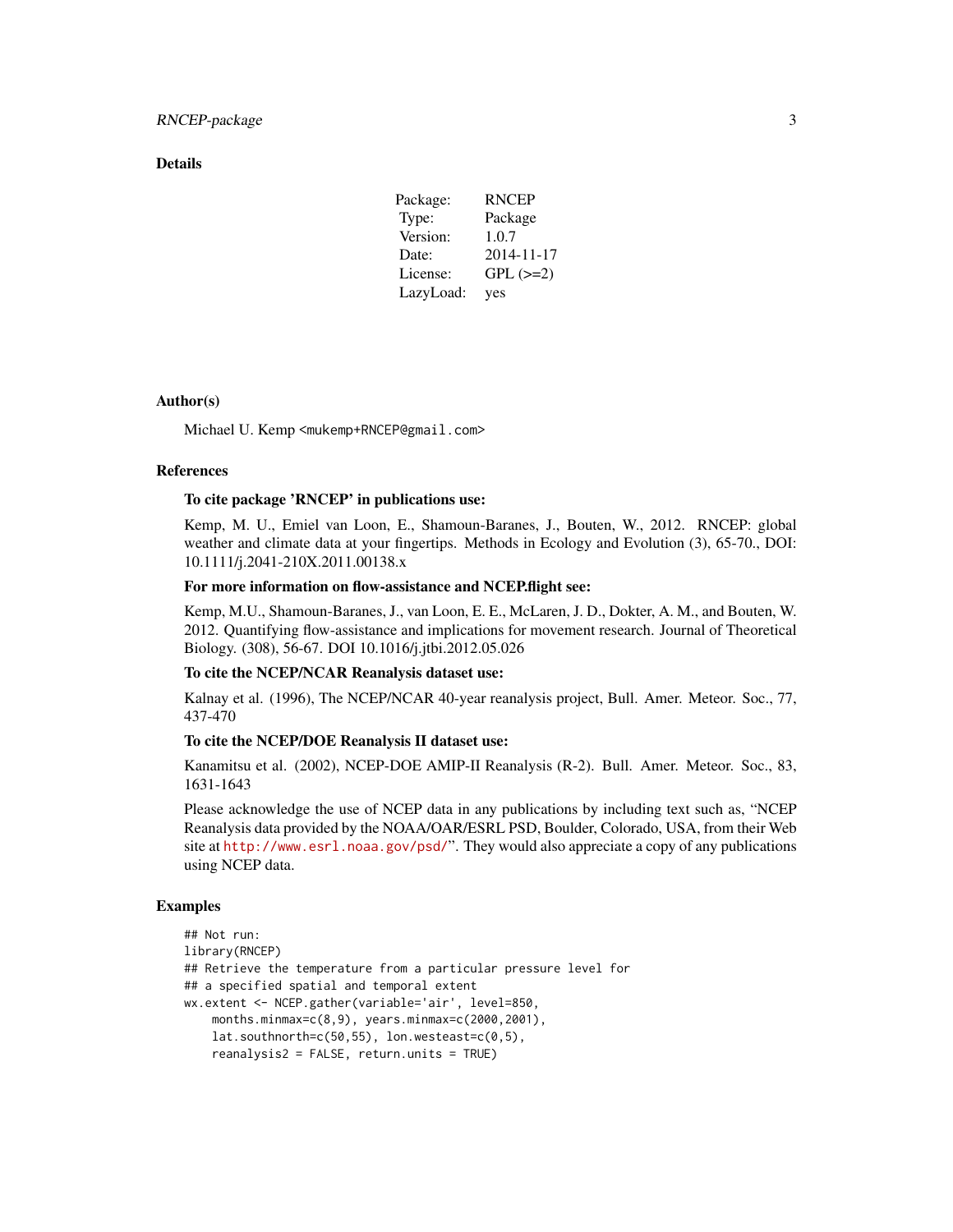```
## Retrive the temperature from a particular pressure level
## interpolated in space and time
wx.interp <- NCEP.interp(variable='air', level=850, lat=55.1,
   lon=11.3, dt='2006-10-12 17:23:12')
## Simulate a flight trajectory using NCEP wind data
flight <- NCEP.flight(beg.loc=c(58.00,7.00),
 end.loc=c(53.00,7.00), begin.dt='2007-10-01 18:00:00',
 flow.assist='NCEP.Tailwind', fa.args=list(airspeed=12),
 path='loxodrome', calibrate.dir=FALSE, calibrate.alt=FALSE,
 cutoff=0, when2stop='latitude', levels2consider=c(850,925),
 hours=12, evaluation.interval=60, id=1, land.if.bad=FALSE,
 reanalysis2 = FALSE, query=TRUE)
```
## End(Not run)

gull *GPS data points from a lesser black-backed gull*

#### Description

This data set contains a collection of GPS coordinates obtained between June 2008 and July 2009. The GPS tag, developed by the University of Amsterdam, was worn by a lesser black-backed gull (Larus fuscus).

## Usage

gull

#### Format

A data.frame containing 22115 observations of the varibles latitude, longitude, altitude, and datetime.

<span id="page-3-1"></span>NCEP.aggregate *Temporally Aggregate Weather Data*

### **Description**

This function temporally aggregates weather data from the NCEP/NCAR Reanalysis or NCEP/DOE Reanalysis II datasets as returned by [NCEP.gather](#page-16-1). The spatial structure of the data is retained. Data can be aggregated by any combination of year, month, day, and hour.

## Usage

```
NCEP.aggregate(wx.data, YEARS = TRUE, MONTHS = TRUE, DAYS = TRUE,
   HOUNS = TRUE, fxn = "%>0")
```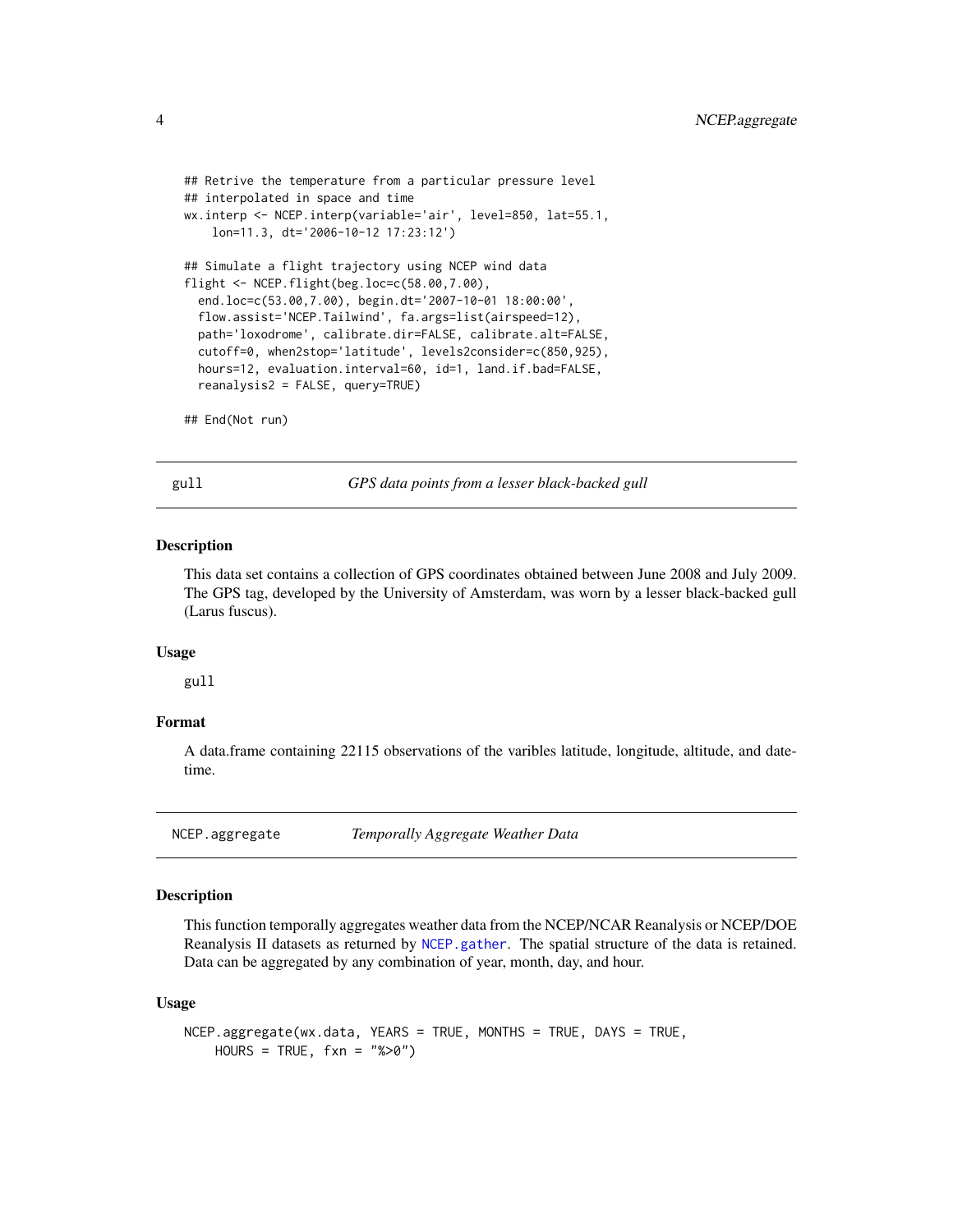## <span id="page-4-0"></span>NCEP.aggregate 5

#### **Arguments**

| wx.data       | the 3-D array of weather data as returned by NCEP, gather to be aggregated               |
|---------------|------------------------------------------------------------------------------------------|
| <b>YEARS</b>  | Logical. Should the years portion of the date time be retained in the aggregation?       |
| <b>MONTHS</b> | Logical. Should the months portion of the date time be retained in the aggrega-<br>tion? |
| DAYS          | Logical. Should the days portion of the date time be retained in the aggregation?        |
| <b>HOURS</b>  | Logical. Should the hours portion of the date time be retained in the aggregation?       |
| fxn           | A scalar function to be applied to all aggregated subsets of the data.                   |

## Details

Each latitude and longitude combination in the array is subset according to the logical datetime arguements in the function call, and fxn is applied to the subsets. fxn can be an internal R function such as [mean](#page-0-0), [sum](#page-0-0), or [sd](#page-0-0), or it can be a function created by the user.

The default setting of fxn (i.e. "%>0") calculates the percentage of observations in each subset greater than zero.

To calculate some variables, sequential aggregations may be needed. For instance, if the user wants to calculate monthly averages of maximum daily relative humidity, two aggregations would be needed. In the first aggregation, the user would find the maximum relative humidity per day. A second aggregation would then be required to find the monthly average of those maximum daily values. See the examples below for a demonstration.

## Value

A three-dimensional array (or 2-D if all layers are completely aggregated) containing the same latitude and longitude ranges and intervals as the input data specified in wx.data. The names of the aggregated time components will be replaced with "XX" or "XXXX" in the output array.

## Author(s)

Michael U. Kemp < mukemp+RNCEP@gmail.com >

## References

Kemp, M. U., van Loon, E. E., Shamoun-Baranes, J., and Bouten, W. 2011. RNCEP:global weather and climate data at your fingertips. – Methods in Ecology and Evolution. DOI:10.1111/j.2041- 210X.2011.00138.x.

```
## Not run:
library(RNCEP)
######################################################
## In the first example, we use the internal R function
## 'mean' to calculate average temperatures per
## month and year
```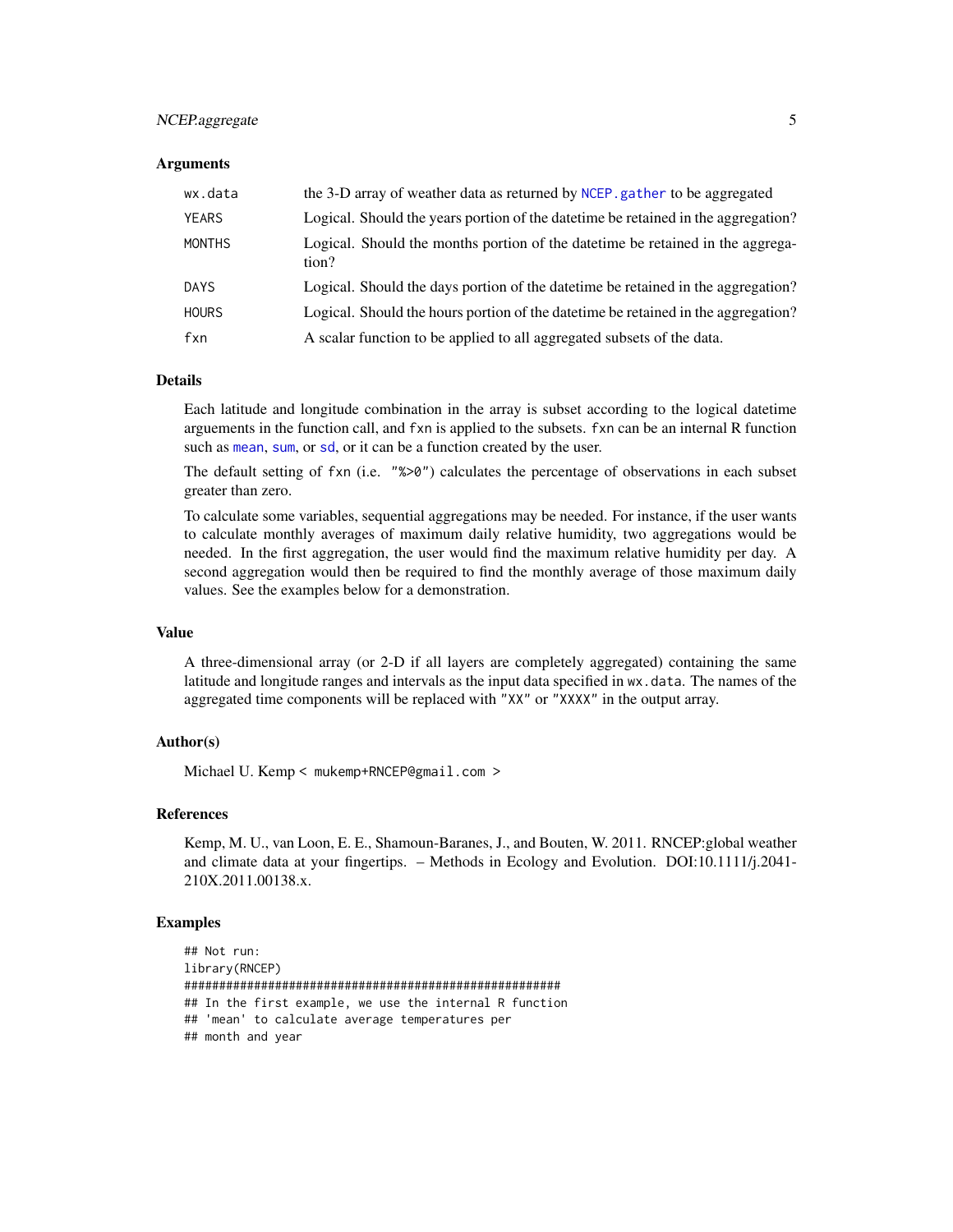```
## First gather temperature data from a spatial extent
## for January and February from 2000-2001.
wx.extent <- NCEP.gather(variable='air', level=850,
    months.minmax=c(1,2), years.minmax=c(2000,2001),
    lat.southnorth=c(50, 55), lon.westeast=c(0, 5),
   reanalysis2=FALSE, return.units=TRUE)
## Now calculate the average temperature per month and year ##
wx.ag <- NCEP.aggregate(wx.data=wx.extent, YEARS=TRUE, MONTHS=TRUE,
    DAYS=FALSE, HOURS=FALSE, fxn='mean')
## Notice that aggregated time components have been replaced
## with "XX" or "XXXX" ##
dimnames(wx.ag)[[3]][1]
#######################################################
## In the second example, we create our own function to
## calculate the percentage of observations at each grid
## point with a temperature less than -5 degrees Celsius ##
## First create the function ##
## Note: temperature is in degrees Kelvin in NCEP database ##
COLD \leftarrow function(x)return(length(which(x < 273.15-5))/(length(x) - sum(is.na(x))))}
## Now calculate the percentage of occuence of temperatures
## less than -5 degrees Celsius per month and year ##
wx.cold <- NCEP.aggregate(wx.data=wx.extent, YEARS=TRUE, MONTHS=TRUE,
   DAYS=FALSE, HOURS=FALSE, fxn='COLD')
##########################################################
## As explained in the Details section above,
## calculating some variables requires sequential aggregations ##
## Here we calculate the monthly mean of daily average
## relative humidity.
## First gather relative humidity data from near the surface
## for a spatial extent for October through November
## from 2001-2002.
wx.extent <- NCEP.gather(variable='rhum.sig995', level='surface',
    months.minmax=c(10,11), years.minmax=c(2001,2002),
   lat.southnorth=c(50, 55), lon.westeast=c(0, 5),
    reanalysis2=FALSE, return.units=FALSE)
## First calculate maximum daily relative humidity ##
wx.ag <- NCEP.aggregate(wx.data=wx.extent,
   HOURS=FALSE, fxn='max')
## Then calculate the monthly average of those daily maximums ##
wx.ag2 <- NCEP.aggregate(wx.data=wx.ag,
```

```
DAYS=FALSE, fxn='mean')
```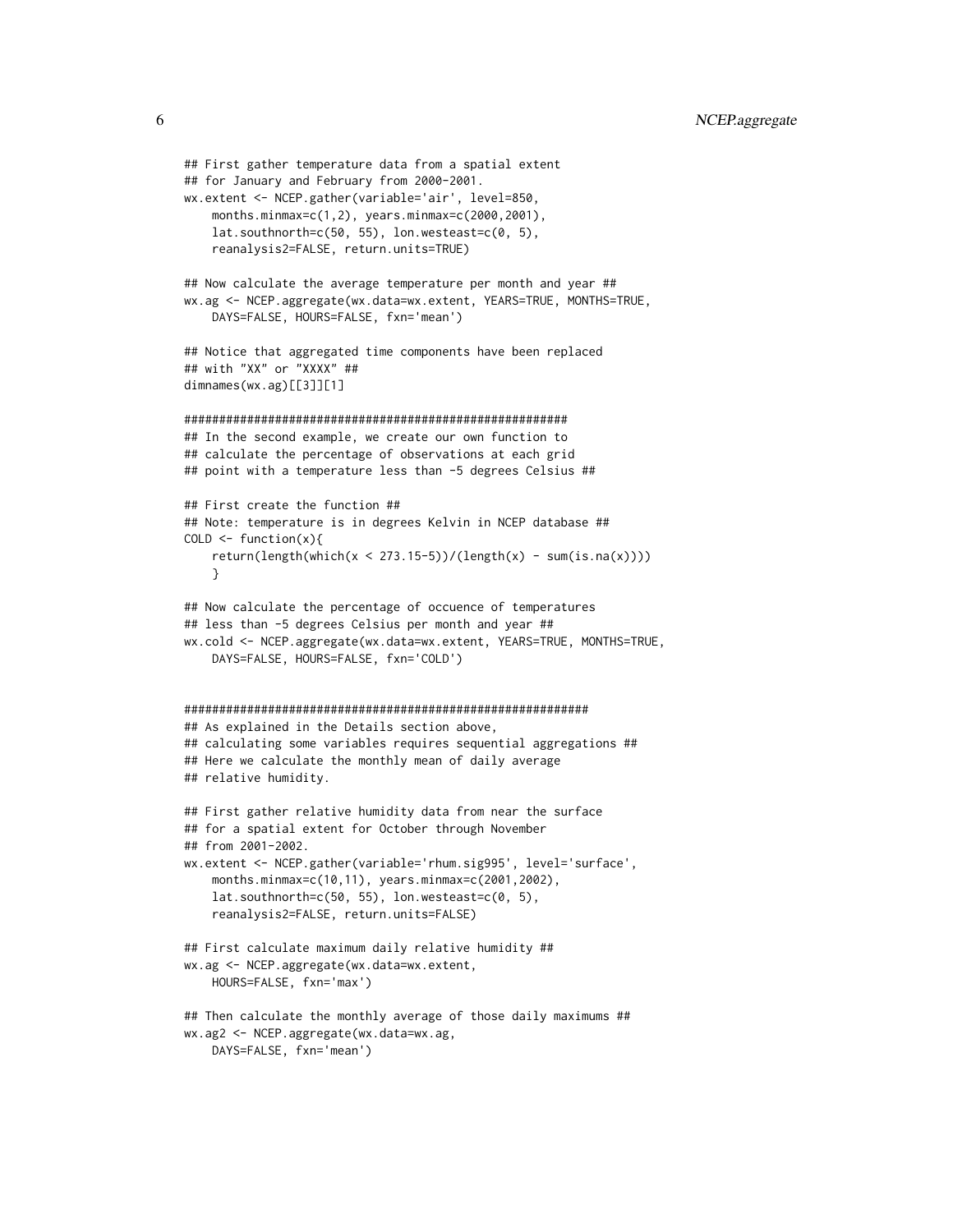## <span id="page-6-0"></span>NCEP.Airspeed 7

```
##########################################################
## Data that have been aggregated may then be visualized
## or exported in various formats ##
###########################################
## Visualize the aggregated temperatures ##
NCEP.vis.area(wx.ag2, title.args=
    list(main='Monthly average of daily maximum relative humidity
    \n October 2000'), image.plot.args=
    list(legend.args=list(text='%',
    cex=1.15, padj=-1, adj=-.25)))
###########################################################
## Export a layer of the data to a format that can then be
## imported into ArcGIS ##
## Convert the first layer of the aggregated array
## to a data.frame ##
wx.df <- NCEP.array2df(wx.ag[,,1])
## Specify that the data.frame is a spatial object
library(sp)
coordinates(wx.df) <- ~longitude+latitude
gridded(wx.df) <- TRUE
proj4string(wx.df) <- CRS('+proj=longlat + datum=WGS84')
## Save the data in .asc format
write.asciigrid(wx.df, fname='wx.asc')
## Note: Data will be written to your working directory ##
## The resulting .asc file can be imported into ArcMap
## using ArcMap's "ASCII to Raster" tool in the "Conversion Tools"
## section of the ArcToolbox. ##
## End(Not run)
```
<span id="page-6-1"></span>NCEP.Airspeed *Calculate flow-assistance according to equation 'Airspeed'*

## Description

This function calculates flow-assistance according to equation Airspeed and determines the speed of forward and sideways movement if an animal behaves according to the rules of equation Airspeed.

## Usage

```
NCEP.Airspeed(u, v, direction, airspeed,...)
```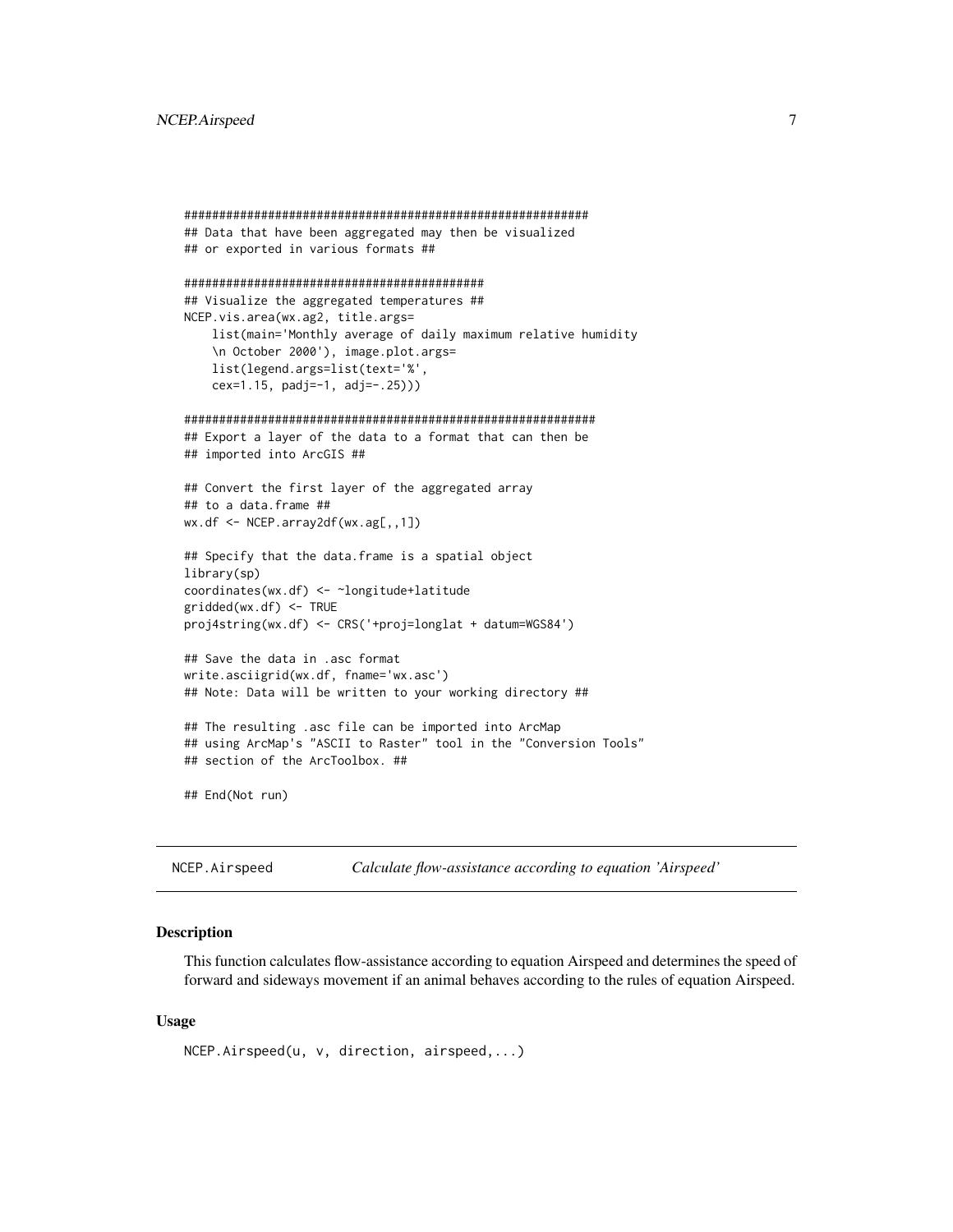#### Arguments

| <b>u</b>  | A numeric value indicating the U (i.e. zonal or east/west) flow component in<br>meters per second, toward east being positive. Values must describe the direction<br>into which the flow is moving.           |
|-----------|---------------------------------------------------------------------------------------------------------------------------------------------------------------------------------------------------------------|
| v         | A numeric value indicating the V (i.e. meridional or north/south) flow compo-<br>nent in meters per second, toward north being positive. Values must describe the<br>direction into which the flow is moving. |
| direction | A numeric value indicating a preferred direction of movement in degrees from<br>North.                                                                                                                        |
| airspeed  | The airspeed (i.e. speed relative to the flow) of the animal in meters per second.                                                                                                                            |
| .         | Any extra arguments passed to the flow-assistance equation.                                                                                                                                                   |

## Details

This function calculates flow-assistance and forward and sideways movement according to equation Airspeed. Equation Airspeed stipulates that the animal fully compensates for any lateral drift, altering its heading and groundspeed (i.e. speed relative to the fixed Earth), in order to maintain its direction. If, with the given airspeed, the animal is incapable of maintaining its direction, the equation produces no real solution.

#### Value

A data.frame containing flow-assistance ('fa'), the animal's forward speed ('forward.move' which includes the animal's own airspeed), the animal's sideways speed ('side.move' which includes the animal's own airspeed), the component of the flow parallel to preferred direction of movement('tailwind'), the component of the flow perpendicular to the preferred direction of movement ('sidewind'), the animal's speed relative to the flow ('airspeed'), and the animal's speed relative to the fixed Earth ('groundspeed') each in meters per second, presuming u, v, and airspeed were given in meters per second.

#### Author(s)

Michael U. Kemp <mukemp+RNCEP@gmail.com>

## References

## To cite package 'RNCEP' in publications use:

Kemp, M. U., van Loon, E. E., Shamoun-Baranes, J., and Bouten, W. 2011. RNCEP:global weather and climate data at your fingertips. – Methods in Ecology and Evolution. DOI:10.1111/j.2041- 210X.2011.00138.x.

## For more information on flow-assistance and equation Airspeed see:

Kemp, M.U., Shamoun-Baranes, J., van Loon, E. E., and Bouten, W. 2012. Quantifying flowassistance and implications for movement research. – Journal of Theoretical Biology. In prep.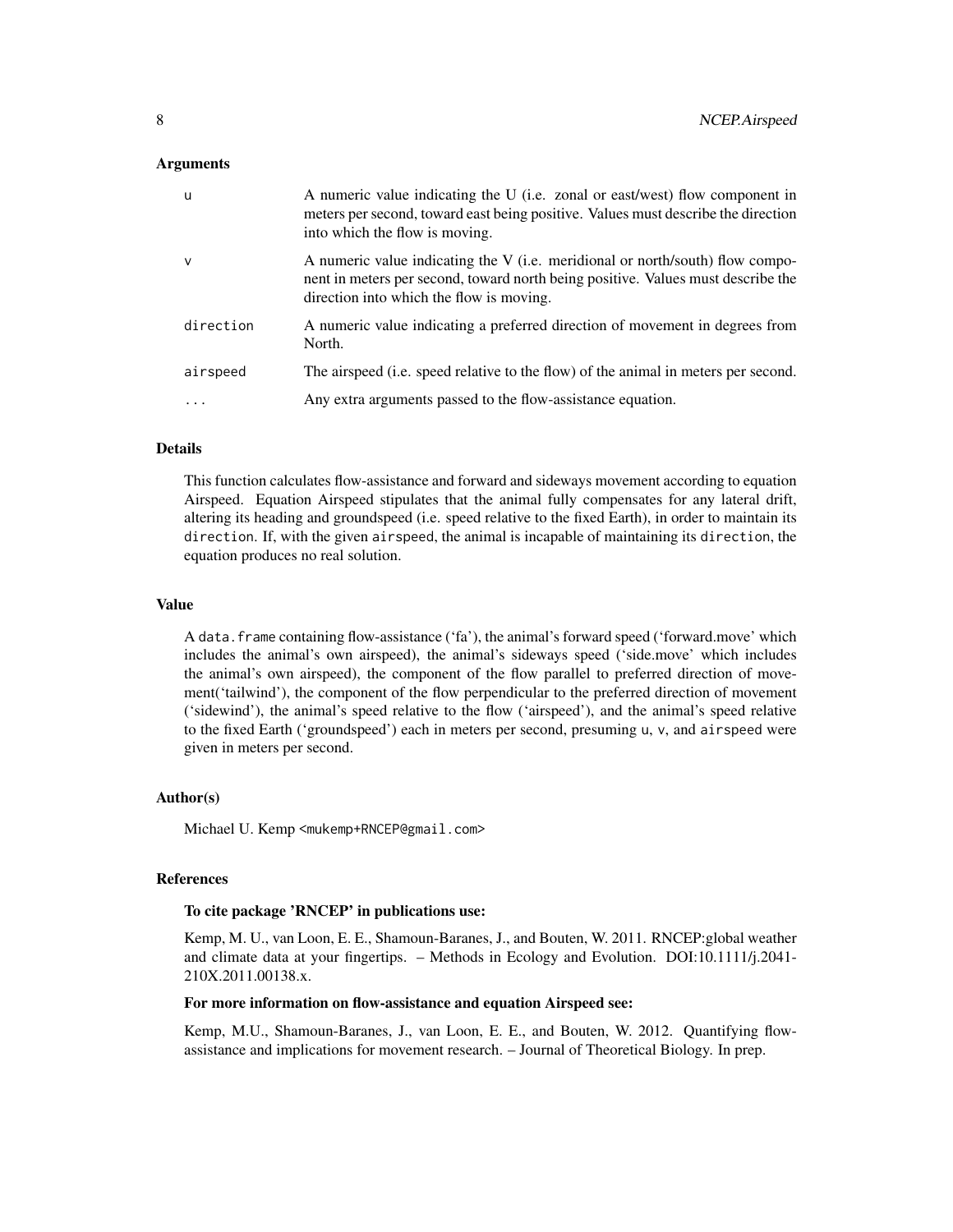## <span id="page-8-0"></span>NCEP.array2df 9

## Examples

```
library(RNCEP)
## Using NCEP.Airspeed to calculate flow-assistance ##
tst <- NCEP.Airspeed(u=-2, v=-1, direction=225, airspeed=12)
```
NCEP.array2df *Convert data from an array to a data frame*

## Description

This function takes a 3-dimensional array of weather data, as returned by [NCEP.gather](#page-16-1), and converts it to a dataframe composed of latitude, longitude, datetime, and the weather data.

## Usage

NCEP.array2df(wx.data, var.names=NULL)

#### **Arguments**

| wx.data   | either a single 3-D array of weather data, as returned by NCEP, gather, or a list<br>of multiple 3-D arrays of different variables but with the exact same spatial and<br>temporal dimensions and intervals. |
|-----------|--------------------------------------------------------------------------------------------------------------------------------------------------------------------------------------------------------------|
| var.names | an optional vector of names for the weather variables in the 3-D arrays to be<br>used in the output data frame                                                                                               |

#### Details

This is a function to convert the data contained in one or many arrays to a single data.frame.

The order of the names specified in var.names should correspond to the order of the list of input arrays in wx.data. Latitude, longitude, and datetime are named automatically and cannot be changed in the function call.

When converting the data from two or more 3-D arrays to a single data frame, all 3-D arrays must contain the exact same spatial and temporal dimensions and intervals.

#### Value

A data frame with the components of latitudes, longitude, datetime, and the weather variable(s) from the input data array(s).

## Author(s)

Michael U. Kemp <mukemp+RNCEP@gmail.com>

## References

Kemp, M. U., van Loon, E. E., Shamoun-Baranes, J., and Bouten, W. 2011. RNCEP:global weather and climate data at your fingertips. – Methods in Ecology and Evolution. DOI:10.1111/j.2041- 210X.2011.00138.x.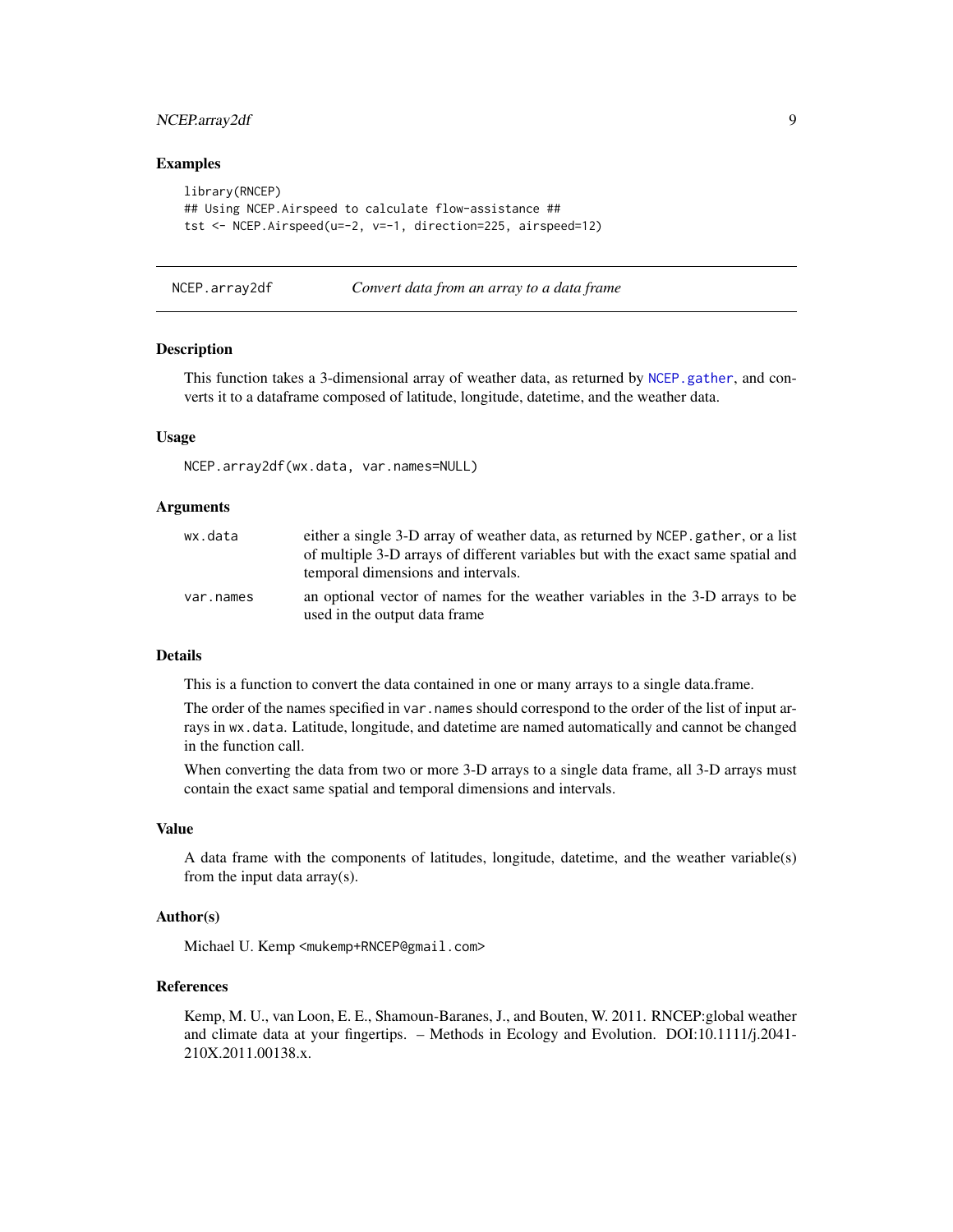## Examples

```
## Not run:
library(RNCEP)
############################################################
############################################################
## In this first example, we take data from a single 3-D array
## and arrange them in a data.frame ##
#############################################################
## First query the temperature for a particular pressure level
## and datetime range ##
wx.extent <- NCEP.gather(variable='air', level=850,
   months.minmax=c(8,9), years.minmax=c(2006,2007),
    lat.southnorth=c(50,55), lon.westeast=c(0,5),
    reanalysis2 = FALSE, return.units = TRUE)
## Then convert the 3-D array to a data.frame ##
wx.df <- NCEP.array2df(wx.data=wx.extent, var.names='Temperature')
############################################################
############################################################
## In this second example, we take data from two 3-D arrays
## and arrange them in a single data.frame ##
#############################################################
## Query the U (east/west) and V (north/south) wind components
## for a particular pressure level and datetime range ##
wx.uwnd <- NCEP.gather(variable='uwnd', level=850,
   months.minmax=c(8,9), years.minmax=c(2006,2007),
   lat.southnorth=c(50,55), lon.westeast=c(0,5),
    reanalysis2 = FALSE, return.units = TRUE)
wx.vwnd <- NCEP.gather(variable='vwnd', level=850,
    months.minmax=c(8,9), years.minmax=c(2006,2007),
    lat.southnorth=c(50,55), lon.westeast=c(0,5),
    reanalysis2 = FALSE, return.units = TRUE)
## Then convert the two 3-D arrays to a single data.frame ##
wx.df <- NCEP.array2df(wx.data=list(wx.uwnd, wx.vwnd),
   var.names=c('Uwind', 'Vwind'))
## End(Not run)
```
NCEP.bind *Bind Two 3-D Arrays of Weather Data Along the Prime Meridian*

## **Description**

This function is applied automatically by [NCEP.gather](#page-16-1) whenever it is needed. It binds the results from either side of the Prime Meridian.

<span id="page-9-0"></span>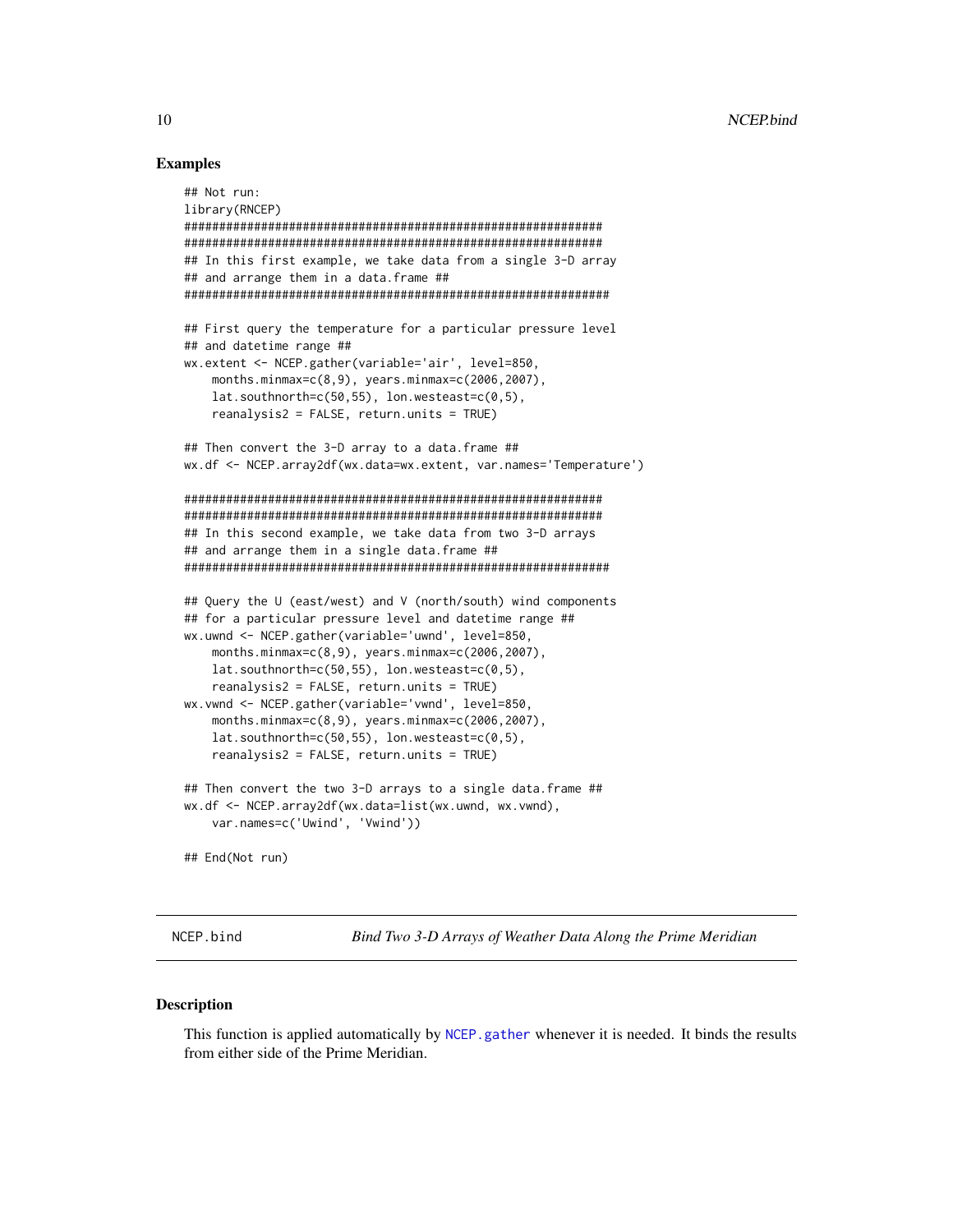## <span id="page-10-0"></span>NCEP.bind 11

## Usage

NCEP.bind(data.west, data.east)

#### Arguments

| data.west | a 3-D array of weather data, as returned by NCEP gather, from the West side<br>of the Prime Meridian |  |
|-----------|------------------------------------------------------------------------------------------------------|--|
| data.east | a 3-D array of weather data, as returned by NCEP gather, from the East side<br>of the Prime Meridian |  |

## Details

This function is applied automatically by [NCEP.gather](#page-16-1) whenever it is needed.

The arrays specified in data.west and data.east must have the same latitude and datetime intervals and extents.

This function depends on the package **[abind](#page-0-0)** 

The maximum longitudinal extent of the NCEP dataset is 357.5 not 360.

#### Value

A 3-D array with the same latitude and datetime intervals and extent as data.west and data.east. Row names (i.e. longitudes) for data from the west of the Prime Meridian are converted from positive to negative values.

## Author(s)

Michael U. Kemp <mukemp+RNCEP@gmail.com>

## References

Kemp, M. U., van Loon, E. E., Shamoun-Baranes, J., and Bouten, W. 2011. RNCEP:global weather and climate data at your fingertips. – Methods in Ecology and Evolution. DOI:10.1111/j.2041- 210X.2011.00138.x.

## Examples

```
## Not run:
library(RNCEP)
## Using NCEP.gather(), query weather data from both sides of
## the Prime Meridian ##
## NCEP.bind() is applied automatically ##
wx <- NCEP.gather(variable='air', level=925,
    months.minmax=10, years.minmax=2003,
   lat.southnorth=c(50, 52.5), lon.westeast=c(-2.5, 2.5),
    reanalysis2=FALSE, return.units=TRUE)
```
## End(Not run)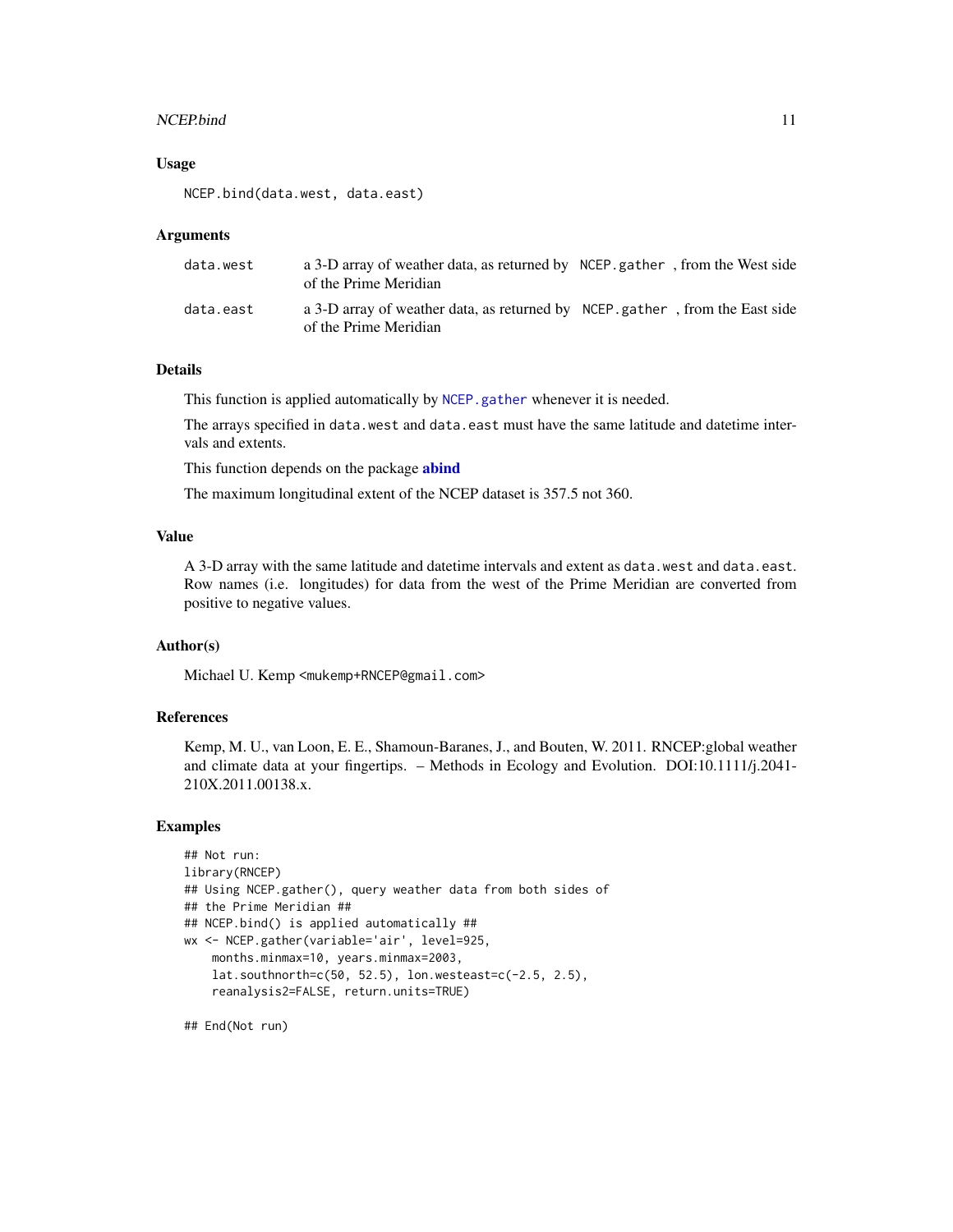## Description

This function simulates a single trajectory for any time and location by default using wind data returned by [NCEP.interp](#page-26-1). Various flight behaviors are possible.

## Usage

```
NCEP.flight(beg.loc, end.loc, begin.dt, flow.assist='NCEP.Tailwind',
  fa.args=list(airspeed=12), path='loxodrome', calibrate.dir=FALSE,
  calibrate.alt=TRUE, cutoff=0, when2stop=list('latitude','longitude',50),
  levels2consider=c(850,925), hours=12, evaluation.interval=60, id=1,
  land.if.bad=FALSE, reanalysis2 = FALSE, query=TRUE)
```
## Arguments

| beg.loc         | A numeric vector of length two giving the starting location in decimal degrees<br>i.e. c(latitude, longitude)                                                                                                                   |
|-----------------|---------------------------------------------------------------------------------------------------------------------------------------------------------------------------------------------------------------------------------|
| end.loc         | A numeric vector of length two giving the end location (i.e. goal location) in<br>decimal degrees <i>i.e.</i> c(latitude, longitude)                                                                                            |
| begin.dt        | A character string in the format '%Y-%m-%d %H:%M:%S' indicating the day<br>and time at which to initiate take-off.                                                                                                              |
| flow.assist     | A character string giving the name of the flow-assistance function to apply,<br>which also specifies the behavior of the animal in relation to the flow condi-<br>tions. See Details below.                                     |
| fa.args         | A list of arguments passed to the flow-assistance function. See Details below.                                                                                                                                                  |
| path            | Either a numeric value indicating the preferred direction of movement in degrees<br>from North, or one of 'loxodrome' or 'great.circle' describing the method of<br>calculating the preferred direction.                        |
| calibrate.dir   | A logical expression indicating whether or not to re-calibrate the path to the<br>goal at each evaluation interval.                                                                                                             |
| calibrate.alt   | A logigal expression indicating whether or not to re-calibrate the altitude from<br>which to obtain wind data at each evaluation interval.                                                                                      |
| cutoff          | A numeric value indicating the minimum acceptable flow-assistance to initiate<br>the simulation (and to continue the simulation if $land$ . if . bad = $TRUE$ ).                                                                |
| when2stop       | A list containing at least one of 'latitude', 'longitude', or a numeric value. See<br>Details below.                                                                                                                            |
| levels2consider |                                                                                                                                                                                                                                 |
|                 | A vector indicating the altitudes at which to consider wind conditions. Values<br>may be numeric and describe specific pressure levels or may be a character string<br>describing 'surface' and/or 'gaussian'. See NCEP. interp |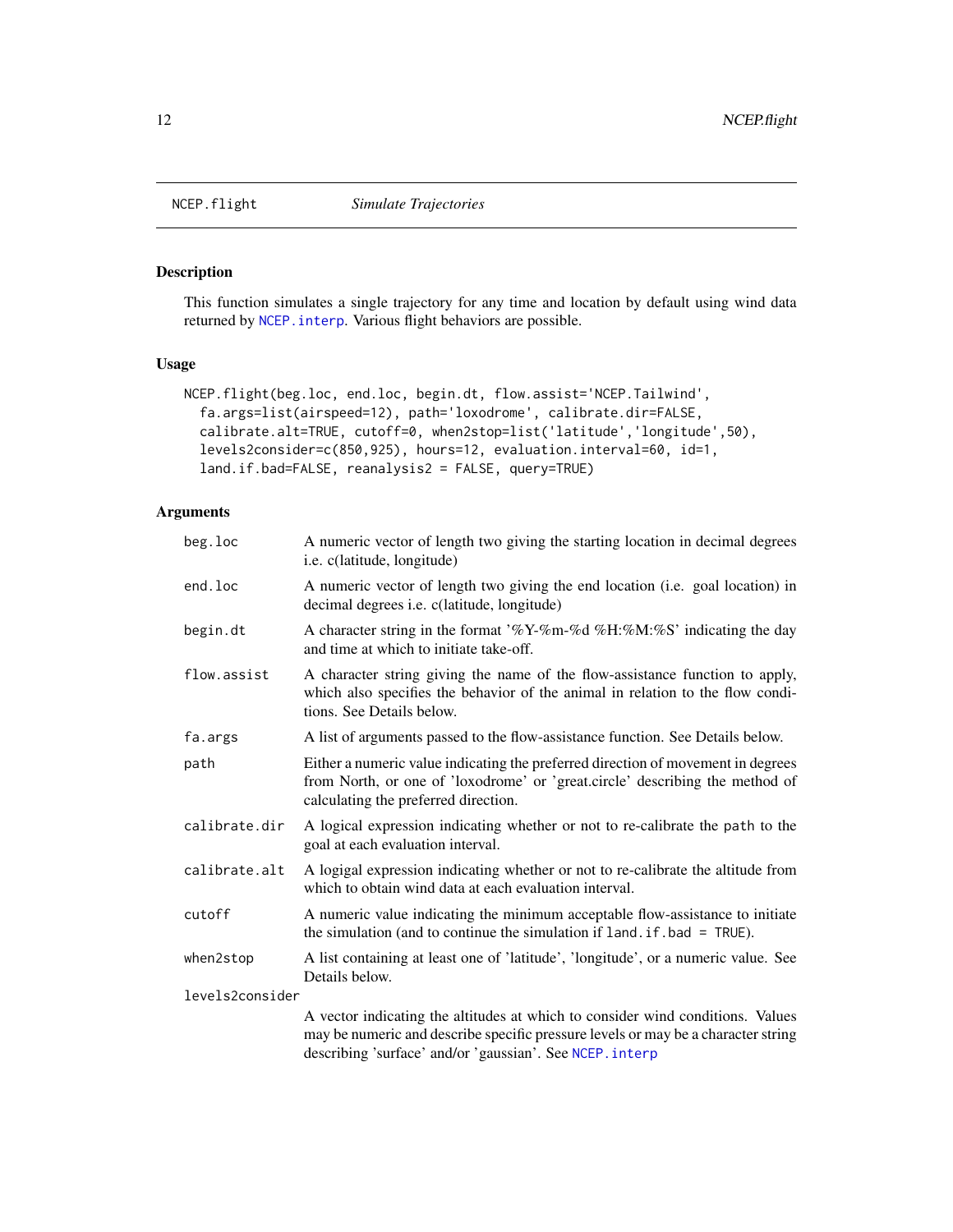## <span id="page-12-0"></span>NCEP.flight 13

| hours       | A numeric value indicating the maximum number of hours to continue the sim-<br>ulation, in case the spatial goal is not reached.                                                                                          |  |  |  |  |  |  |
|-------------|---------------------------------------------------------------------------------------------------------------------------------------------------------------------------------------------------------------------------|--|--|--|--|--|--|
|             | evaluation.interval                                                                                                                                                                                                       |  |  |  |  |  |  |
|             | A numeric value indicating the interval (in minutes) in which to reassess the<br>situation and recalibrate (if calibrate.dir or calibrate.alt is TRUE). Also<br>the interval at which movement statistics are calculated. |  |  |  |  |  |  |
| id          | A character string or numeric value giving an id for the simulation.                                                                                                                                                      |  |  |  |  |  |  |
| land.if.bad | A logical expression describing whether or not the simulation should be inter-<br>rupted if the flow-assistance is NA or below the cutoff.                                                                                |  |  |  |  |  |  |
| reanalysis2 | A logical expression indicating whether wind data should come from the Re-<br>analysis I dataset (FALSE) or from Reanalysis II (TRUE). See NCEP. interp.                                                                  |  |  |  |  |  |  |
| query       | A logical expression indicating whether or not to use NCEP. interp to retrieve<br>wind data. See Details below.                                                                                                           |  |  |  |  |  |  |

## **Details**

This function simulates a single trajectory according to the behavioral rules specified in flow.assist.

The argument flow.assist gives the flow-assistance equation to apply. It also determines how the animal will behave in relation to the flow conditions and thus how the animal will move. Internal options for flow.assist include "[NCEP.FlowSpeed](#page-14-1)", "[NCEP.NegFlowSpeed](#page-35-1)", "[NCEP.Tailwind](#page-40-1)", "[NCEP.Groundspeed](#page-24-1)", "[NCEP.M.Groundspeed](#page-34-1)", "[NCEP.Airspeed](#page-6-1)",and "[NCEP.PartialSpeed](#page-37-1)". Each flow-assistance equation requires further arguements that should be given as a list to fa. args.

Users are invited to create their own flow-assistance functions using one of the existing functions as a template. Any flow-assistance function that is used in the context of NCEP.flight must contain at least the arguments u, v, and direction, as these arguments are passed directly by NCEP.flight if query == TRUE. If query == FALSE, only the argument direction is passed directly by NCEP.flight. Any other arguments are possible, and their value may be set using fa.args. As well, any flow-assistance function that is used in the context of NCEP.flight must produce a data.frame as output. This data.frame must contain at least the variables fa, forward.move, and side.move, but may also contain as many other variables as desired. Note that forward.move and side.move should give forward and sideways speeds relative to the specified direction in meters per second and should already account for the animal's own airspeed.

If calibrate.dir is TRUE, the animal will adjust its direction at each evaluation.interval if necessary to reorient to its end.loc. The new direction is calculated according to the specification of path. If calibrate.dir is FALSE and path is not numeric, the direction to the end.loc is calculated before take-off but not again during the simulation. If path is 'loxodrome', the rhumb line or constant compass direction is calculated to the end.loc. See [NCEP.loxodrome](#page-33-1). If path is 'great.circle', the angle describing the shortest path to the end.loc is calculated using [earth.bear](#page-0-0). A warning is issued if path is numeric and calibrate.dir is TRUE.

If calibrate.alt is TRUE, the animal will select at each evaluation.interval from levels2consider the most supportive flow conditions according to the specified flow. assist equation. If calibrate. alt is FALSE and the length of levels2consider is greater than one, the animal will select from levels2consider the most supportive flow conditions according to the specified flow.assist equation only when initiating the simulation and will continue using conditions at that level thereafter.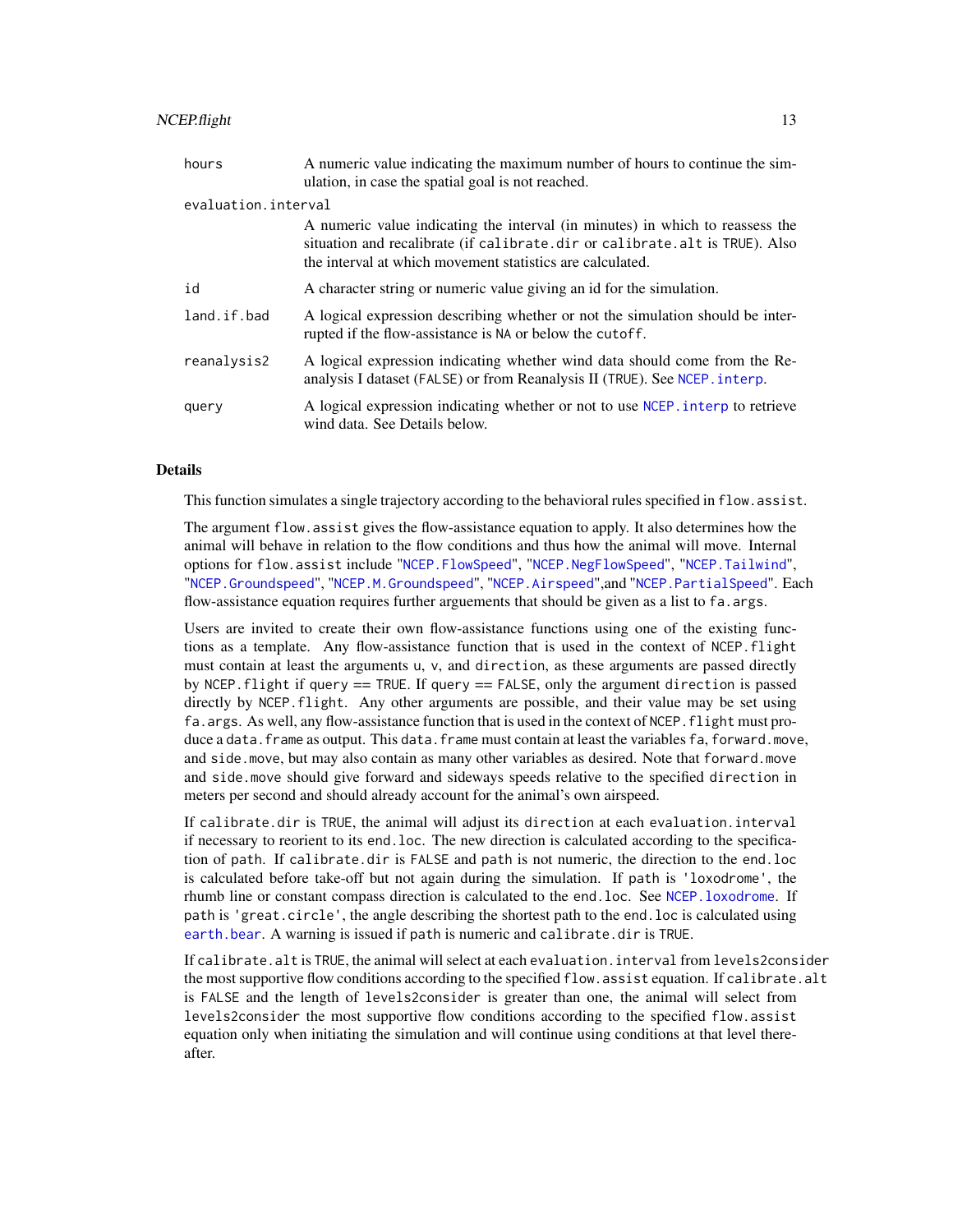<span id="page-13-0"></span>If the list passed to when2stop includes the character strings 'latitude' or 'longitude' the simulation will stop when the latitude or longitude, respectively, of the end. loc is reached. A numeric argument passed to the when2stop list indicates a distance from the end.loc in kilometers at which to stop the simulation. The simulation will end when any of the when2stop arguments are satisfied.

The argument query indicates whether or not to use NCEP, interp to retrieve wind data from the NCEP database via the Internet. This is intended to facilitate the use of flow conditions from sources other than NCEP. For example, one could use the time and location of the animal at each timestep to retrieve data from an oceanic dataset or an atmospheric dataset with higher resolution than NCEP. Alternatively, one could examine the trajectory of an animal that encounters consistent flow conditions of a given intensity for its entire journey. Since the user supplies the flow information, there is no need to query wind data from NCEP, and the function will run much faster. See the examples for a demonstration.

## Value

A data.frame containing at least the flow-assistance (i.e. fa), forward.move, and side.move each in meters per second.

## Author(s)

Michael U. Kemp <mukemp+RNCEP@gmail.com>

#### References

## To cite package 'RNCEP' in publications use:

Kemp, M. U., van Loon, E. E., Shamoun-Baranes, J., and Bouten, W. 2011. RNCEP:global weather and climate data at your fingertips. – Methods in Ecology and Evolution. DOI:10.1111/j.2041- 210X.2011.00138.x.

#### For more information on flow-assistance and NCEP.flight see:

Kemp, M.U., Shamoun-Baranes, J., van Loon, E. E., and Bouten, W. 2012. Quantifying flowassistance and implications for movement research. – Journal of Theoretical Biology. In prep.

## Examples

```
library(RNCEP)
## Use NCEP.flight(), to simulate a flight over the North Sea
## from Norway to the Netherlands using NCEP wind data
## queried automatically from the NCEP Reanalysis datset ##
## Not run: tst <- NCEP.flight(beg.loc=c(58.00,7.00),
 end.loc=c(53.00,7.00), begin.dt='2007-10-01 18:00:00',
 flow.assist='NCEP.Tailwind', fa.args=list(airspeed=12),
 path='loxodrome', calibrate.dir=FALSE, calibrate.alt=FALSE,
 cutoff=0, when2stop='latitude', levels2consider=c(850,925),
 hours=12, evaluation.interval=60, id=1, land.if.bad=FALSE,
 reanalysis2 = FALSE)
## End(Not run)
```
#######################################################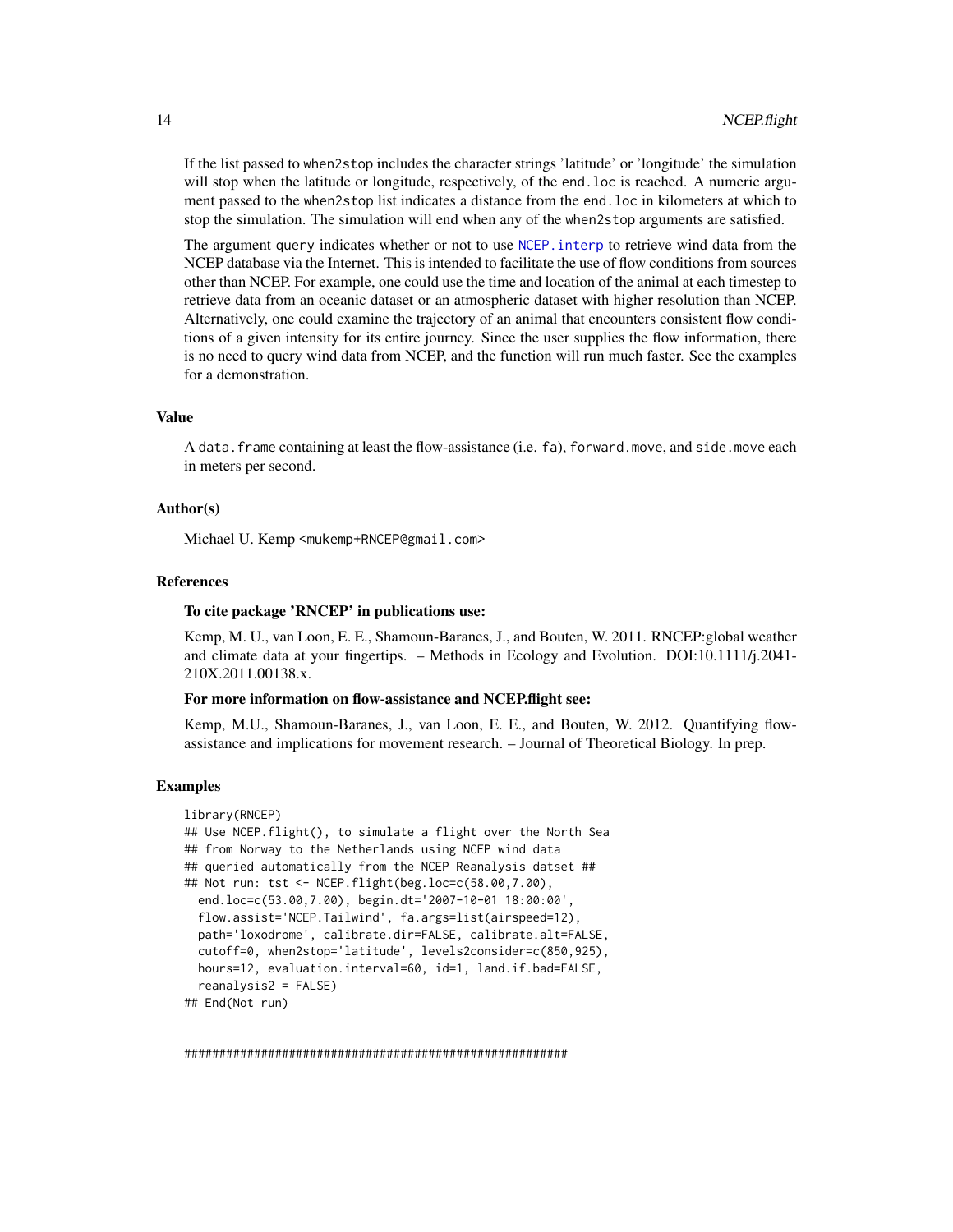```
## Use NCEP.flight(), to simulate a flight without
## querying the NCEP database. In this case, we use
## constant wind conditions (i.e. u=2 and v=0). ##
tst2 <- NCEP.flight(beg.loc=c(58.00,7.00), end.loc=c(53.00,7.00),
 begin.dt='2007-10-01 18:00:00', flow.assist='NCEP.Tailwind',
 fa.args=list(u=2, v=0, airspeed=12), path='loxodrome',
 calibrate.dir=TRUE, calibrate.alt=FALSE, cutoff=-10, when2stop='latitude',
 levels2consider=850, hours=12, evaluation.interval=60,
 id=1, land.if.bad=FALSE, reanalysis2 = FALSE, query=FALSE)
#######################################################
## Use NCEP.flight(), to simulate a flight without
## querying the NCEP database. In this case, we use
## wind conditions that depend on the animal's location ##
## First create a flow assistance function that will
## generate u and v flow components based on the animal's
## location
## Note that to use the datetime and the animal's location,
## the function MUST have the arguments lat.x, lon.x, and dt.x
Ex.FA <- function(direction, lat.x, lon.x, dt.x, airspeed){
    deg2rad = pi/180rad2deg = 180/pi
    ## Generate U and V flow component based on lat and lon
   u.x <- sin(lat.x*deg2rad)
    v.x <- cos(lon.x*deg2rad)
    ## Apply NCEP.Tailwind with generated flow data
    return(cbind(NCEP.Tailwind(u=u.x, v=v.x,
       direction=direction, airspeed=airspeed), u.x, v.x))
    }
## Now use the function we just created in NCEP.flight
## The location and datetime are passed to the flow-
## assistance function automatically as lat.x, lon.x, and dt.x
tst3 <- NCEP.flight(beg.loc=c(58.00,7.00), end.loc=c(53.00,7.00),
 begin.dt='2007-10-01 18:00:00', flow.assist='Ex.FA',
 fa.args=list(airspeed=12), path='loxodrome',calibrate.dir=TRUE,
 calibrate.alt=FALSE, cutoff=-10, when2stop='latitude',
 levels2consider=850, hours=12, evaluation.interval=60,
 id=1, land.if.bad=FALSE, reanalysis2 = FALSE, query=FALSE)
## Confirm that the U and V wind components were determined
## by the latitude and longitude at each timestep
sin(tst3$lat[3] * (pi/180)) == tst3$u.x[3]
```

```
cos(tst3$lon[7] * (pi/180)) == tst3$v.x[7]
```
<span id="page-14-1"></span>

NCEP.FlowSpeed *Calculate flow-assistance according to equation 'FlowSpeed'*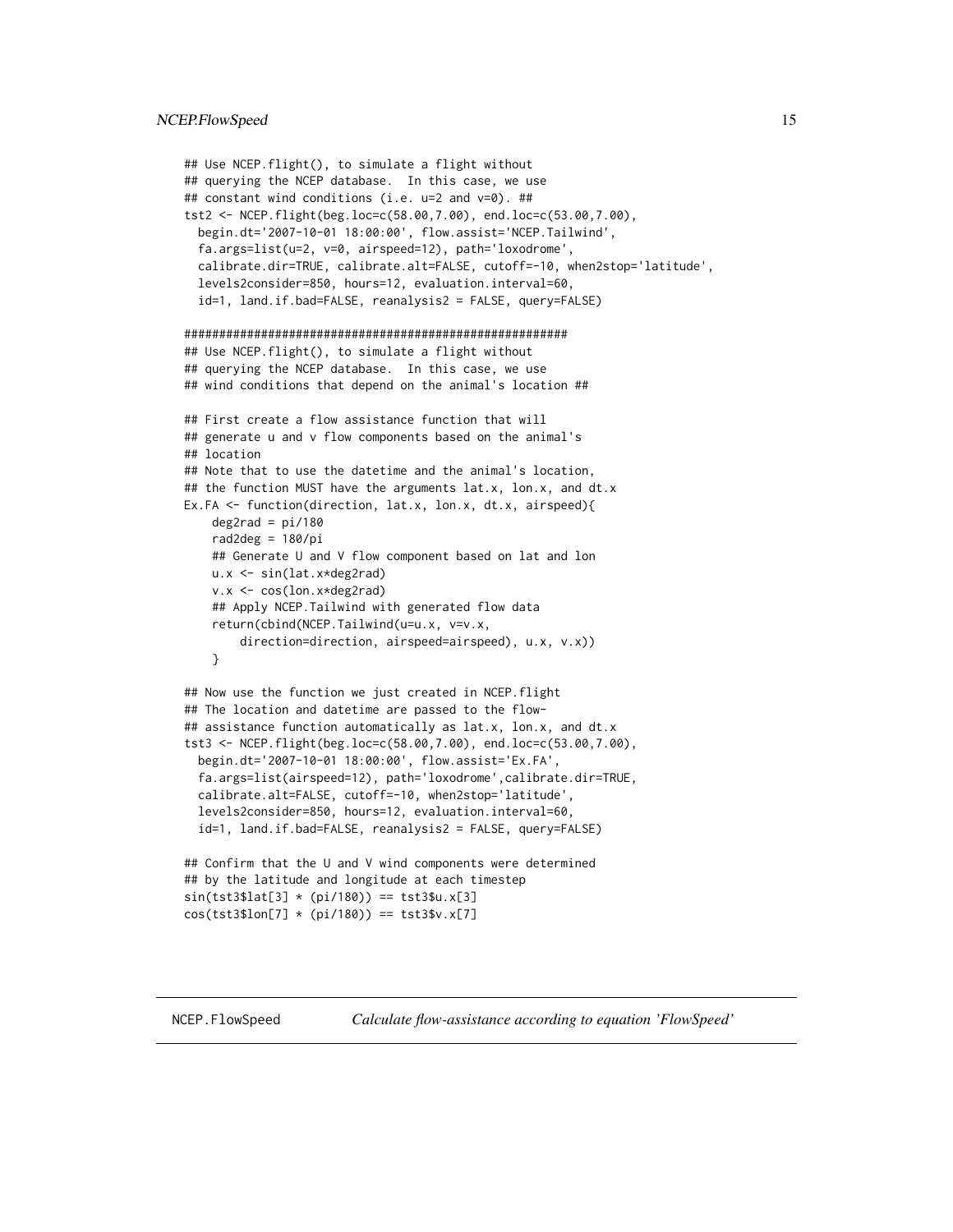#### <span id="page-15-0"></span>Description

This function calculates flow-assistance according to equation FlowSpeed and determines the speed of forward and sideways movement if an animal behaves according to the rules of equation FlowSpeed.

## Usage

NCEP.FlowSpeed(u, v, direction, airspeed,...)

## Arguments

| u            | A numeric value indicating the U (i.e. zonal or east/west) flow component in<br>meters per second, toward east being positive. Values must describe the direction<br>into which the flow is moving.                                                                                |
|--------------|------------------------------------------------------------------------------------------------------------------------------------------------------------------------------------------------------------------------------------------------------------------------------------|
| $\mathsf{V}$ | A numeric value indicating the V (i.e. meridional or north/south) flow compo-<br>nent in meters per second, toward north being positive. Values must describe the<br>direction into which the flow is moving.                                                                      |
| direction    | A numeric value indicating the preferred direction of movement in degrees from<br>North. For this function, direction is required but does not change the calcula-<br>tion of flow-assistance or the direction of movement. The argument is included<br>for use with NCEP. flight. |
| airspeed     | The airspeed of the animal in meters per second. This value does not affect the<br>calculation of flow-assistance, but does affect the forward and sideways move-<br>ment of the animal.                                                                                           |
| $\ddots$     | Any extra arguments passed to the flow-assistance equation.                                                                                                                                                                                                                        |

## Details

This function calculates flow-assistance and forward and sideways movement according to equation FlowSpeed. Equation FlowSpeed assigns the speed of the flow (e.g. wind speed) as flow-assistance, therefore it can never produce negative flow-assistance values. It assumes that the animal applies its own airspeed in the same direction as the flow (e.g. wind direction).

## Value

A data.frame containing flow-assistance ('fa'), the animal's forward speed ('forward.move' which includes the animal's own airspeed), the animal's sideways speed ('side.move' which includes the animal's own airspeed), the component of the flow parallel to preferred direction of movement('tailwind'), the component of the flow perpendicular to the preferred direction of movement ('sidewind'), the animal's speed relative to the flow ('airspeed'), and the animal's speed relative to the fixed Earth ('groundspeed') each in meters per second, presuming u, v, and airspeed were given in meters per second.

## Author(s)

Michael U. Kemp <mukemp+RNCEP@gmail.com>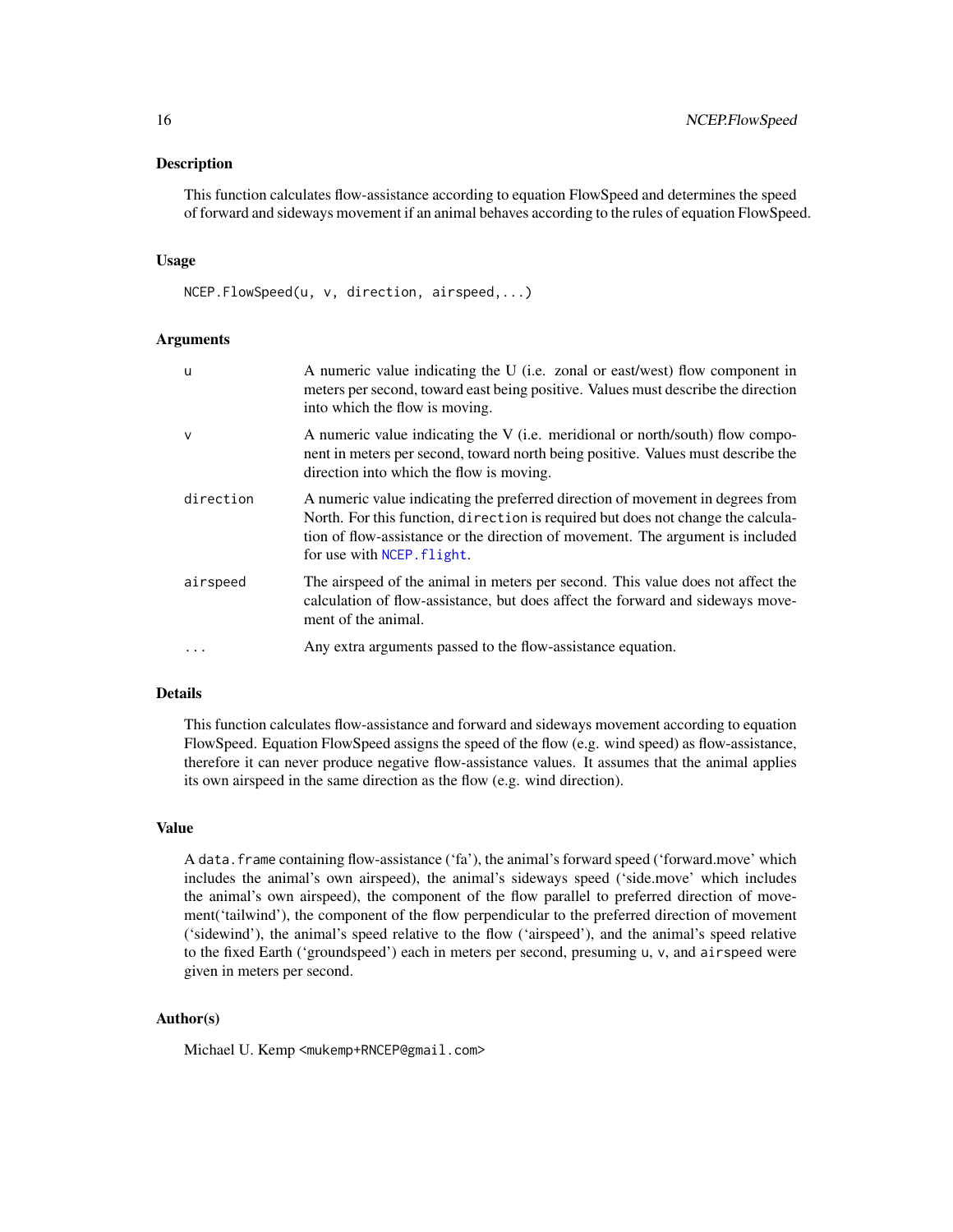#### <span id="page-16-0"></span>NCEP.gather 17

## References

#### To cite package 'RNCEP' in publications use:

Kemp, M. U., van Loon, E. E., Shamoun-Baranes, J., and Bouten, W. 2011. RNCEP:global weather and climate data at your fingertips. – Methods in Ecology and Evolution. DOI:10.1111/j.2041- 210X.2011.00138.x.

## For more information on flow-assistance and equation FlowSpeed see:

Kemp, M.U., Shamoun-Baranes, J., van Loon, E. E., and Bouten, W. 2012. Quantifying flowassistance and implications for movement research. – Journal of Theoretical Biology. In prep.

## Examples

```
library(RNCEP)
## Using NCEP.FlowSpeed to calculate flow-assistance ##
tst <- NCEP.FlowSpeed(u=-2, v=-1, direction=225, airspeed=12)
```
<span id="page-16-1"></span>

NCEP.gather *Queries Weather Data*

#### Description

This function queries weather data over the Internet from the NCEP/NCAR Reanalysis or NCEP/DOE Reanalysis II datasets for the spatial and temporal extents specified in the function call and maintains the spatial and temporal structure of the data in a 3-D array.

#### Usage

```
NCEP.gather(variable, level, months.minmax, years.minmax,
   lat.southnorth, lon.westeast, reanalysis2 = FALSE,
    return.units = TRUE, status.bar=TRUE)
## NCEP.gather is a wrapper function that calls one of the
## following functions based on the value of level.
## Users should avoid using these functions directly.
NCEP.gather.gaussian(variable, months.minmax, years.minmax,
    lat.minmax, lon.minmax, reanalysis2 = FALSE,
    return.units = TRUE, increments=NULL, pb=NULL)
NCEP.gather.pressure(variable, months.minmax, years.minmax,
    lat.minmax, lon.minmax, pressure, reanalysis2 = FALSE,
    return.units = TRUE, increments=NULL, pb=NULL)
NCEP.gather.surface(variable, months.minmax, years.minmax,
   lat.minmax, lon.minmax, reanalysis2 = FALSE,
    return.units = TRUE, increments=NULL, pb=NULL)
```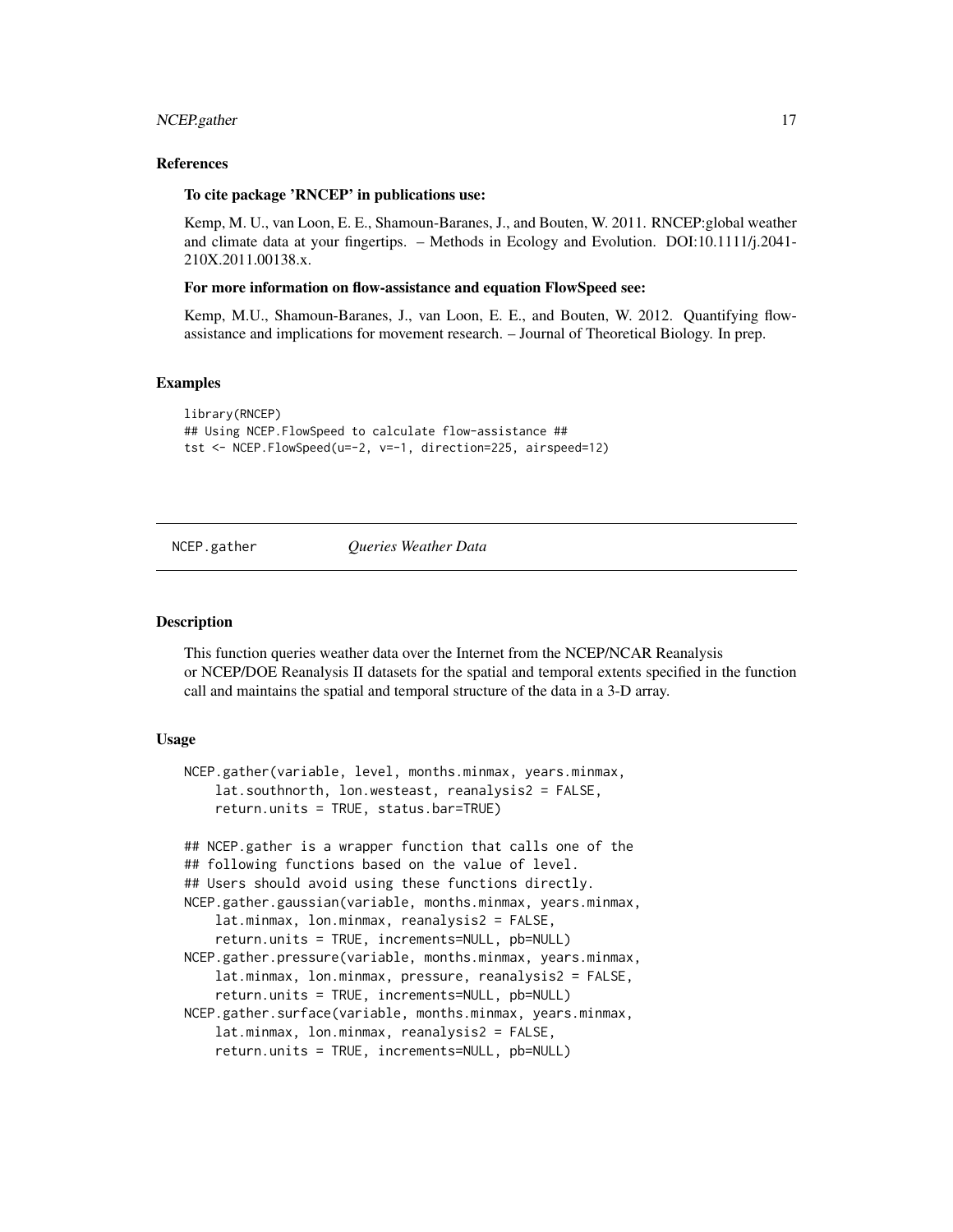## **Arguments**

| variable       | Character. The name of the weather variable to be obtained. See 'Details' for<br>possible variable names.                                        |
|----------------|--------------------------------------------------------------------------------------------------------------------------------------------------|
| level          | A numeric pressure level or one of either 'gaussian' or 'surface'. See 'Details'.                                                                |
| months.minmax  | Numeric. Specifies the range of months to be obtained from each year.                                                                            |
| years.minmax   | Numeric. Specifies the range of years to be obtained.                                                                                            |
| lat.southnorth | Numeric. Specifies the range of latitudes to be obtained in the order<br>c(southernmost, northernmost).                                          |
| lat.minmax     | Same as lat. southnorth.                                                                                                                         |
| lon.westeast   | Numeric. Specifies the range of longitudes to be obtained in the order<br>c(westernmost, easternmost).                                           |
| lon.minmax     | Same as lat. westeast.                                                                                                                           |
| reanalysis2    | Logical. Should the data be obtained from the Reanalysis I dataset (default) or<br>from Reanalysis II?                                           |
| return.units   | Logical. Should the units of the variable being obtained be printed after the<br>query finishes?                                                 |
| pressure       | Numeric. A pressure level in millibars that is assigned automatically from the<br>value of level when needed.                                    |
| status.bar     | Logical. Should a status bar be shown indicating the percentage of completion?                                                                   |
| increments     | Numeric. This value, which is assigned automatically when using NCEP. gather,<br>indicates the number of queries necessary to retrieve all data. |
| pb             | An object of class "tkProgressBar", which is assigned automatically when using<br>NCEP.gather.                                                   |

## Details

NCEP.gather is a wrapper function that applies one of NCEP.gather.gaussian, NCEP.gather.pressure, or NCEP.gather.surface depending on the value of level.

level must specify one of either 'gaussian' or 'surface' or give a numerical pressure level in millibars. Numeric pressure levels must be one of 1000, 925, 850, 700, 600, 500, 400, 300, 250, 200, 150, 100, 70, 50, 30, 20, 10 See 'Variable Naming Conventions' below to determine if your variable of interest is stored relative to the surface, a pressure level, or a T62 Gaussian grid. Note that variables on a T62 Gaussian grid are evenly spaced in longitude but unevenly spaced in latitude while variables from either the surface or a particular pressure level are evenly spaced in both latitude and longitude (2.5 deg. x 2.5 deg.)

Months and years in months.minmax and years.minmax must be numeric and given in the order c(minimum,maximum).

Latitude and longitude ranges should be given in decimal degrees. If the latitudes or longitudes given do not match a grid point in the NCEP dataset, the function moves to the next grid point such that the specified range is always included. Latitude should always be given in the order c(southernmost, northernmost) and longitude should always be given in the order c(westernmost, easternmost).

Latitudes below the equator are negative. Longitudes west of the Prime Meridian can be specified using either positive (i.e. 350) or negative (i.e. -10) notation.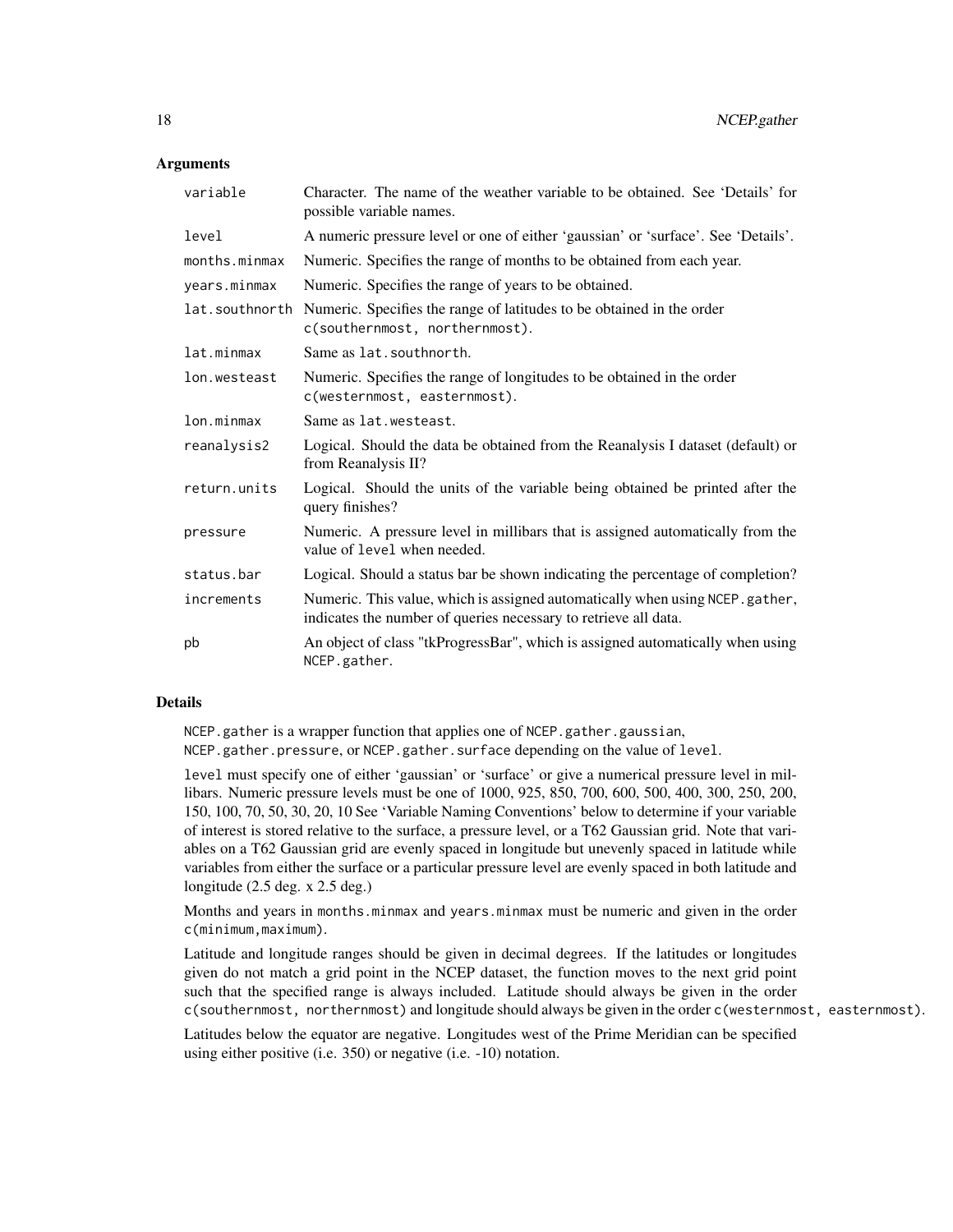## <span id="page-18-0"></span>NCEP.gather 19

Some variables are not in both the Reanalysis I and II datasets. If a variable is chosen that is not in the specified dataset, the other dataset will be used... with a warning.

Very large queries may cause errors due to memory limitations in R. See [Memory-limits](#page-0-0) for more information or [memory.limit](#page-0-0) to increase available memory. Alternatively, consider querying subsets of your total desired range. For instance, subset a very large spatial domain into several smaller regions, perform analyses on each geographical subset independently, and then combine the results. Functions in the [raster-package](#page-0-0) may be useful for managing subsets in the temporal domain.

Note that the status bar may be hidden behind an active R window.

variable must be specified using one of the names found in the section 'Variable Naming Conventions' below...

#### Value

This function returns a three dimensional array of weather data. The three dimensions are latitude, longitude, and datetime reflected in the dimnames of the array. Datetimes are always expressed in UTC with the format "%Y\_%m\_%d\_%H".

Optionally, the units of the variable being queried are printed upon completion.

## Variable Naming Conventions

## VARIABLES IN REFERENCE TO A PARTICULAR PRESSURE LEVEL

| Air Temperature                     | deg K    |
|-------------------------------------|----------|
| Geopotential Height                 | m        |
| <b>Relative Humidity</b>            | $\%$     |
| Specific Humidity                   | kg/kg    |
| Omega [Vertical Velocity]           | Pascal/s |
| <b>U-Wind Component [East/West]</b> | m/s      |
| V-Wind Component [North/South]      | m/s      |
|                                     |          |

## VARIABLES IN REFERENCE TO THE SURFACE

| 'air.sig995'    | Air Temperature                | (Near Surface)      | deg K    |
|-----------------|--------------------------------|---------------------|----------|
| 'Iftx.sfc'      | Surface Lifted Index           | (At Surface)        | deg K    |
| 'lftx4.sfc'     | Best (4-layer) Lifted Index    | (At Surface)        | deg K    |
| 'omega.sig995'  | Omega [Vertical Velocity]      | (Near Surface)      | Pascal/s |
| 'pottmp.sig995' | <b>Potential Temperature</b>   | (Near Surface)      | deg K    |
| 'pr_wtr.eatm'   | Precipitable Water             | (Entire Atmosphere) | $kg/m^2$ |
| 'pres.sfc'      | Pressure                       | (At Surface)        | Pascals  |
| 'rhum.sig995'   | <b>Relative Humidity</b>       | (Near Surface)      | %        |
| 'slp'           | Sea Level Pressure             | (Sea Level)         | Pascals  |
| 'mslp'          | Mean Sea Level Pressure        | (Sea Level)         | Pascals  |
| 'uwnd.sig995'   | U-Wind Component [East/West]   | (Near Surface)      | m/s      |
| 'vwnd.sig995'   | V-Wind Component [North/South] | (Near Surface)      | m/s      |
|                 |                                |                     |          |

## VARIABLES IN REFERENCE TO A T62 GAUSSIAN GRID

—– These variables are forecasts valid 6 hours after the reference time —–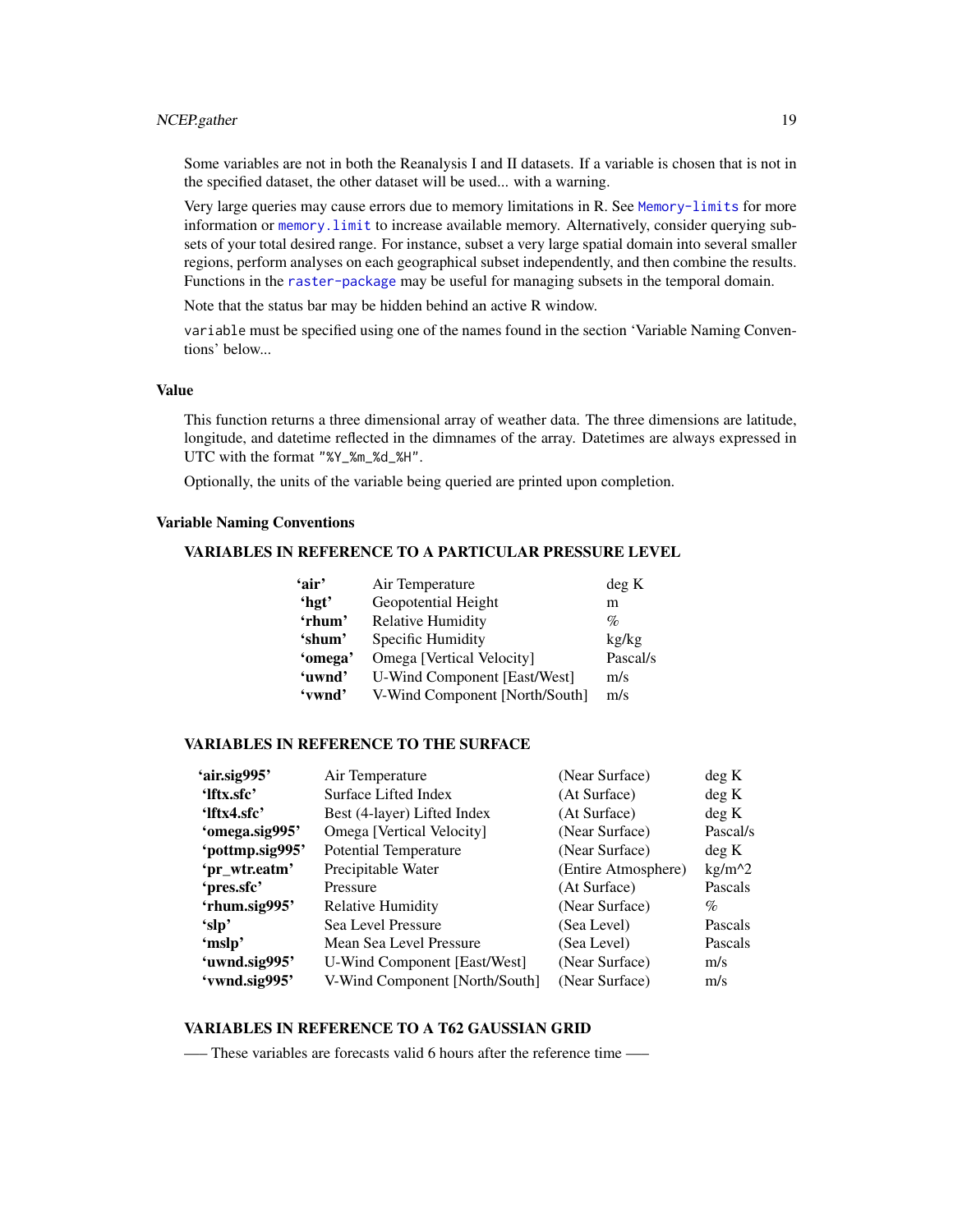| 'air.2m'         | Air Temperature                   | (At 2 meters)      | deg K    |
|------------------|-----------------------------------|--------------------|----------|
| 'icec.sfc'       | <b>Ice Concentration</b>          | (At Surface)       | fraction |
| 'pevpr.sfc'      | <b>Potential Evaporation Rate</b> | (At Surface)       | $W/m^2$  |
| 'pres.sfc'       | Pressure                          | (At Surface)       | Pascals  |
| 'runof.sfc'      | Water Runoff                      | (At Surface)       | $kg/m^2$ |
| 'sfer.sfc'       | <b>Surface Roughness</b>          | (At Surface)       | m        |
| 'shum.2m'        | Specific Humidity                 | (At 2 meters)      | kg/kg    |
| 'soilw.0-10cm'   | Soil Moisture                     | $(From 0-10 cm)$   | fraction |
| 'soilw.10-200cm' | Soil Moisture                     | (From $10-200$ cm) | fraction |
| 'skt.sfc'        | Skin Temperature                  | (At Surface)       | deg K    |
| 'tmp.0-10cm'     | Temperature of 0-10 cm layer      | $(From 0-10 cm)$   | deg K    |
| 'tmp.10-200cm'   | Temperature of 10-200 cm layer    | (From 10-200 cm)   | deg K    |
| 'tmp.300cm'      | Temperature at 300 cm             | (From 300 cm)      | deg K    |
| 'uwnd.10m'       | U-wind                            | (At 10 meters)     | m/s      |
| 'vwnd.10m'       | V-wind                            | (At 10 meters)     | m/s      |
| 'weasd.sfc'      | Water equivalent of snow depth    | (At Surface)       | $kg/m^2$ |

—– These variables are 6 hour hindcasts from the reference time —–

| 'tmax.2m' | Maximum temperature | $(At 2 meters)$ deg K |  |
|-----------|---------------------|-----------------------|--|
| 'tmin.2m' | Minimum temperature | $(At 2 meters)$ deg K |  |

—– These variables are 6 hour averages starting at the reference time —–

| 'cfnlf.sfc'  | Cloud forcing net longwave flux     | (At Surface)                | $W/m^2$    |
|--------------|-------------------------------------|-----------------------------|------------|
| 'cfnsf.sfc'  | Cloud forcing net solar flux        | (At Surface)                | $W/m^2$    |
| 'cprat.sfc'  | Convective precipitation rate       | (At Surface)                | $Kg/m^2/s$ |
| 'csdlf.sfc'  | Clear sky downward longwave flux    | (At Surface)                | $W/m^2$    |
| 'csdsf.sfc'  | Clear sky downward solar flux       | (At Surface)                | $W/m^2$    |
| 'dlwrf.sfc'  | Downward longwave radiation flux    | (At Surface)                | $W/m^2$    |
| 'dswrf.sfc'  | Downward solar radiation flux       | (At Surface)                | $W/m^2$    |
| 'dswrf.ntat' | Downward solar radiation flux       | (Nominal Top of Atmosphere) | $W/m^2$    |
| 'gflux.sfc'  | Ground heat flux                    | (At Surface)                | $W/m^2$    |
| 'lhtfl.sfc'  | Latent heat net flux                | (At Surface)                | $W/m^2$    |
| 'nbdsf.sfc'  | Near IR beam downward solar flux    | (At Surface)                | $W/m^2$    |
| 'nddsf.sfc'  | Near IR diffuse downward solar flux | (At Surface)                | $W/m^2$    |
| 'nlwrs.sfc'  | Net longwave radiation              | (At Surface)                | $W/m^2$    |
| 'nswrs.sfc'  | Net shortwave radiation             | (At Surface)                | $W/m^2$    |
| 'prate.sfc'  | Precipitation rate                  | (At Surface)                | $Kg/m^2/s$ |
| 'shtfl.sfc'  | Sensible heat net flux              | (At Surface)                | $W/m^2$    |
| 'uflx.sfc'   | Momentum flux (zonal)               | (At Surface)                | $N/m^2$    |
| 'ugwd.sfc'   | Zonal gravity wave stress           | (At Surface)                | $N/m^2$    |
| 'ulwrf.sfc'  | Upward longwave radiation flux      | (At Surface)                | $W/m^2$    |
| 'ulwrf.ntat' | Upward longwave radiation flux      | (Nominal Top of Atmosphere) | $W/m^2$    |
| 'uswrf.sfc'  | Upward solar radiation flux         | (At Surface)                | $W/m^2$    |
| 'uswrf.ntat' | Upward solar radiation flux         | (Nominal Top of Atmosphere) | $W/m^2$    |
| 'vbdsf.sfc'  | Visable beam downward solar flux    | (At Surface)                | $W/m^2$    |
| 'vddsf.sfc'  | Visable diffuse downward solar flux | (At Surface)                | $W/m^2$    |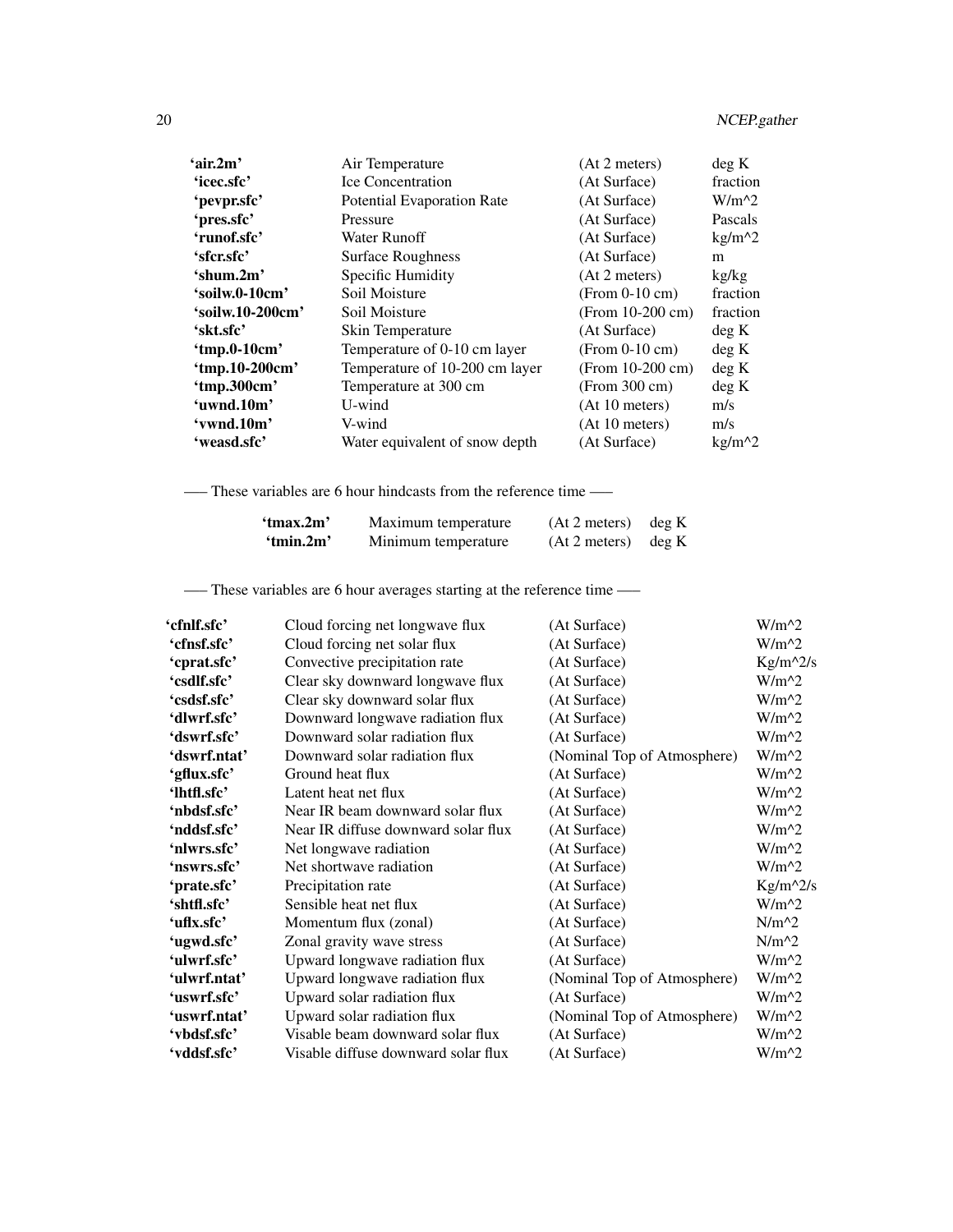| 'vflx.sfc' | Momentum flux (meridional)     | (At Surface) | $N/m^2$ |
|------------|--------------------------------|--------------|---------|
| 'vgwd.sfc' | Meridional gravity wave stress | (At Surface) | $N/m^2$ |

—– These variables are 6 hour averages starting at the reference time —–

| Clear Sky Upward Longwave Flux        | (Nominal Top of Atmosphere) | $W/m^2$        |
|---------------------------------------|-----------------------------|----------------|
| Clear Sky Upward Solar Flux           | (Nominal Top of Atmosphere) | $W/m^2$        |
| Downward Solar Radiation Flux         | (Nominal Top of Atmosphere) | $W/m^2$        |
| Pressure                              | (High Cloud Bottom)         | Pascals        |
| Pressure                              | (High Cloud Top)            | <b>Pascals</b> |
| Pressure                              | (Low Cloud Bottom)          | <b>Pascals</b> |
| Pressure                              | (Low Cloud Top)             | <b>Pascals</b> |
| Pressure                              | (Middle Cloud Bottom)       | Pascals        |
| Pressure                              | (Middle Cloud Top)          | Pascals        |
| <b>Total Cloud Cover</b>              | (Entire Atmosphere)         | $\%$           |
| <b>Upward Longwave Radiation Flux</b> | (Nominal Top of Atmosphere) | $W/m^2$        |
| <b>Upward Solar Radiation Flux</b>    | (Nominal Top of Atmosphere) | $W/m^2$        |
|                                       |                             |                |

## Author(s)

Michael U. Kemp <mukemp+RNCEP@gmail.com>

## References

## To cite package 'RNCEP' in publications use:

Kemp, M.U., van Loon, E.E., Shamoun-Baranes, J.,and Bouten, W. (2011). RNCEP: global weather and climate data at your fingertips. Methods in Ecology and Evolution, DOI:10.1111/j.2041- 210X.2011.00138.x.

## To cite the NCEP/NCAR Reanalysis dataset use:

Kalnay et al. (1996), The NCEP/NCAR 40-year reanalysis project, Bull. Amer. Meteor. Soc., 77, 437-470

## To cite the NCEP/DOE Reanalysis II dataset use:

Kanamitsu et al. (2002), NCEP-DOE AMIP-II Reanalysis (R-2). Bull. Amer. Meteor. Soc., 83, 1631-1643

Please acknowledge the use of NCEP data in any publications by including text such as, "NCEP Reanalysis data provided by the NOAA/OAR/ESRL PSD, Boulder, Colorado, USA, from their Web site at <http://www.esrl.noaa.gov/psd/>". They would also appreciate a copy of any publications using NCEP data.

```
## Not run:
library(RNCEP)
## Query the temperature from a particular pressure level ##
wx.extent1 <- NCEP.gather(variable='air', level=850,
    months.minmax=c(9,10), years.minmax=c(1996,1997),
    lat.southnorth=c(50,55), lon.westeast=c(5,10),
```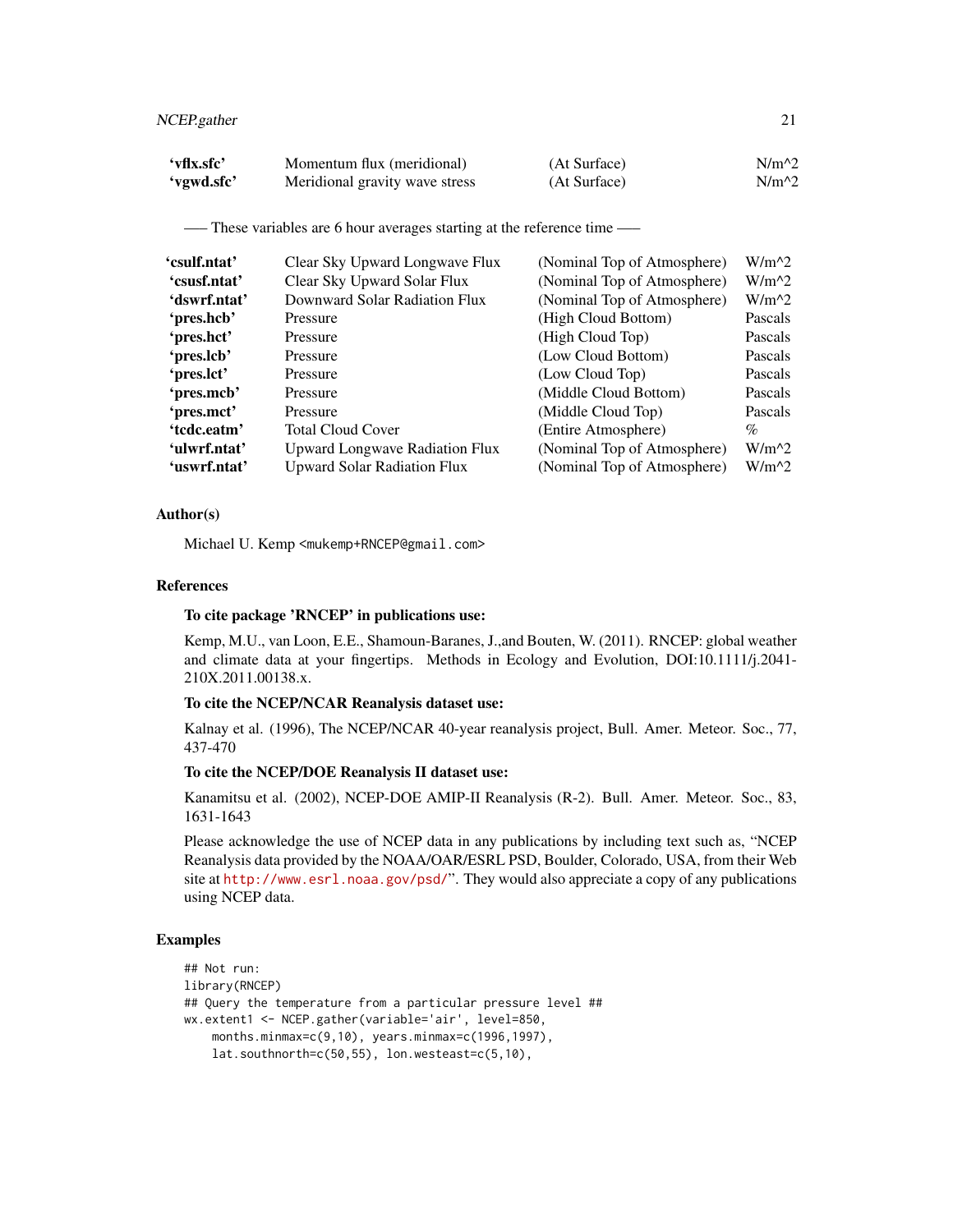```
reanalysis2 = FALSE, return.units = TRUE)
## Query the temperature at 2 meters altitude with reference to
## the surface
wx.extent2 <- NCEP.gather(variable='air.sig995', level='surface',
   months.minmax=c(2,3), years.minmax=c(2000,2001),
   lat.southnorth=c(50,55), lon.westeast=c(0,5),
    reanalysis2 = FALSE, return.units = TRUE)
## Query the temperature at 2 meters altitude with reference to
## a T62 Gaussian grid
wx.extent3 <- NCEP.gather(variable='air.2m', level='gaussian',
    months.minmax=c(4,5), years.minmax=c(2006,2007),
    lat.southnorth=c(32,35), lon.westeast=c(-35,-32),
    reanalysis2 = FALSE, return.units = TRUE)
## Note that the dimnames of the data array indicate the
## latitudes, longitudes, and datetimes of the data. ##
dimnames(wx.extent1)
## Therefore, the latitudes, longitudes, and datetimes
## can be called. ##
dimnames(wx.extent1)[[1]] ## latitudes
dimnames(wx.extent1)[[2]] ## longitudes
dimnames(wx.extent1)[[3]] ## datetimes
#################################################################
#################################################################
#################################################################
## THERE ARE MANY OPTIONS FOR CREATING DIFFERENT R OBJECTS
## AND/OR FOR EXPORTING THESE WEATHER DATA.
## HERE ARE A FEW EXAMPLES
#########################################################
#########################################################
## The data array may be saved directly as an R object ##
save(wx.extent, file='wx_extent.Rdata')
## And then later recalled ##
load(file='wx_extent.Rdata')
################################################################
################################################################
## Another option is to create a raster object from the array ##
## For more info, see package raster
library(raster)
## Using the data from a query above ##
## First create a stacked raster object using the first
## layer (i.e. datetime) of the weather data array ##
## Notice the offset of 1.25 degrees (1/2 the spatial resolution)
## to describe the limits of the bounding box not the points
```
ras <- stack(raster(wx.extent1[,,1], crs="+proj=longlat +datum=WGS84", xmn=min(as.numeric(dimnames(wx.extent1)[[2]])) - 1.25,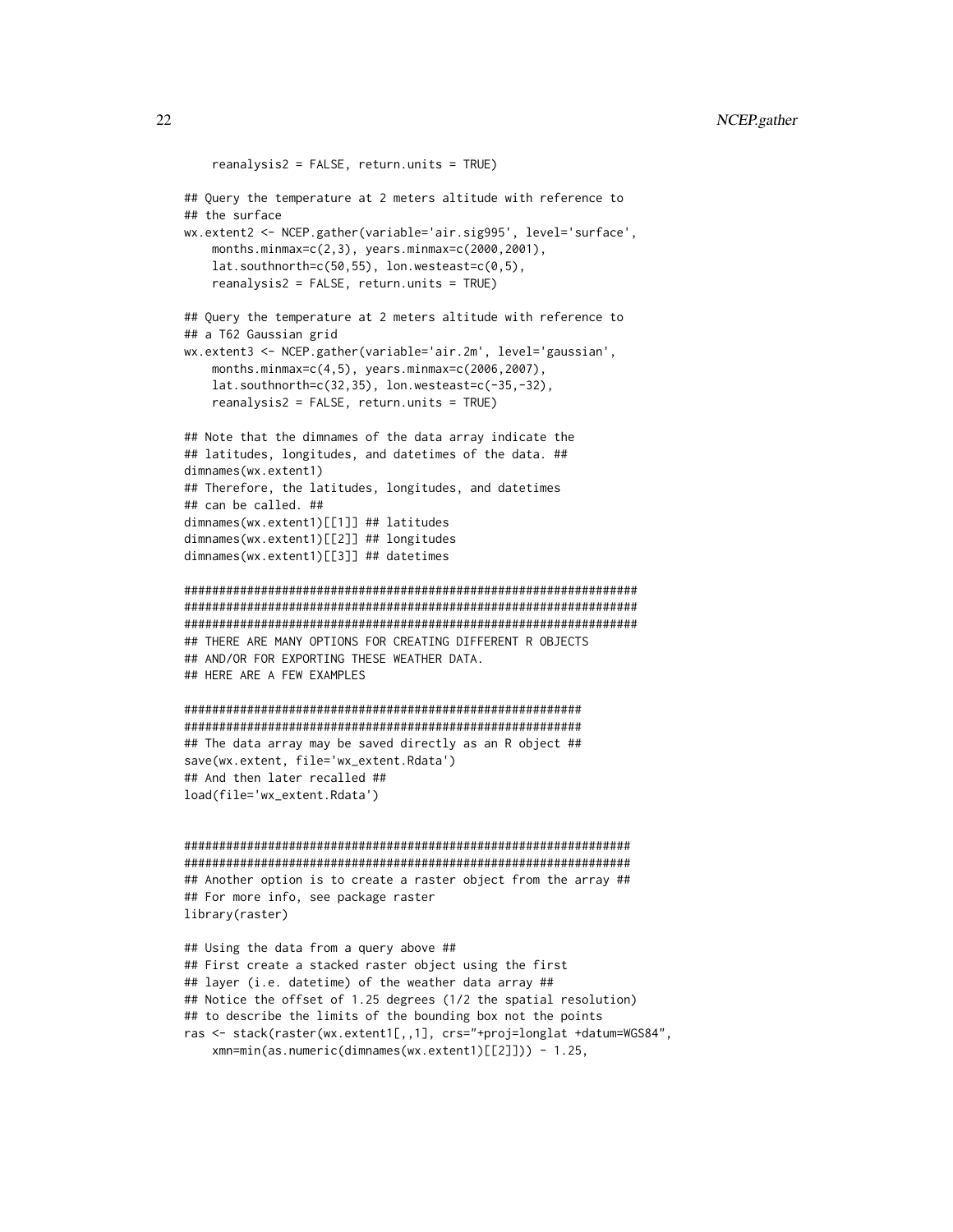```
xmx=max(as.numeric(dimnames(wx.extent1)[[2]])) + 1.25,
    ymn=min(as.numeric(dimnames(wx.extent1)[[1]])) - 1.25,
   ymx=max(as.numeric(dimnames(wx.extent1)[[1]])) + 1.25))
## Then add each subsequent layer to the raster stack ##
for(i in 2:length(dimnames(wx.extent1)[[3]])){
    ras <- addLayer(ras, raster(wx.extent1[,,i],
       crs="+proj=longlat +datum=WGS84",
       xmn=min(as.numeric(dimnames(wx.extent1)[[2]])) - 1.25,
       xmx=max(as.numeric(dimnames(wx.extent1)[[2]])) + 1.25,
       ymn=min(as.numeric(dimnames(wx.extent1)[[1]])) - 1.25,
       ymx=max(as.numeric(dimnames(wx.extent1)[[1]])) + 1.25))
    }
#######################################################
## Optionally, export a layer from the raster stack to
## a format that can be imported by Esri's ArcGIS products ##
## First, select a layer from the raster stack ##
ras1 <- raster(ras, layer=1)
## Then write the data from that layer to a .bil file ##
writeRaster(ras, filename='ras_example.bil', format="EHdr")
## The file will be saved in your current working directory ##
## The resulting file can be imported into ArcGIS ##
## by using the "Raster to Other Format" tool in the
## "To Raster" section of the ArcToolbox.
###########################################################
## NOTE: Weather data obtained from a Gaussian grid must
## first be resampled onto a regular grid !!! ##
## Here we use the interp.loess() function
## from the tgp package
## Using data from a T62 Gaussian grid queried above
## Interpolate the data from the first layer (i.e. datetime)
## onto a regular grid ##
library(tgp)
wx.reg <- interp.loess(x=rep(as.numeric(dimnames(wx.extent3)[[2]]),
        each=length(dimnames(wx.extent3)[[1]])),
   y=rep(as.numeric(dimnames(wx.extent3)[[1]]),
        length(dimnames(wx.extent3)[[2]])),
    z=as.vector(wx.extent3[,,1]), span=0.6,
    gridlen=c(length(dimnames(wx.extent3)[[2]]),
       length(dimnames(wx.extent3)[[1]])))
## Create a stacked raster object from the first layer
## (i.e. datetime) after interpolation ##
## Again, notice the offset (1/2 the resolution) ##
## Also note that the matrix (i.e. wx.reg$z) must be flipped
## along the y axis and transposed ##
## This is required b/c of the interpolation performed above ##
```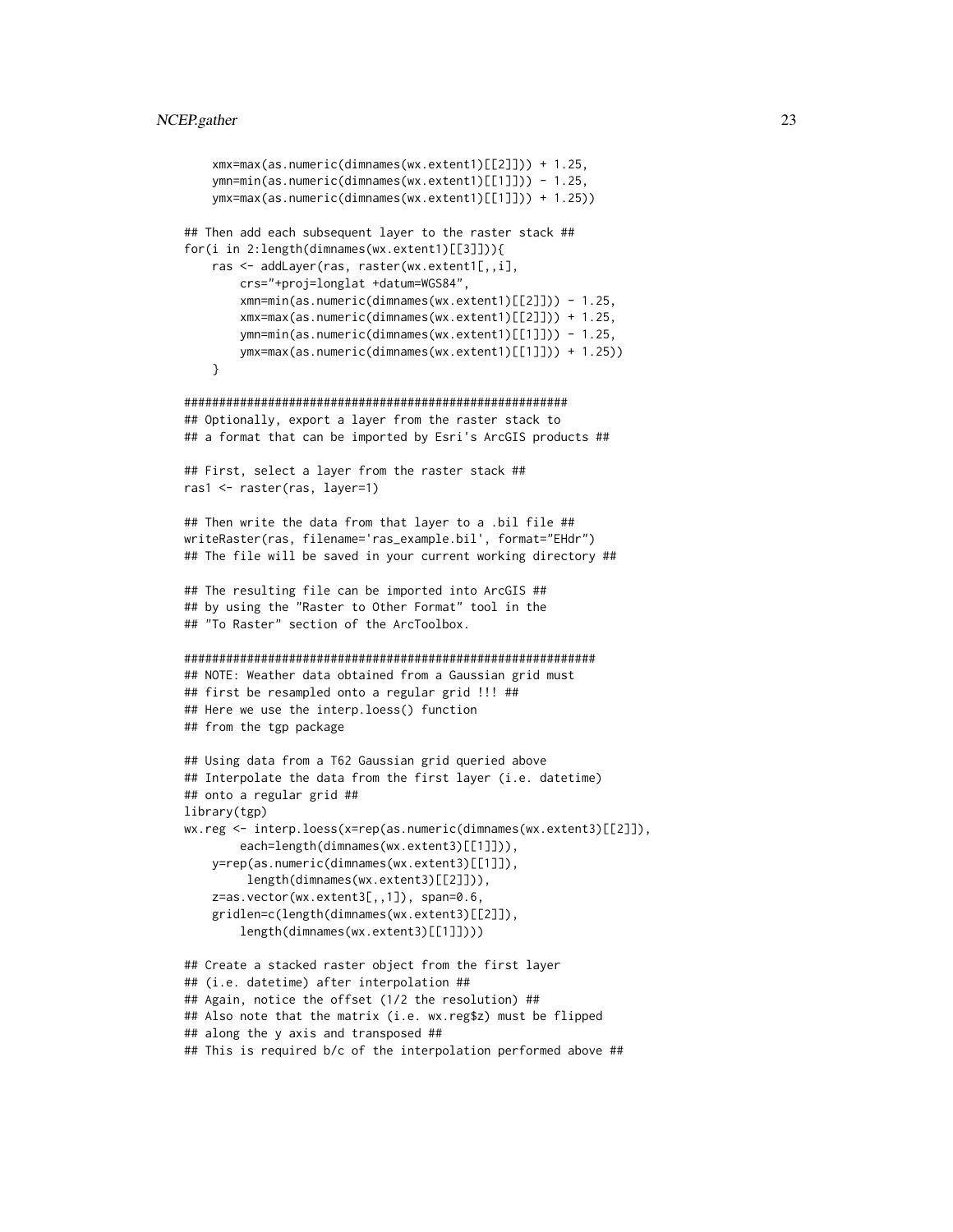```
ras <- stack(raster(t(wx.reg$z[,length(wx.reg$y):1]),
   crs="+proj=longlat +datum=WGS84",
    xmn=min(as.numeric(wx.reg$x)) - abs(diff(wx.reg$x)[1]/2),
    xmx=max(as.numeric(wx.reg$x)) + abs(diff(wx.reg$x)[1]/2),
    ymn=min(as.numeric(wx.reg$y)) - abs(diff(wx.reg$y)[1]/2),
   ymx=max(as.numeric(wx.reg$y)) + abs(diff(wx.reg$y)[1]/2)))
## Add each subsequent layer in the array to the raster stack ##
## after interpolating onto a regular grid ##
for(i in 2:length(dimnames(wx.extent3)[[3]])){
  ## Interpolate
 t.wx.reg <- interp.loess(x=rep(as.numeric(dimnames(wx.extent3)[[2]]),
      each=length(dimnames(wx.extent3)[[1]])),
      y=rep(as.numeric(dimnames(wx.extent3)[[1]]),
      length(dimnames(wx.extent3)[[2]])),
      z=as.vector(wx.extent3[,,i]), span=0.6,
      gridlen=c(length(dimnames(wx.extent3)[[2]]),
      length(dimnames(wx.extent3)[[1]])))
 ## Note the offset ##
 ## Note flipping the matrix along the y axis and transposing ##
 ## Add layer to stack
 ras <- addLayer(ras, raster(t(t.wx.reg$z[,length(t.wx.reg$y):1]),
    crs="+proj=longlat +datum=WGS84",
    xmn=min(as.numeric(t.wx.reg$x)) - abs(diff(t.wx.reg$x)[1]/2),
    xmx=max(as.numeric(t.wx.reg$x)) + abs(diff(t.wx.reg$x)[1]/2),
   ymn=min(as.numeric(t.wx.reg$y)) - abs(diff(t.wx.reg$y)[1]/2),
   ymx=max(as.numeric(t.wx.reg$y)) + abs(diff(t.wx.reg$y)[1]/2)))
 }
##################################################################
##################################################################
## Another option is to create a Spatial object
## using the sp package
## Again, data from a Gaussian grid may require special attention
## as the grid points are unevenly spaced
library(sp)
## Using the data from a query above
## Convert the array to a data.frame ##
wx.df <- NCEP.array2df(wx.extent2)
## Specify that the data.frame is a spatial object
library(sp)
coordinates(wx.df) <- ~longitude+latitude
gridded(wx.df) <- TRUE
proj4string(wx.df) <- CRS('+proj=longlat + datum=WGS84')
#########################################################
## A Spatial object of a single datetime (i.e. layer) can
## be written to .asc, a format that may then be
```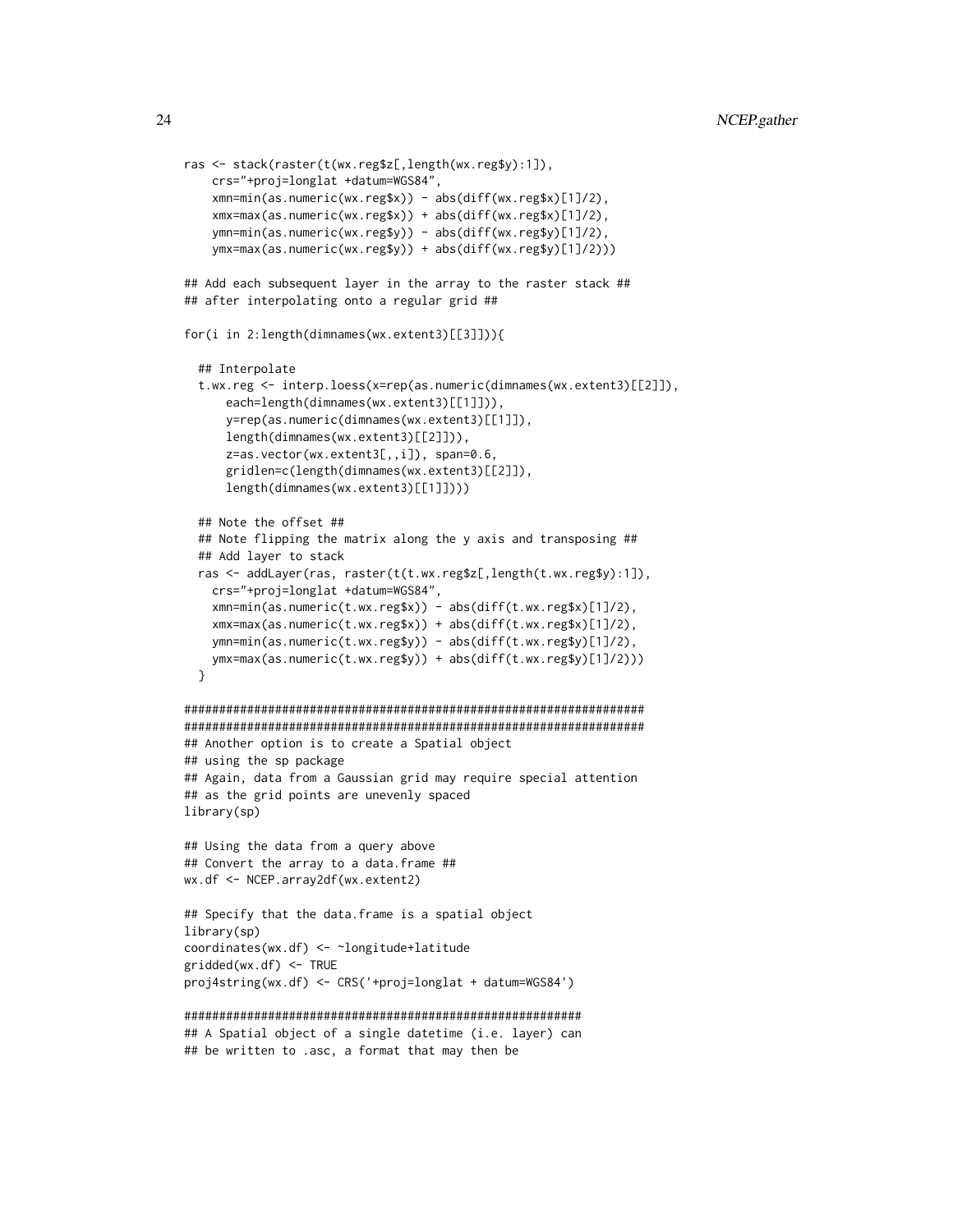## <span id="page-24-0"></span>NCEP.Groundspeed 25

```
## imported into ArcGIS.
## First, convert the first layer of the array to a data.frame ##
wx.df <- NCEP.array2df(wx.extent2[,,1])
## Specify that the data.frame is a spatial object
library(sp)
coordinates(wx.df) <- ~longitude+latitude
gridded(wx.df) <- TRUE
proj4string(wx.df) <- CRS('+proj=longlat + datum=WGS84')
## Save the data in .asc format
write.asciigrid(wx.df, fname='wx.asc')
## Note: Data will be written to your working directory ##
## The resulting .asc file can be imported into ArcMap
## using ArcMap's "ASCII to Raster" tool in the "Conversion Tools"
## section of the ArcToolbox. ##
##################################################################
## There are still more options for writing these data to files ##
## See e.g. writeMat() in the R.matlab package for writing Matlab files
## Also see the RSAGA package for GIS functionality in R
## One could even write the data array back to NetCDF
## (see packages RNetCDF and ncdf)
```

```
## End(Not run)
```
<span id="page-24-1"></span>NCEP.Groundspeed *Calculate flow-assistance according to equation 'Groundspeed'*

## **Description**

This function calculates flow-assistance according to equation Groundspeed and determines the speed of forward and sideways movement if an animal behaves according to the rules of equation Groundspeed.

## Usage

```
NCEP.Groundspeed(u, v, direction, groundspeed,...)
```
## Arguments

| u            | A numeric value indicating the U (i.e. zonal or east/west) flow component in      |
|--------------|-----------------------------------------------------------------------------------|
|              | meters per second, toward east being positive. Values must describe the direction |
|              | into which the flow is moving.                                                    |
| $\mathsf{V}$ | A numeric value indicating the V (i.e. meridional or north/south) flow compo-     |
|              | nent in meters per second, toward north being positive. Values must describe the  |
|              | direction into which the flow is moving.                                          |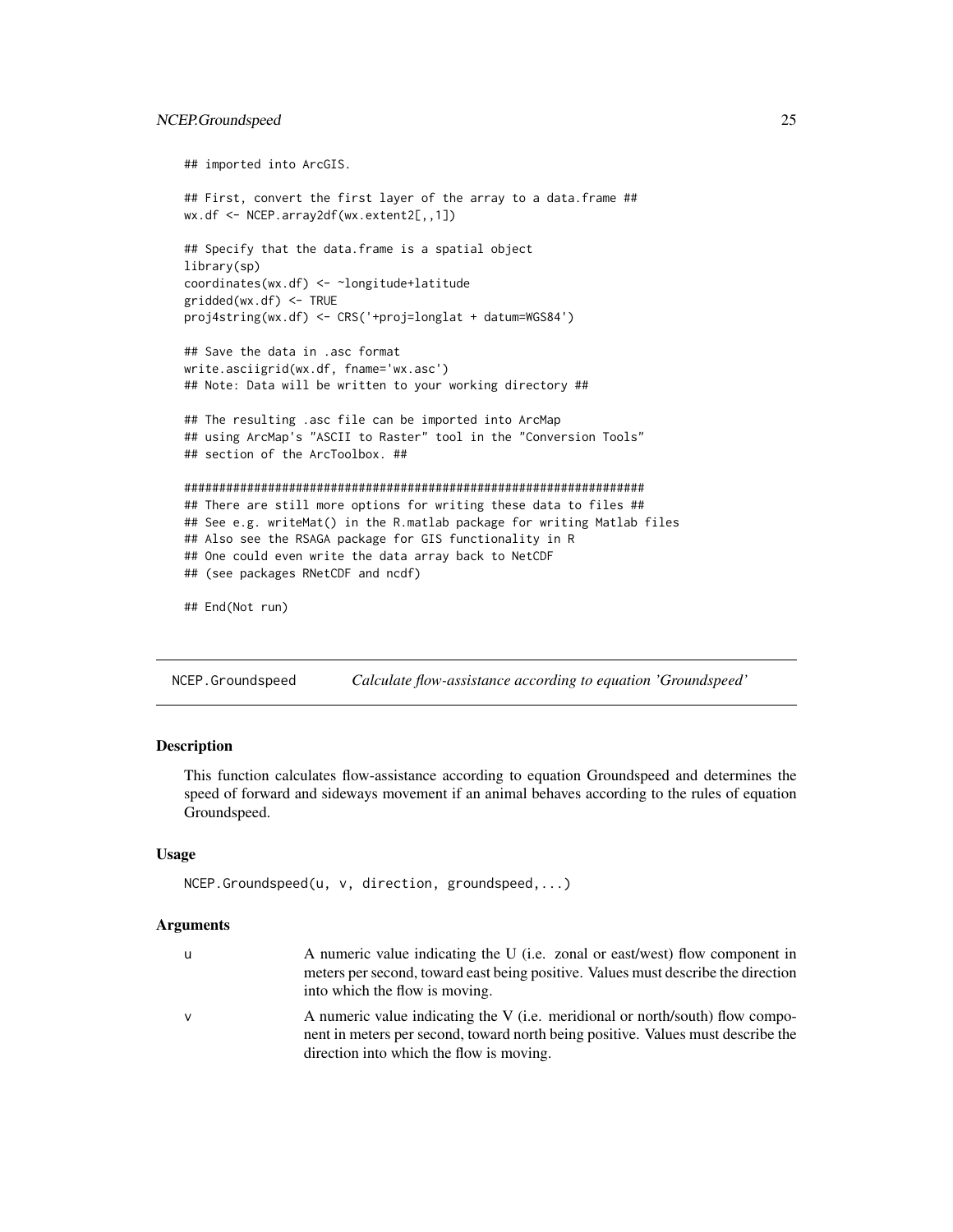| direction   | A numeric value indicating the preferred direction of movement in degrees from<br>North.                |
|-------------|---------------------------------------------------------------------------------------------------------|
| groundspeed | The desired groundspeed (i.e. speed relative to the fixed Earth) of the animal in<br>meters per second. |
| $\cdot$     | Any extra arguments passed to the flow-assistance equation.                                             |

## Details

This function calculates flow-assistance and forward and sideways movement according to equation Groundspeed. Equation Groundspeed stipulates that an animal maintains the specified groundspeed in the given direction by altering its airspeed and heading. Note that, as a result of these assumptions, flow-assistance degrades from optimum as the tailwind component increases beyond the specified groundspeed and forward movement remains constant at the speed specified by groundspeed.

#### Value

A data.frame containing flow-assistance ('fa'), the animal's forward speed ('forward.move' which includes the animal's own airspeed), the animal's sideways speed ('side.move' which includes the animal's own airspeed), the component of the flow parallel to preferred direction of movement('tailwind'), the component of the flow perpendicular to the preferred direction of movement ('sidewind'), the animal's speed relative to the flow ('airspeed'), and the animal's speed relative to the fixed Earth ('groundspeed') each in meters per second, presuming u, v, and airspeed were given in meters per second.

## Author(s)

Michael U. Kemp <mukemp+RNCEP@gmail.com>

## References

## To cite package 'RNCEP' in publications use:

Kemp, M. U., van Loon, E. E., Shamoun-Baranes, J., and Bouten, W. 2011. RNCEP:global weather and climate data at your fingertips. – Methods in Ecology and Evolution. DOI:10.1111/j.2041- 210X.2011.00138.x.

#### For more information on flow-assistance and equation Groundspeed see:

Kemp, M.U., Shamoun-Baranes, J., van Loon, E. E., and Bouten, W. 2012. Quantifying flowassistance and implications for movement research. – Journal of Theoretical Biology. In prep.

```
library(RNCEP)
## Using NCEP.Groundspeed to calculate flow-assistance ##
tst <- NCEP.Groundspeed(u=-2, v=-1, direction=225, groundspeed=12)
```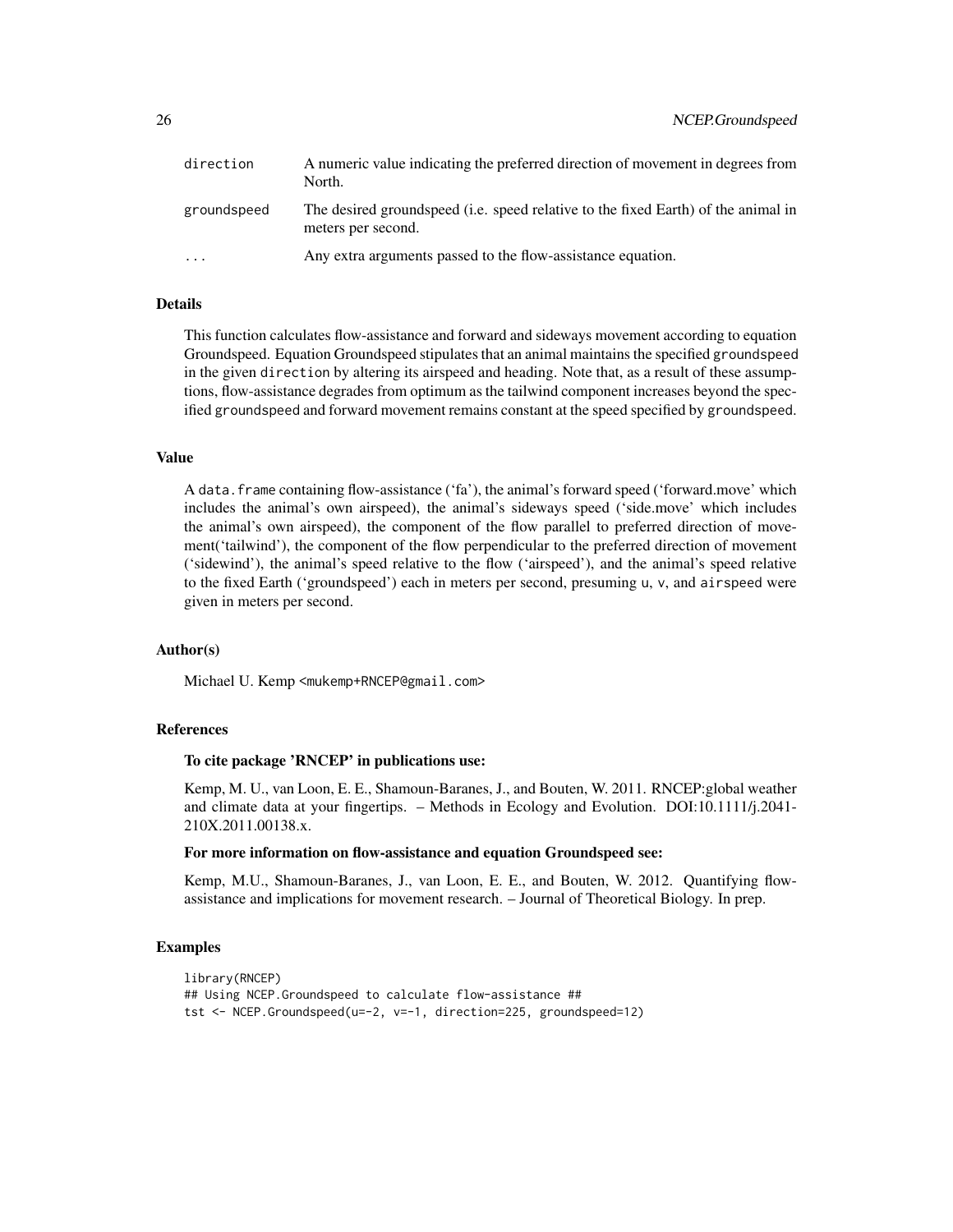#### <span id="page-26-1"></span><span id="page-26-0"></span>**Description**

This function queries a weather variable via the Internet from the NCEP/NCAR Reanalysis or NCEP/DOE Reanalysis II datasets and subsequently calculates values at desired locations in space and time by interpolation.

## Usage

```
NCEP.interp(variable, level, lat, lon, dt, reanalysis2 = FALSE,
    interpolate.space = TRUE, interpolate.time = TRUE,
    keep.unpacking.info = FALSE, return.units = TRUE,
    \text{interp} = ' \text{linear}', \text{p} = 1, \text{ status}.\text{bar} = \text{TRUE}## NCEP.interp is a wrapper function that calls one of the
## following functions based on the value of level.
## Users should avoid using these functions directly.
NCEP.interp.gaussian(variable, lat, lon, dt, reanalysis2 = FALSE,
    interpolate.space = TRUE, interpolate.time = TRUE,
    keep.unpacking.info = FALSE, return.units = TRUE,
    \text{interp} = ' \text{linear}', \text{p} = 1, \text{ status}.\text{bar} = \text{TRUE}NCEP.interp.pressure(variable, lat, lon, dt, pressure,
    reanalysis2 = FALSE, interpolate.space = TRUE,
    interpolate.time = TRUE, keep.unpacking.info = FALSE,
    return.units = TRUE, interp = 'linear', p = 1, status.bar=TRUE)
NCEP.interp.surface(variable, lat, lon, dt, reanalysis2 = FALSE,
    interpolate.space = TRUE, interpolate.time = TRUE,
    keep.unpacking.info = FALSE, return.units = TRUE,
    \text{interp} = ' \text{linear}', p = 1, \text{ status}.\text{bar} = \text{TRUE}
```
#### Arguments

| variable          | Character. The name of the weather variable to be obtained. See 'Variable'<br>Naming Conventions' below for possible variable names.          |
|-------------------|-----------------------------------------------------------------------------------------------------------------------------------------------|
| level             | A numeric pressure level or one of either 'gaussian' or 'surface'. See 'Details'.                                                             |
| lat               | Numeric. The latitude to which the weather variable should be interpolated.                                                                   |
| lon               | Numeric. The longitude to which the weather variable should be interpolated.                                                                  |
| dt                | Character. The date time (specified in UTC) to which the weather variable should<br>be interpolated. Must use the format "%Y-%m-%d %H:%M:%S". |
| reanalysis2       | Logical. Should the data be obtained from the Reanalysis II dataset or from<br>Reanalysis I(default)?                                         |
| interpolate.space |                                                                                                                                               |
|                   | $I = 1.4$ $\Omega$ , $\Omega$ , $\Omega$ , $\Omega$ , $\Omega$ is the set of $\Omega$ is the set of $\Omega$                                  |

Logical. Should interpolation be done in space?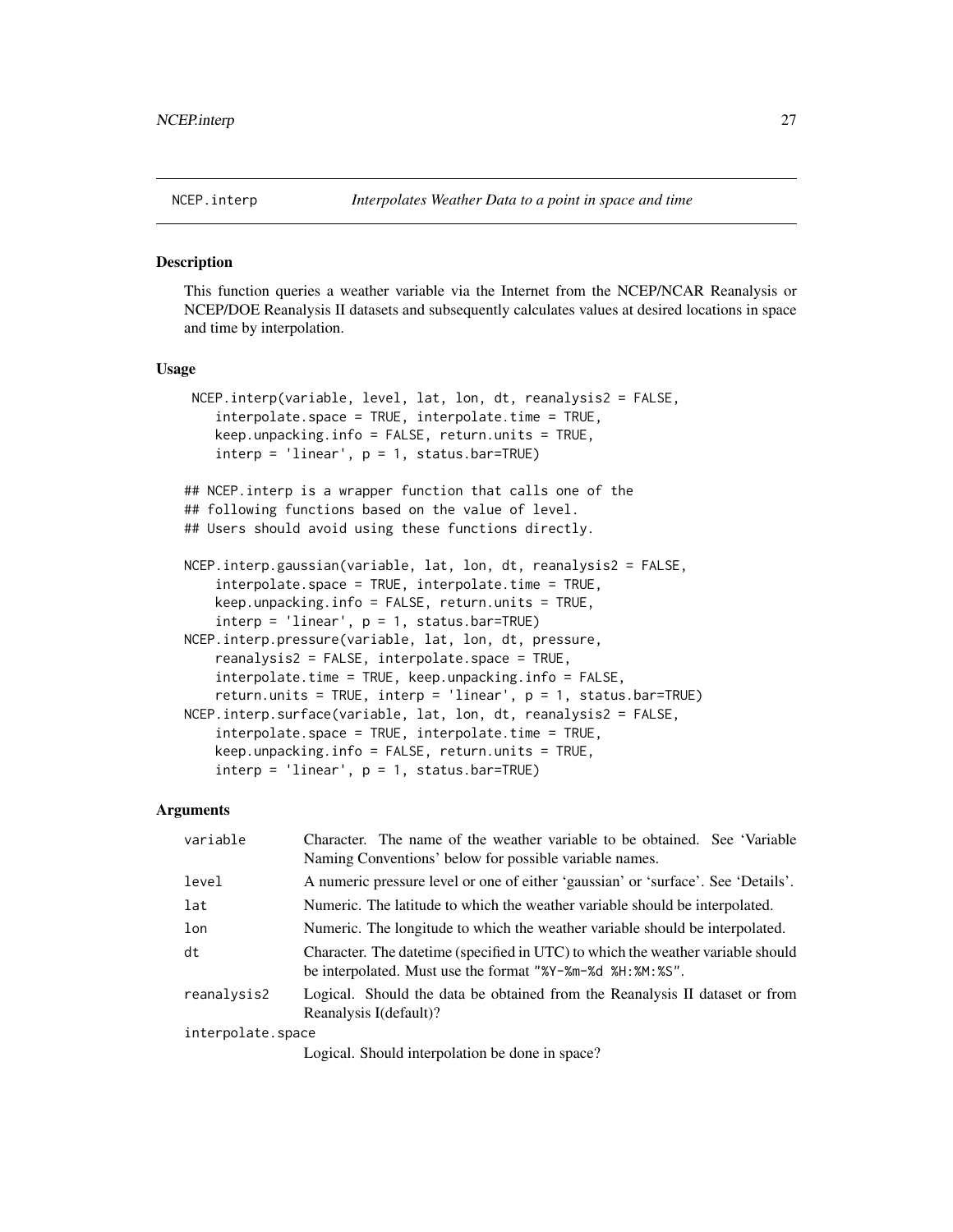| interpolate.time    |                                                                                                                             |
|---------------------|-----------------------------------------------------------------------------------------------------------------------------|
|                     | Logical. Should interpolation be done in time?                                                                              |
| keep.unpacking.info |                                                                                                                             |
|                     | Logical. Should the information needed to unpack the data be used for all<br>queries in the function call?                  |
| return.units        | Logical. Should the units of the variable being obtained be printed after the<br>query finishes?                            |
| interp              | Method of interpolation. One of 'linear' (default) or 'IDW'. See 'Details'.                                                 |
| p                   | A positive real number. The power parameter controlling interpolation. Only<br>matters when interp is 'IDW'. See 'Details'. |
| pressure            | Numeric. A pressure level in millibars that is assigned automatically from the<br>value of level when needed.               |
| status.bar          | Logical. Should a status bar be shown indicating the percentage of completion?                                              |

## Details

NCEP.interp is a wrapper function that applies one of NCEP.interp.gaussian,

NCEP.interp.pressure, or NCEP.interp.surface depending on the value of level.

level must specify one of either 'gaussian' or 'surface' or give a numerical pressure level in millibars. Numeric pressure levels must be one of 1000, 925, 850, 700, 600, 500, 400, 300, 250, 200, 150, 100, 70, 50, 30, 20, 10. See 'Variable Naming Conventions' below to determine if your variable of interest is stored relative to the surface, a pressure level, or a T62 Gaussian grid. Note that variables on a T62 Gaussian grid are evenly spaced in longitude but unevenly spaced in latitude while variables from either the surface or a particular pressure level are evenly spaced in both latitude and longitude (2.5 deg. x 2.5 deg.).

All arguments except keep.unpacking.info, return.units, and status.bar can be vectors. The remaining arguments are recycled to the length of the longest arguement.

lat and lon should be given in decimal degrees. Latitudes south of the equator should be negative. Longitudes west of the Prime Meridian can be specified using either positive (i.e. 350) or negative (i.e. -10) notation.

All interpolation is performed assuming a spherical (rather than a planar) grid.

When interp is 'IDW', 2-D spatial interpolation is done using inverse distance weighting followed by a 1-D linear interpolation in time. When interp is 'linear', the function performs a trilinear interpolation in latitude, longitude, and time. If interpolate.space or

interpolate.time is FALSE, the function performs 'nearest neighbor' interpolation and returns data from the grid point closest in space or time, respectively. The numerical value of p controls the degree of smoothing in the interpolation only when interp is 'IDW'. Greater values of p assign greater influence to values closest to the interpolated point. For  $0 < p < 1$  peaks over the interpolated point remain smooth. As p increases beyond 1, the peaks become sharper.

Variables in these datasets on a T62 Gaussian grid describe conditions over an interval of time rather than at a particular point in time. (see 'Variable Naming Conventions' below) As such, it is not appropriate to perform temporal interpolation on these varaibles. Therefore, NCEP.interp automatically sets interpolate.time to FALSE when querying one of these variables, and returns the data corresponding to the interval within which the specified datetime falls. Spatial interpolation is still performed as long as interpolate. space is TRUE.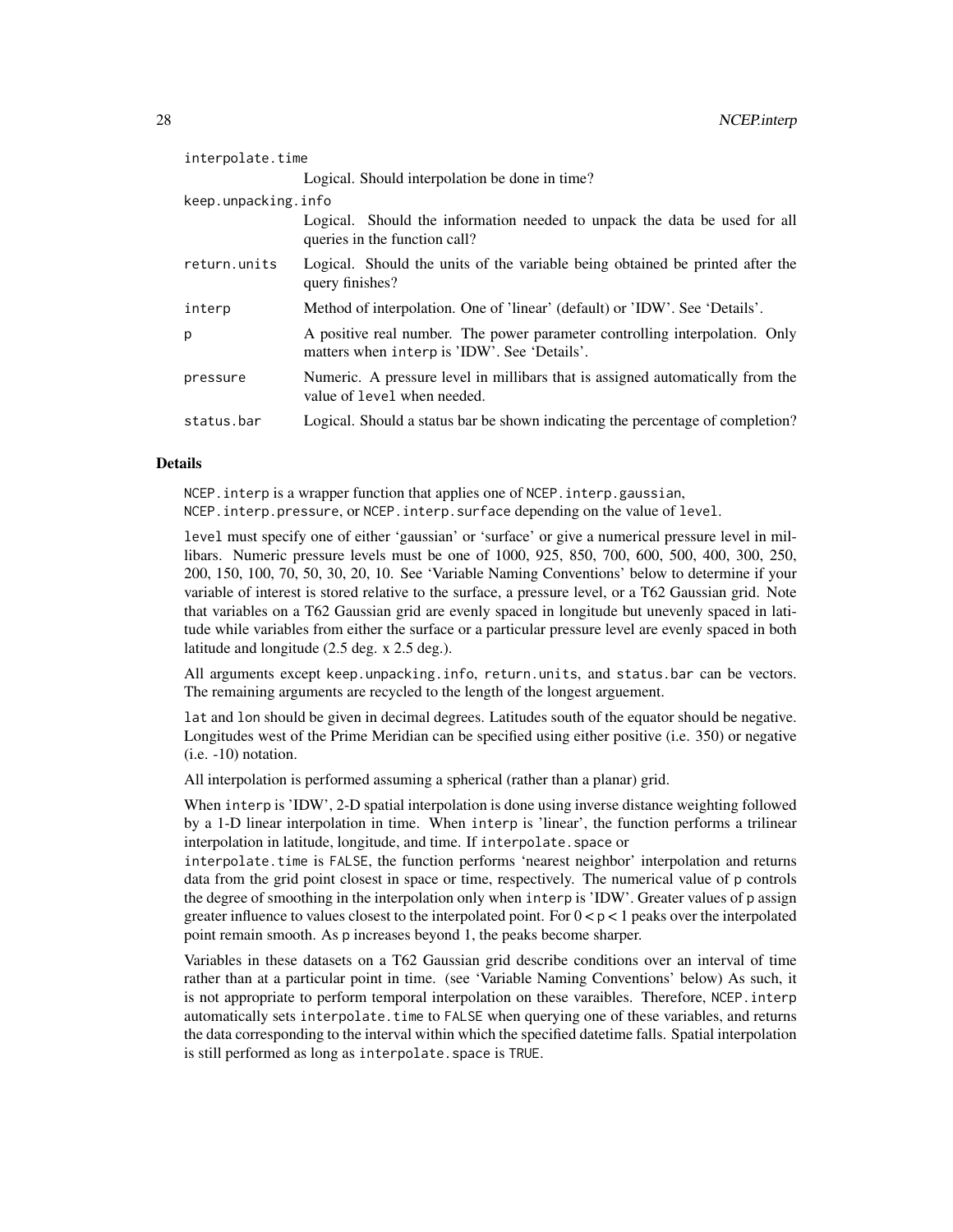## NCEP.interp 29

Unpacking information is unique to each variable and dataset. Therefore,

keep.unpacking.info can be made TRUE as long as only one variable from one dataset (i.e. Reanalysis I or II) is queried in a single function call, even for multiple times and locations. keep.unpacking.info will be made FALSE, if necessary, with a warning.

The function will run faster when keep.unpacking.info is TRUE.

The robust alternative to NCEP. interp is applied automatically. These robust functions are applied when interpolation requires data from two different years or from both sides of the Prime Meridian.

Some variables are not in both the Reanalysis I and II datasets. If a variable is chosen that is not in the specified dataset, the other dataset will be used... with a warning.

The function also returns, as an attribute, standard deviation calculated on all data used in the interpolation. This provides an indication of the precision of an interpolated result described in the same units as the interpolated variable. Smaller values indicate that there is less variability among the points used in interpolation. Standard deviation is only calcuated on the points used in the interpolation. Therefore, if interpolate.time and interpolate.space are both TRUE, standard deviation is calculated on eight points.

If interpolate.time is FALSE and interpolate.space is TRUE, standard deviation is calculated on four points. If interpolate.time is TRUE and interpolate.space is FALSE, standard deviation is calculated on only two points. If interpolate.time and interpolate.space are both FALSE, standard deviation is not calculated and NA is returned. This measure of precision is the same irrespective of interp.

Note that the status bar may be hidden behind an active R window.

variable must be specified using one of the names found in the section 'Variable Naming Conventions' below...

## Value

A vector of interpolated results with the associated standard deviation of the points used to perform the interpolation as an attribute.

Optionally, the units of the variable being queried are printed when the function completes.

## Variable Naming Conventions

## VARIABLES IN REFERENCE TO A PARTICULAR PRESSURE LEVEL

| 'air'   | Air Temperature                | deg K    |
|---------|--------------------------------|----------|
| 'hgt'   | Geopotential Height            | m        |
| 'rhum'  | <b>Relative Humidity</b>       | $\%$     |
| 'shum'  | Specific Humidity              | kg/kg    |
| 'omega' | Omega [Vertical Velocity]      | Pascal/s |
| 'uwnd'  | U-Wind Component [East/West]   | m/s      |
| 'vwnd'  | V-Wind Component [North/South] | m/s      |

## VARIABLES IN REFERENCE TO THE SURFACE

| 'air.sig995'          | Air Temperature             | (Near Surface) | deg K |
|-----------------------|-----------------------------|----------------|-------|
| 'lftx.sfc'            | Surface Lifted Index        | (At Surface)   | deg K |
| $^{\circ}$ lftx4.sfc' | Best (4-layer) Lifted Index | (At Surface)   | deg K |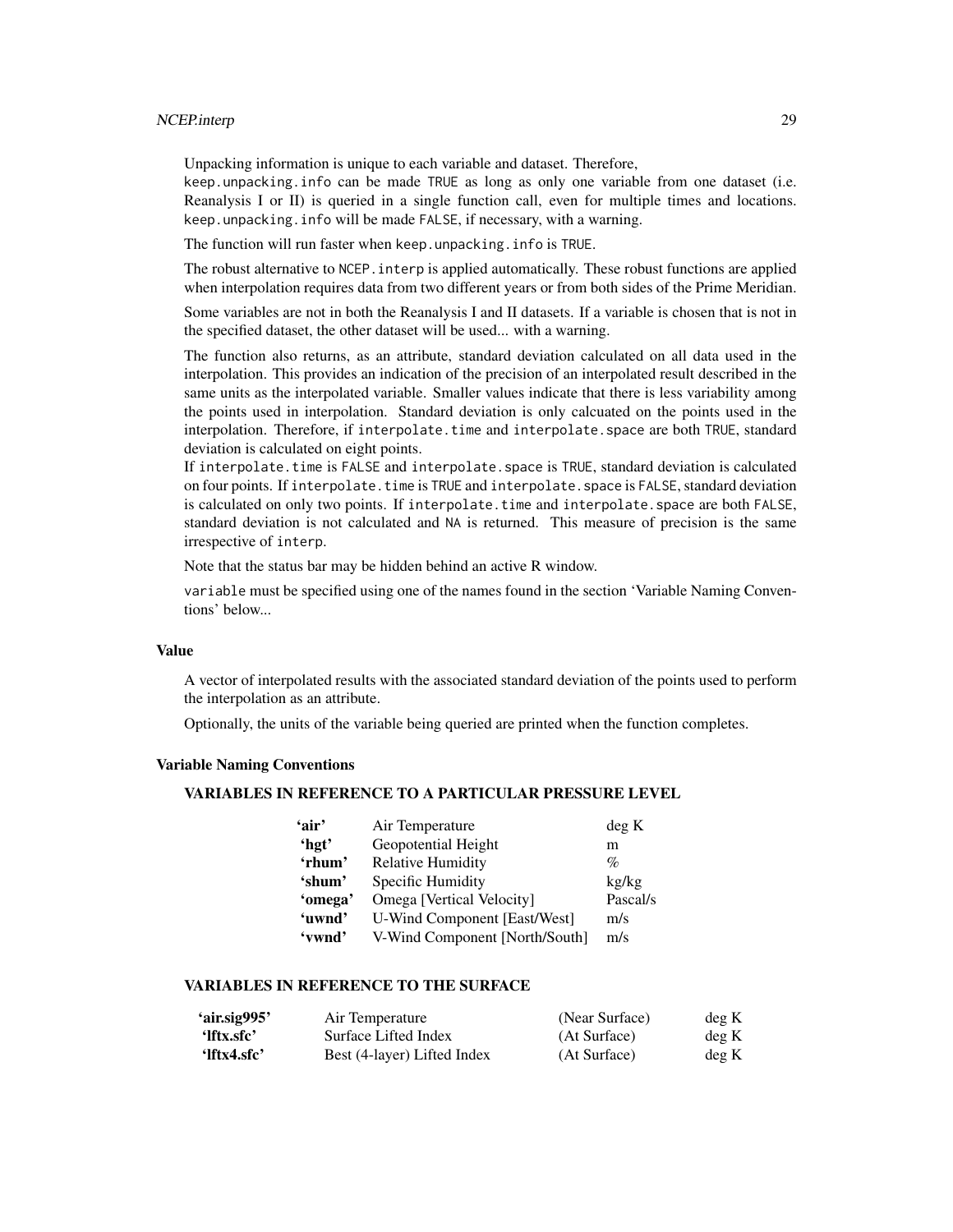| 'omega.sig995'  | Omega [Vertical Velocity]      | (Near Surface)      | Pascal/s |
|-----------------|--------------------------------|---------------------|----------|
| 'pottmp.sig995' | <b>Potential Temperature</b>   | (Near Surface)      | deg K    |
| 'pr_wtr.eatm'   | Precipitable Water             | (Entire Atmosphere) | $kg/m^2$ |
| 'pres.sfc'      | Pressure                       | (At Surface)        | Pascals  |
| 'rhum.sig995'   | <b>Relative Humidity</b>       | (Near Surface)      | $\%$     |
| 'slp'           | Sea Level Pressure             | (Sea Level)         | Pascals  |
| 'mslp'          | Mean Sea Level Pressure        | (Sea Level)         | Pascals  |
| 'uwnd.sig995'   | U-Wind Component [East/West]   | (Near Surface)      | m/s      |
| 'vwnd.sig995'   | V-Wind Component [North/South] | (Near Surface)      | m/s      |

## VARIABLES IN REFERENCE TO A T62 GAUSSIAN GRID

—– These variables are forecasts valid 6 hours after the reference time —–

| 'air.2m'         | Air Temperature                   | (At 2 meters)      | deg K    |
|------------------|-----------------------------------|--------------------|----------|
| 'icec.sfc'       | <b>Ice Concentration</b>          | (At Surface)       | fraction |
| 'pevpr.sfc'      | <b>Potential Evaporation Rate</b> | (At Surface)       | $W/m^2$  |
| 'pres.sfc'       | Pressure                          | (At Surface)       | Pascals  |
| 'runof.sfc'      | <b>Water Runoff</b>               | (At Surface)       | $kg/m^2$ |
| 'sfcr.sfc'       | <b>Surface Roughness</b>          | (At Surface)       | m        |
| 'shum.2m'        | Specific Humidity                 | (At 2 meters)      | kg/kg    |
| 'soilw.0-10cm'   | Soil Moisture                     | $(From 0-10 cm)$   | fraction |
| 'soilw.10-200cm' | Soil Moisture                     | $(From 10-200 cm)$ | fraction |
| 'skt.sfc'        | Skin Temperature                  | (At Surface)       | deg K    |
| 'tmp.0-10cm'     | Temperature of 0-10 cm layer      | $(From 0-10 cm)$   | deg K    |
| 'tmp.10-200cm'   | Temperature of 10-200 cm layer    | (From $10-200$ cm) | deg K    |
| 'tmp.300cm'      | Temperature at 300 cm             | (From 300 cm)      | deg K    |
| 'uwnd.10m'       | U-wind                            | (At 10 meters)     | m/s      |
| 'vwnd.10m'       | V-wind                            | (At 10 meters)     | m/s      |
| 'weasd.sfc'      | Water equivalent of snow depth    | (At Surface)       | $kg/m^2$ |

—– These variables are 6 hour hindcasts from the reference time —–

| 'tmax.2m' | Maximum temperature | (At 2 meters)         | deg K |
|-----------|---------------------|-----------------------|-------|
| 'tmin.2m' | Minimum temperature | $(At 2 meters)$ deg K |       |

—– These variables are 6 hour averages starting at the reference time —–

| 'cfnlf.sfc'  | Cloud forcing net longwave flux  | (At Surface)                | $W/m^2$    |
|--------------|----------------------------------|-----------------------------|------------|
| 'cfnsf.sfc'  | Cloud forcing net solar flux     | (At Surface)                | $W/m^2$    |
| 'cprat.sfc'  | Convective precipitation rate    | (At Surface)                | $Kg/m^2/s$ |
| 'csdlf.sfc'  | Clear sky downward longwave flux | (At Surface)                | $W/m^2$    |
| 'csdsf.sfc'  | Clear sky downward solar flux    | (At Surface)                | $W/m^2$    |
| 'dlwrf.sfc'  | Downward longwave radiation flux | (At Surface)                | $W/m^{2}$  |
| 'dswrf.sfc'  | Downward solar radiation flux    | (At Surface)                | $W/m^2$    |
| 'dswrf.ntat' | Downward solar radiation flux    | (Nominal Top of Atmosphere) | $W/m^2$    |
| 'gflux.sfc'  | Ground heat flux                 | (At Surface)                | $W/m^2$    |
| 'lhtfl.sfc'  | Latent heat net flux             | (At Surface)                | $W/m^2$    |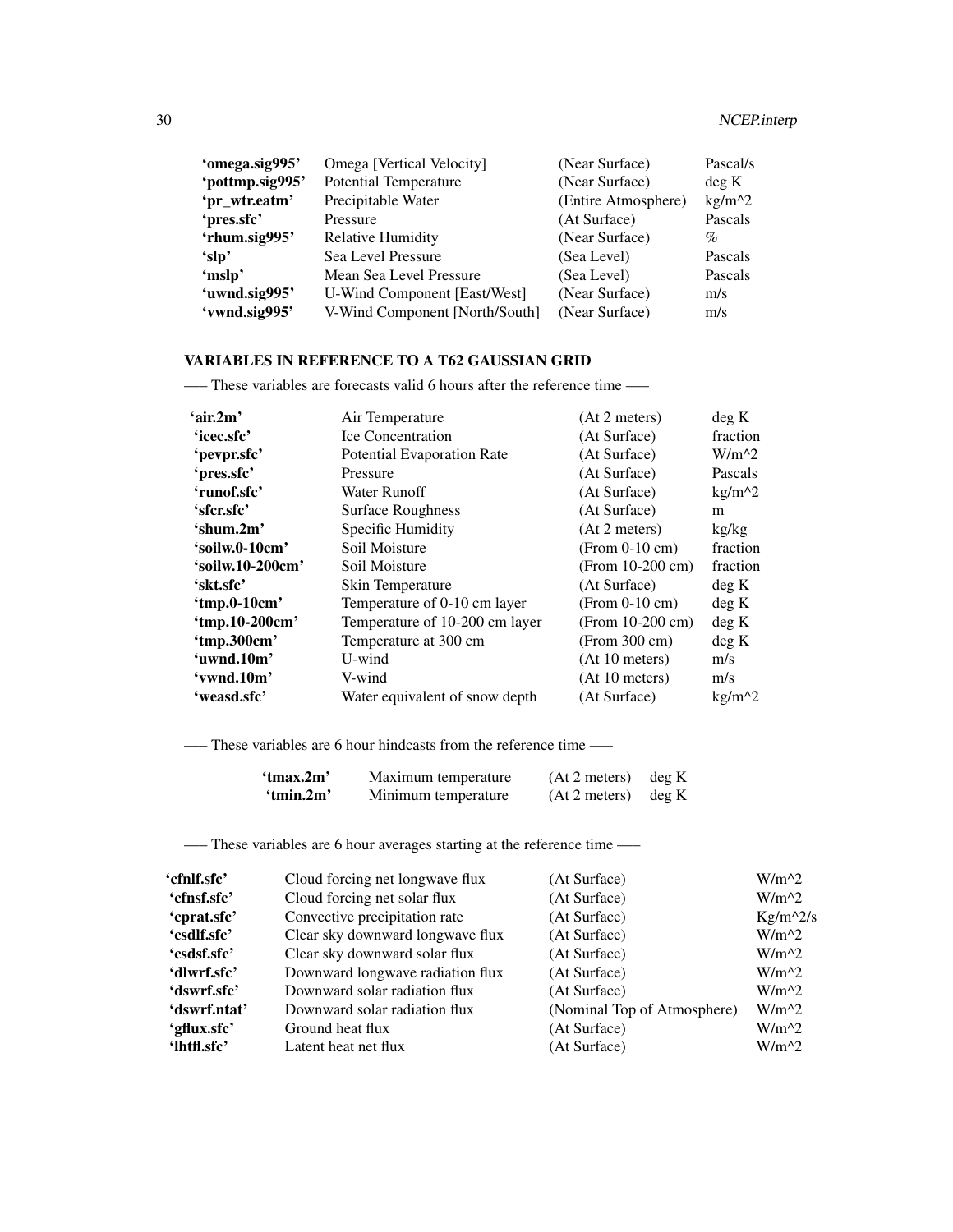## NCEP.interp 31

| Near IR beam downward solar flux    | (At Surface)                | $W/m^{2}$  |
|-------------------------------------|-----------------------------|------------|
| Near IR diffuse downward solar flux | (At Surface)                | $W/m^2$    |
| Net longwave radiation              | (At Surface)                | $W/m^2$    |
| Net shortwave radiation             | (At Surface)                | $W/m^2$    |
| Precipitation rate                  | (At Surface)                | $Kg/m^2/s$ |
| Sensible heat net flux              | (At Surface)                | $W/m^2$    |
| Momentum flux (zonal)               | (At Surface)                | $N/m^2$    |
| Zonal gravity wave stress           | (At Surface)                | $N/m^2$    |
| Upward longwave radiation flux      | (At Surface)                | $W/m^2$    |
| Upward longwave radiation flux      | (Nominal Top of Atmosphere) | $W/m^2$    |
| Upward solar radiation flux         | (At Surface)                | $W/m^2$    |
| Upward solar radiation flux         | (Nominal Top of Atmosphere) | $W/m^2$    |
| Visable beam downward solar flux    | (At Surface)                | $W/m^2$    |
| Visable diffuse downward solar flux | (At Surface)                | $W/m^2$    |
| Momentum flux (meridional)          | (At Surface)                | $N/m^2$    |
| Meridional gravity wave stress      | (At Surface)                | $N/m^2$    |
|                                     |                             |            |

—– These variables are 6 hour averages starting at the reference time —–

| 'csulf.ntat' | Clear Sky Upward Longwave Flux        | (Nominal Top of Atmosphere) | $W/m^2$ |
|--------------|---------------------------------------|-----------------------------|---------|
| 'csusf.ntat' | Clear Sky Upward Solar Flux           | (Nominal Top of Atmosphere) | $W/m^2$ |
| 'dswrf.ntat' | Downward Solar Radiation Flux         | (Nominal Top of Atmosphere) | $W/m^2$ |
| 'pres.hcb'   | Pressure                              | (High Cloud Bottom)         | Pascals |
| 'pres.hct'   | Pressure                              | (High Cloud Top)            | Pascals |
| 'pres.lcb'   | Pressure                              | (Low Cloud Bottom)          | Pascals |
| 'pres.lct'   | Pressure                              | (Low Cloud Top)             | Pascals |
| 'pres.mcb'   | Pressure                              | (Middle Cloud Bottom)       | Pascals |
| 'pres.mct'   | Pressure                              | (Middle Cloud Top)          | Pascals |
| 'tcdc.eatm'  | <b>Total Cloud Cover</b>              | (Entire Atmosphere)         | $\%$    |
| 'ulwrf.ntat' | <b>Upward Longwave Radiation Flux</b> | (Nominal Top of Atmosphere) | $W/m^2$ |
| 'uswrf.ntat' | <b>Upward Solar Radiation Flux</b>    | (Nominal Top of Atmosphere) | $W/m^2$ |

## Author(s)

Michael U. Kemp <mukemp+RNCEP@gmail.com>

## References

## To cite package 'RNCEP' in publications use:

Kemp, M.U., van Loon, E.E., Shamoun-Baranes, J.,and Bouten, W. (2011). RNCEP: global weather and climate data at your fingertips. Methods in Ecology and Evolution, DOI:10.1111/j.2041- 210X.2011.00138.x.

## To cite the NCEP/NCAR Reanalysis dataset use:

Kalnay et al. (1996), The NCEP/NCAR 40-year reanalysis project, Bull. Amer. Meteor. Soc., 77, 437-470

## To cite the NCEP/DOE Reanalysis II dataset use: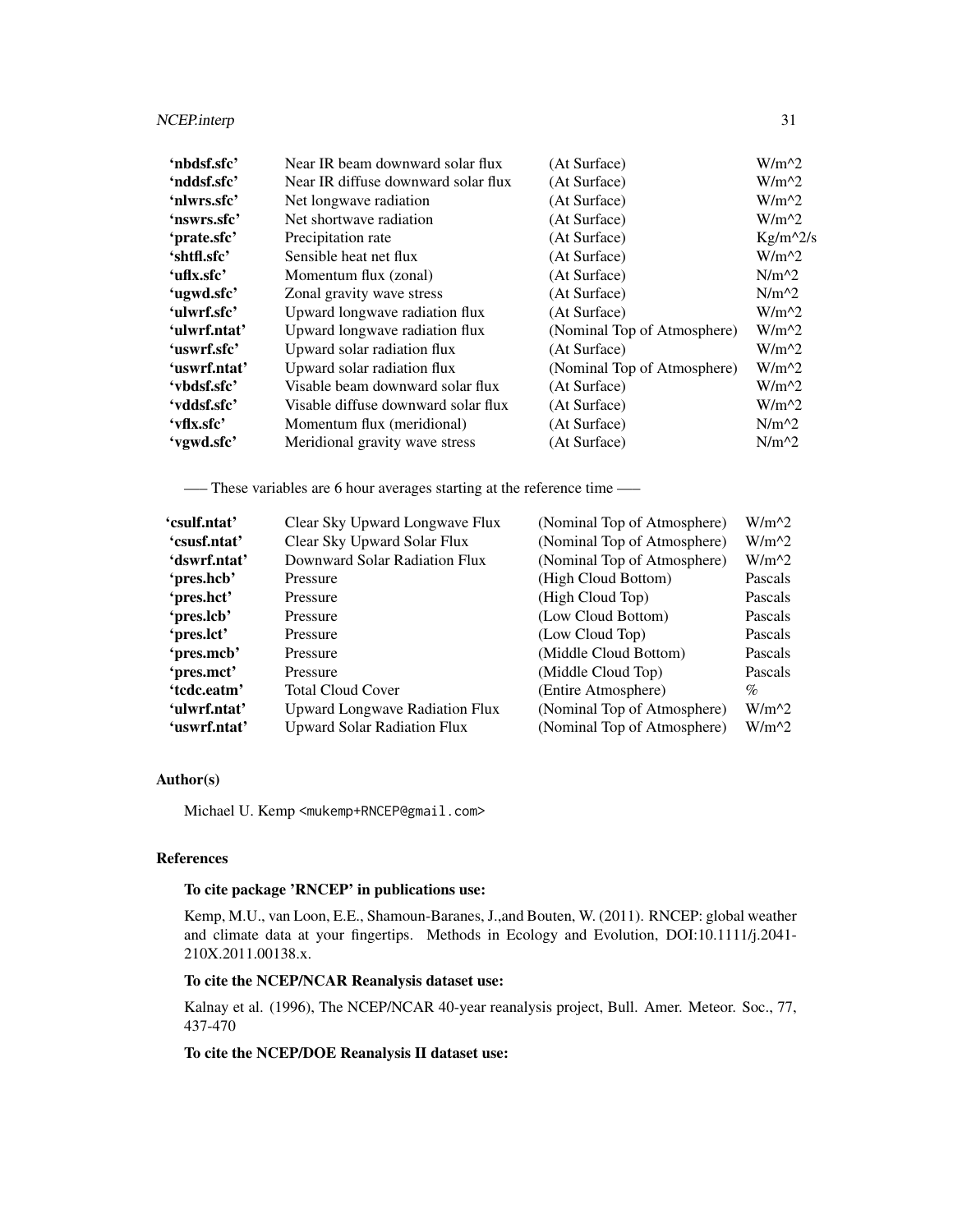Kanamitsu et al. (2002), NCEP-DOE AMIP-II Reanalysis (R-2). Bull. Amer. Meteor. Soc., 83, 1631-1643

Please acknowledge the use of NCEP data in any publications by including text such as, "NCEP Reanalysis data provided by the NOAA/OAR/ESRL PSD, Boulder, Colorado, USA, from their Web site at <http://www.esrl.noaa.gov/psd/>". They would also appreciate a copy of any publications using NCEP data.

```
## Not run:
library(RNCEP)
###############################################################
###############################################################
## The function can be applied to interpolate a single variable
## to a single point in space and time ##
## Interpolate temperature from the 850 mb pressure level ##
wx.interp <- NCEP.interp(variable='air', level=850, lat=55.1,
    lon=11.3, dt='2006-10-12 17:23:12',
    interp='linear')
## Interpolate precipitable water (for the entire atmosphere, but
## described in reference to the surface)
wx.interp <- NCEP.interp(variable='pr_wtr.eatm', level='surface',
   lat=55.1, lon=11.3, dt='2006-10-12 17:23:12',
    interp='linear')
## Interpolate specific humidity (at the surface, but in
## reference to a T62 Gaussian grid) using the IDW interpolation
wx.interp <- NCEP.interp(variable='shum.2m', level='gaussian',
    lat=55.1, lon=11.3, dt='2006-10-12 17:23:12',
    interp='IDW', p=1)
###################################################################
###################################################################
## The function can also be applied to interpolate several variables,
## locations, datetimes, and/or methods of interpolation in a single
## function call ##
## Interpolate temperature from the 850 and 700 mb pressure levels ##
## for the same time and location ##
wx.interp <- NCEP.interp(variable='air', level=c(850,700), lat=55.1,
    lon=11.3, dt='2006-10-12 17:23:12',
    interp='linear')
## Interpolate temperature and relative humidity from the 1000 mb
## pressure level ##
wx.interp <- NCEP.interp(variable=c('air','rhum'), level=1000,
   lat=55.1, lon=11.3, dt='2006-10-12 17:23:12', interp='linear')
## Interpolate temperature and relative humidity
## from the 1000 and 700 mb pressure levels, respectively
## for the same datetime ##
wx.interp <- NCEP.interp(variable=c('air','rhum'),
```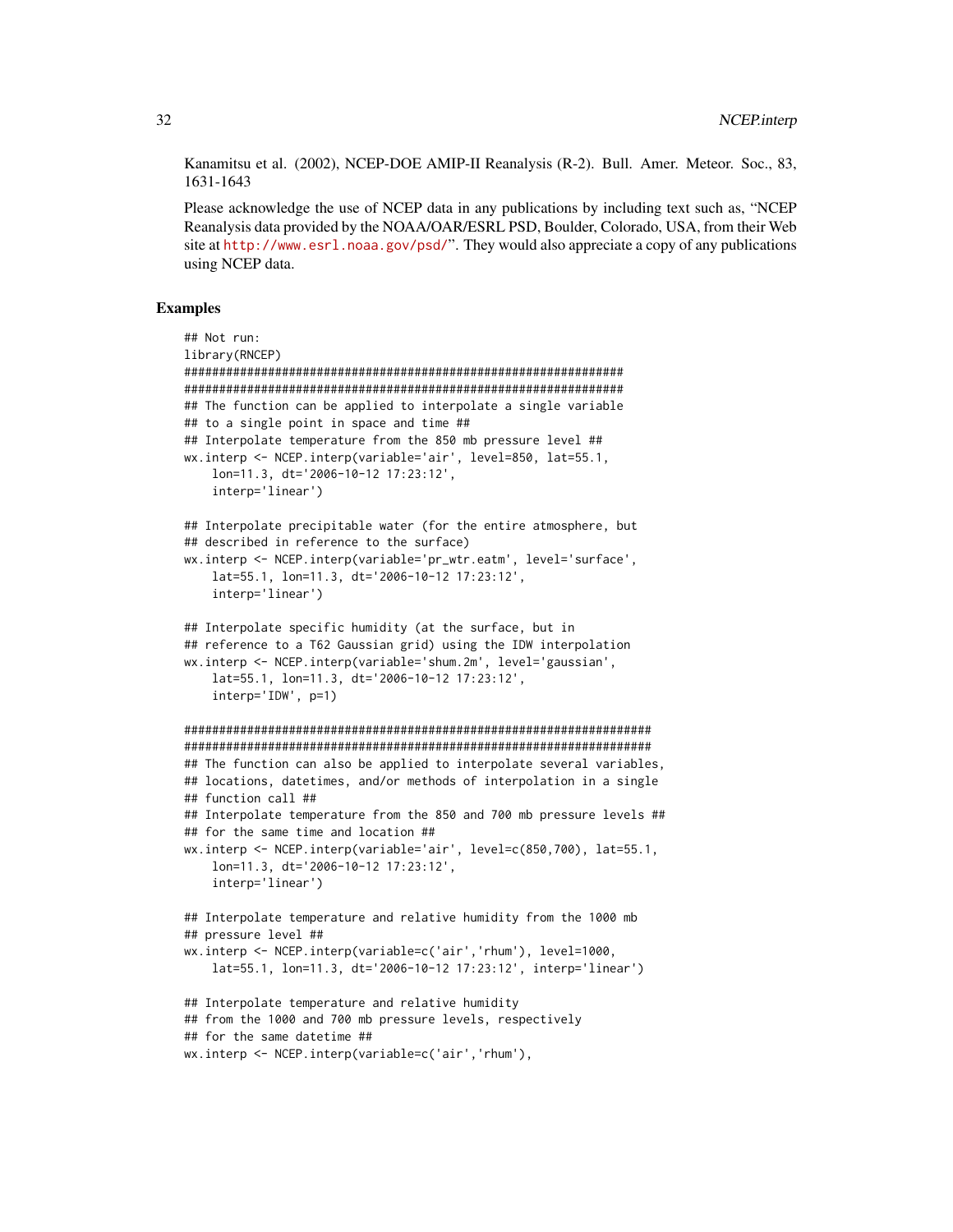```
level=c(1000,700), lat=55.1, lon=11.3,
    dt='2006-10-12 17:23:12', interp='linear')
## Interpolate temperature and relative humidity
## from the 1000 and 700 mb pressure levels, respectively
## for different datetimes ##
wx.interp <- NCEP.interp(variable=c('air','rhum'), level=c(1000,700), lat=55.1,
    lon=11.3, dt=c('2006-10-12 17:23:12', '2006-10-12 18:05:31'),
    interp='linear')
## Interpolate geopotential height using 'linear', 'IDW', and
## 'nearest neighbor' interpolation ##
wx.interp <- NCEP.interp(variable='hgt', level=700, lat=55.1,
    lon=11.3, dt='2006-10-12 17:23:12',
    interp=c('linear','IDW','IDW'),
    interpolate.space=c(TRUE,TRUE,FALSE))
###############################################################
###############################################################
## Alternatively the function can be applied to interpolate a
## weather variable to multiple datetime and point locations
## in a single function call ##
## In this example, we use datetime and locational data obtained
## from a GPS device attached to a lesser black-backed gull.
## We interpolate wind information to to each point in the dataset
data(gull)
## Take a subset of the data based on the datetime of
## the measurement ##
ss <- subset(gull, format(gull$datetime, "%Y-%m-%d %H:%M:%S") >=
    "2008-09-19 16:00:00" & format(gull$datetime,
    "%Y-%m-%d %H:%M:%S") <= "2008-09-19 19:30:00")
## Now collect wind information for each point in the subset ##
uwind <- NCEP.interp(variable='uwnd', level=925,
    lat=ss$latitude, lon=ss$longitude, dt=ss$datetime,
    reanalysis2=TRUE, keep.unpacking.info=TRUE)
vwind <- NCEP.interp(variable='vwnd', level=925,
    lat=ss$latitude, lon=ss$longitude, dt=ss$datetime,
    reanalysis2=TRUE, keep.unpacking.info=TRUE)
## Now calculate the tailwind component from the U and V
## wind components assuming that the bird's preferred
## direction is 225 degrees
tailwind <- (sqrt(uwind^2 + vwind^2)*cos(((atan2(uwind,vwind)*
    (180/pi))-225)*(pi/180)))
## Now visualize the subset of the GPS track using color
## to indicate the tailwind speed ##
NCEP.vis.points(wx=tailwind, lats=ss$latitude, lons=ss$longitude,
```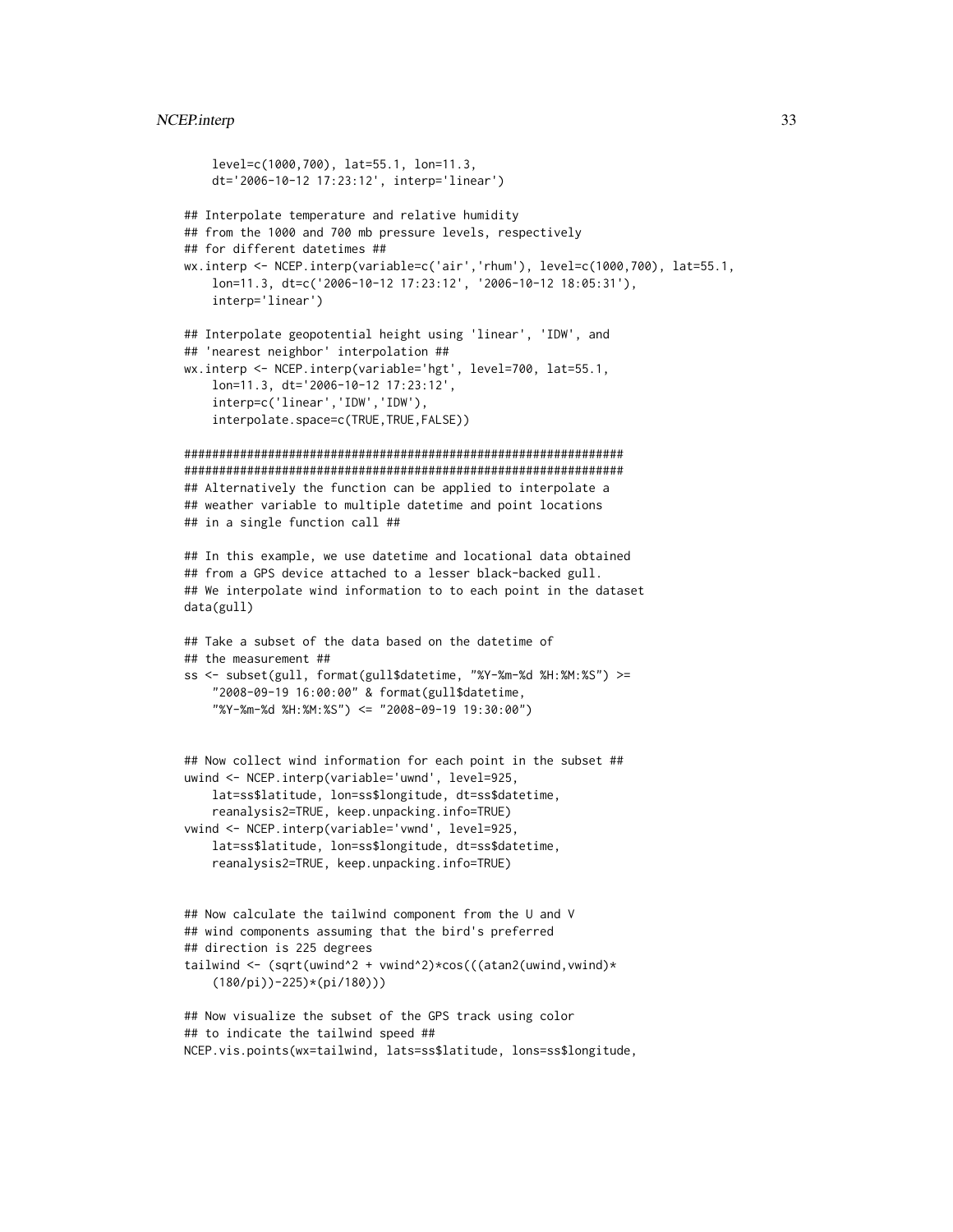```
cols=rev(heat.colors(64)),
title.args=list(main='Lesser black-backed gull'),
image.plot.args=list(legend.args=list(text='Tailwind m/s',
adj=0, padj=-2, cex=1.15)),
map.args=list(xlim=c(-7,4), ylim=c(40,50)))
```

```
## End(Not run)
```
<span id="page-33-1"></span>NCEP.loxodrome *Calculate the loxodrome angle between two points on Earth.*

## Description

This function calculates the loxodrome angle (i.e rhumb line or constant compass heading) between two points on a sphere.

## Usage

NCEP.loxodrome(lat1,lat2,lon1,lon2)

## Arguments

| lat1 | A numeric value giving the starting latitude in decimal degrees.  |
|------|-------------------------------------------------------------------|
| lat2 | A numeric value giving the ending latitude in decimal degrees.    |
| lon1 | A numeric value giving the starting longitude in decimal degrees. |
| lon2 | A numeric value giving the ending longitude in decimal degrees.   |

#### Details

This function calculates the loxodrome angle (i.e. rhumb line or constant compass heading) between two points on a sphere. Output is given in degrees from north.

## Value

A numeric value indicating the loxodrome angle between the two input points in degrees from north.

## Author(s)

Michael U. Kemp <mukemp+RNCEP@gmail.com>

## References

[http://en.wikipedia.org/wiki/Rhumb\\_line](http://en.wikipedia.org/wiki/Rhumb_line)

```
library(RNCEP)
## Using NCEP.loxodrome ##
NCEP.loxodrome(lat1=45,lat2=40,lon1=4,lon2=5)
```
<span id="page-33-0"></span>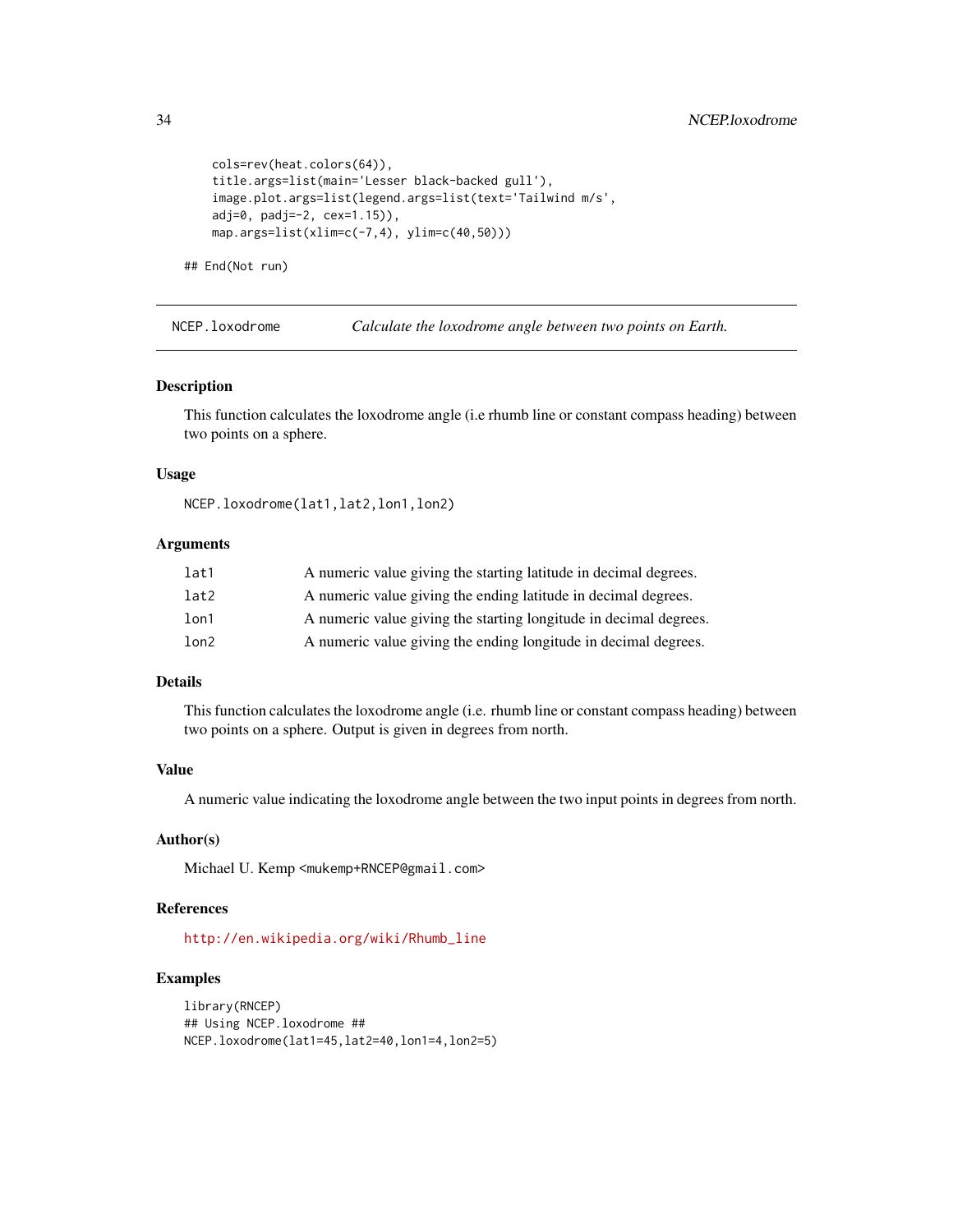<span id="page-34-1"></span><span id="page-34-0"></span>NCEP.M.Groundspeed *Calculate flow-assistance according to equation 'M.Groundspeed'*

## Description

This function calculates flow-assistance according to equation M.Groundspeed and determines the speed of forward and sideways movement if an animal behaves according to the rules of equation M.Groundspeed.

## Usage

```
NCEP.M.Groundspeed(u, v, direction, p.airspeed,...)
```
## Arguments

| -u         | A numeric value indicating the U (i.e. zonal or east/west) flow component in<br>meters per second, toward east being positive. Values must describe the direction<br>into which the flow is moving.           |
|------------|---------------------------------------------------------------------------------------------------------------------------------------------------------------------------------------------------------------|
| $\vee$     | A numeric value indicating the V (i.e. meridional or north/south) flow compo-<br>nent in meters per second, toward north being positive. Values must describe the<br>direction into which the flow is moving. |
| direction  | A numeric value indicating the preferred direction of movement in degrees from<br>North.                                                                                                                      |
| p.airspeed | A numeric value indicating the animal's <b>preferred</b> speed relative to the flow<br>(i.e. airspeed) in meters per second. See Details.                                                                     |
|            | Any extra arguments passed to the flow-assistance equation.                                                                                                                                                   |

## Details

This function calculates flow-assistance and forward and sideways movement according to equation M.Groundspeed. Equation M.Groundspeed stipulates that an animal maintains a speed relative to the fixed Earth (i.e. groundspeed) in the specified direction equal to its preferred airspeed (i.e. p.airspeed) plus the component of the flow parallel to the preferred direction by altering its actual airspeed and heading. Note that, the actual airspeed that a animal must exhibit, following these assumptions, can be very different from its preferred airspeed.

## Value

A data.frame containing flow-assistance ('fa'), the animal's forward speed ('forward.move' which includes the animal's own airspeed), the animal's sideways speed ('side.move' which includes the animal's own airspeed), the component of the flow parallel to preferred direction of movement('tailwind'), the component of the flow perpendicular to the preferred direction of movement ('sidewind'), the animal's speed relative to the flow ('airspeed'), and the animal's speed relative to the fixed Earth ('groundspeed') each in meters per second, presuming u, v, and airspeed were given in meters per second.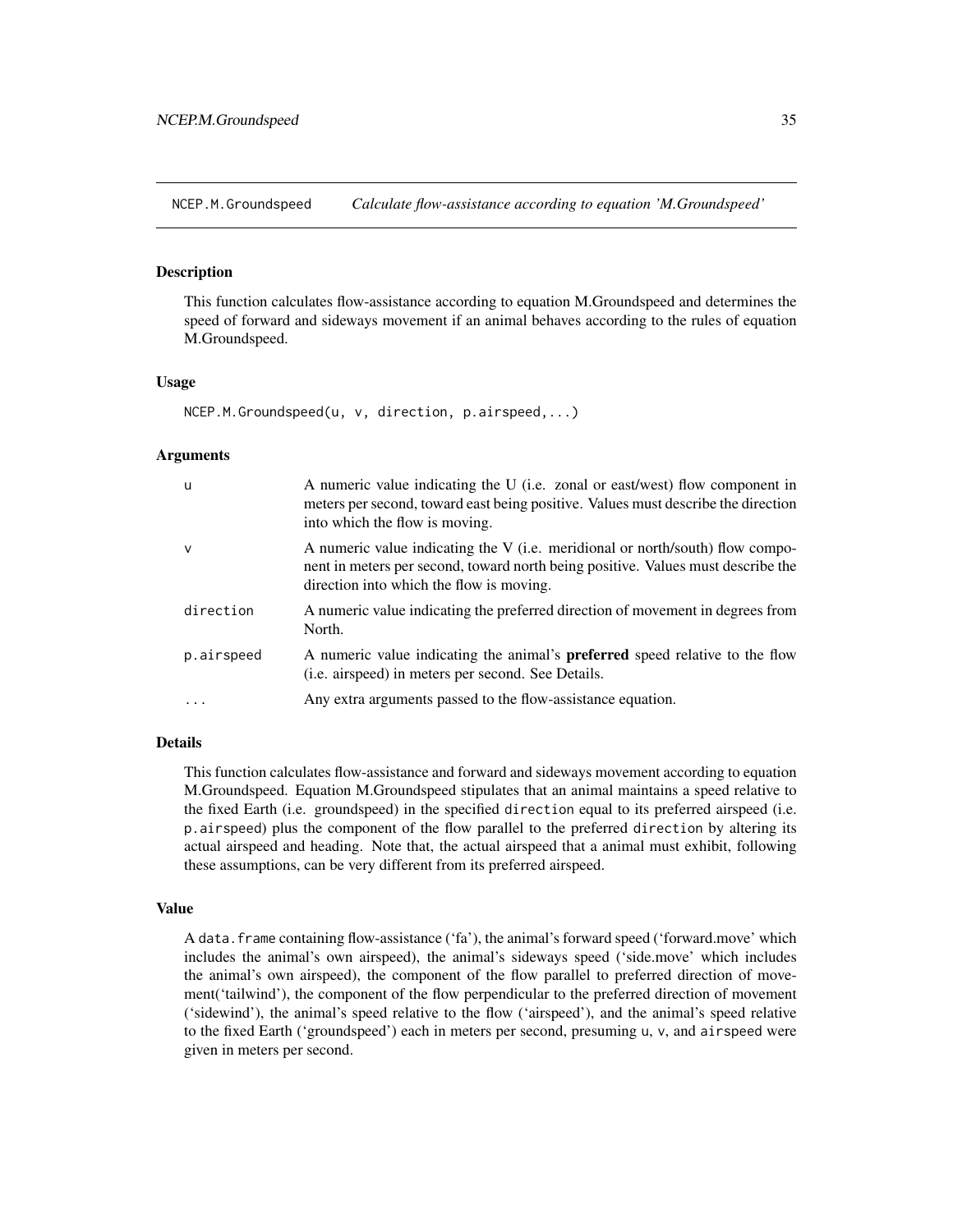## <span id="page-35-0"></span>Author(s)

Michael U. Kemp <mukemp+RNCEP@gmail.com>

## References

## To cite package 'RNCEP' in publications use:

Kemp, M. U., van Loon, E. E., Shamoun-Baranes, J., and Bouten, W. 2011. RNCEP:global weather and climate data at your fingertips. – Methods in Ecology and Evolution. DOI:10.1111/j.2041- 210X.2011.00138.x.

## For more information on flow-assistance and equation M.Groundspeed see:

Kemp, M.U., Shamoun-Baranes, J., van Loon, E. E., and Bouten, W. 2012. Quantifying flowassistance and implications for movement research. – Journal of Theoretical Biology. In prep.

## Examples

```
library(RNCEP)
## Using NCEP.M.Groundspeed to calculate flow-assistance ##
tst <- NCEP.M.Groundspeed(u=-2, v=-1, direction=225, p.airspeed=12)
```
<span id="page-35-1"></span>NCEP.NegFlowSpeed *Calculate flow-assistance according to equation 'NegFlowSpeed'*

## **Description**

This function calculates flow-assistance according to equation NegFlowSpeed and determines the speed of forward and sideways movement if an animal behaves according to the rules of equation NegFlowSpeed.

#### Usage

NCEP.NegFlowSpeed(u, v, direction, airspeed,...)

## Arguments

| u            | A numeric value indicating the U (i.e. zonal or east/west) flow component in<br>meters per second, toward east being positive. Values must describe the direction<br>into which the flow is moving.                                                                                |
|--------------|------------------------------------------------------------------------------------------------------------------------------------------------------------------------------------------------------------------------------------------------------------------------------------|
| $\mathsf{v}$ | A numeric value indicating the V (i.e. meridional or north/south) flow compo-<br>nent in meters per second, toward north being positive. Values must describe the<br>direction into which the flow is moving.                                                                      |
| direction    | A numeric value indicating the preferred direction of movement in degrees from<br>North. For this function, direction is required but does not change the calcula-<br>tion of flow-assistance or the direction of movement. The argument is included<br>for use with NCEP. flight. |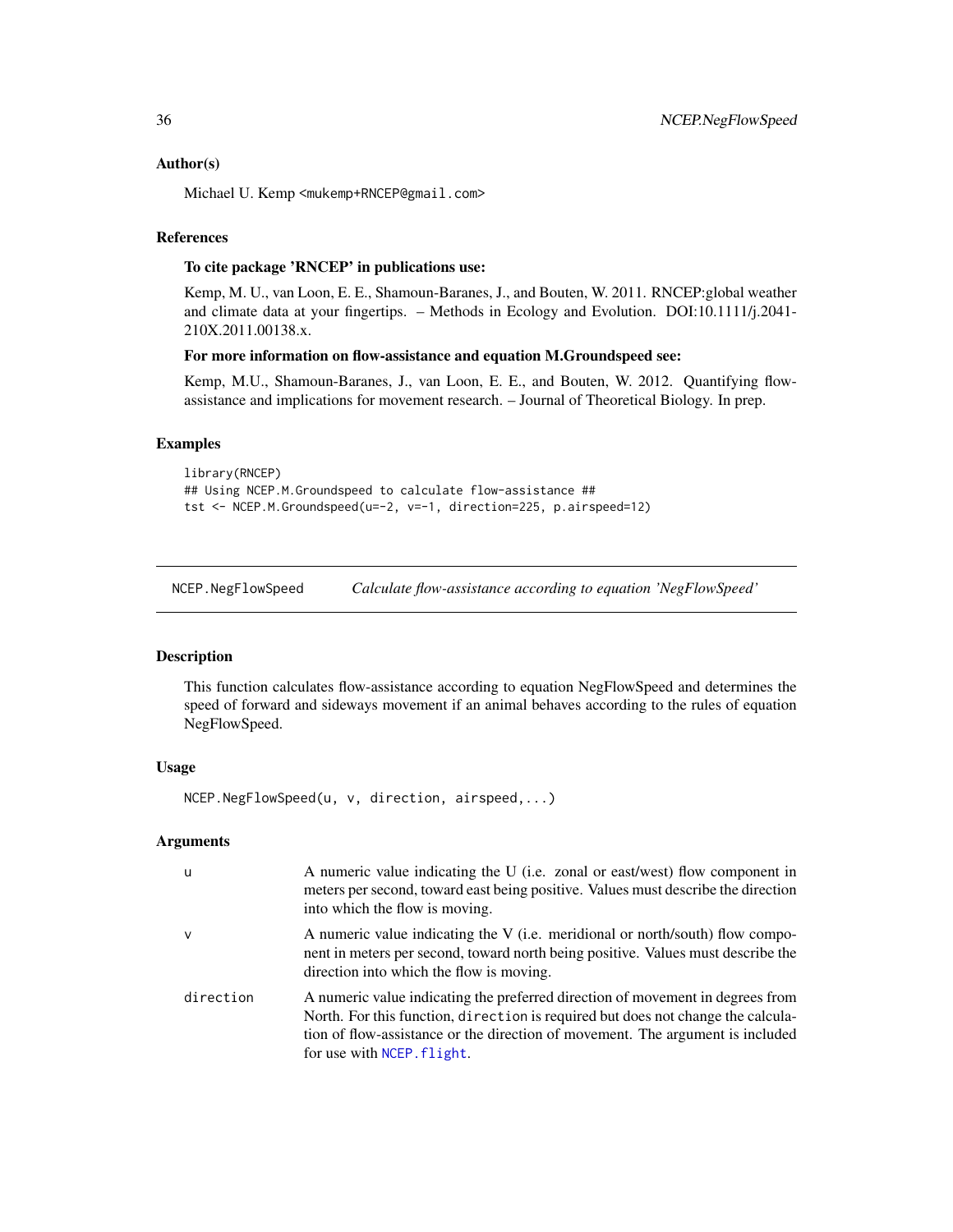| airspeed                | The animal's speed relative to the flow in meters per second. This value does  |
|-------------------------|--------------------------------------------------------------------------------|
|                         | not affect the calculation of flow-assistance, but does affect the forward and |
|                         | sideways movement of the animal.                                               |
| $\cdot$ $\cdot$ $\cdot$ | Any extra arguments passed to the flow-assistance equation.                    |

## Details

This function calculates flow-assistance and forward and sideways movement according to equation NegFlowSpeed. Equation NegFlowSpeed considers one minus the speed of the flow (e.g. wind speed) as flow-assistance, therefore it can never produce positive flow-assistance values. It assumes that the animal applies its own airspeed in the opposite direction of the flow (e.g. wind direction).

## Value

A data.frame containing flow-assistance ('fa'), the animal's forward speed ('forward.move' which includes the animal's own airspeed), the animal's sideways speed ('side.move' which includes the animal's own airspeed), the component of the flow parallel to preferred direction of movement('tailwind'), the component of the flow perpendicular to the preferred direction of movement ('sidewind'), the animal's speed relative to the flow ('airspeed'), and the animal's speed relative to the fixed Earth ('groundspeed') each in meters per second, presuming u, v, and airspeed were given in meters per second.

## Author(s)

Michael U. Kemp <mukemp+RNCEP@gmail.com>

## References

## To cite package 'RNCEP' in publications use:

Kemp, M. U., van Loon, E. E., Shamoun-Baranes, J., and Bouten, W. 2011. RNCEP:global weather and climate data at your fingertips. – Methods in Ecology and Evolution. DOI:10.1111/j.2041- 210X.2011.00138.x.

## For more information on flow-assistance and equation NegFlowSpeed see:

Kemp, M.U., Shamoun-Baranes, J., van Loon, E. E., and Bouten, W. 2012. Quantifying flowassistance and implications for movement research. – Journal of Theoretical Biology. In prep.

```
library(RNCEP)
## Using NCEP.NegFlowSpeed to calculate flow-assistance ##
tst <- NCEP.NegFlowSpeed(u=-2, v=-1, direction=225, airspeed=12)
```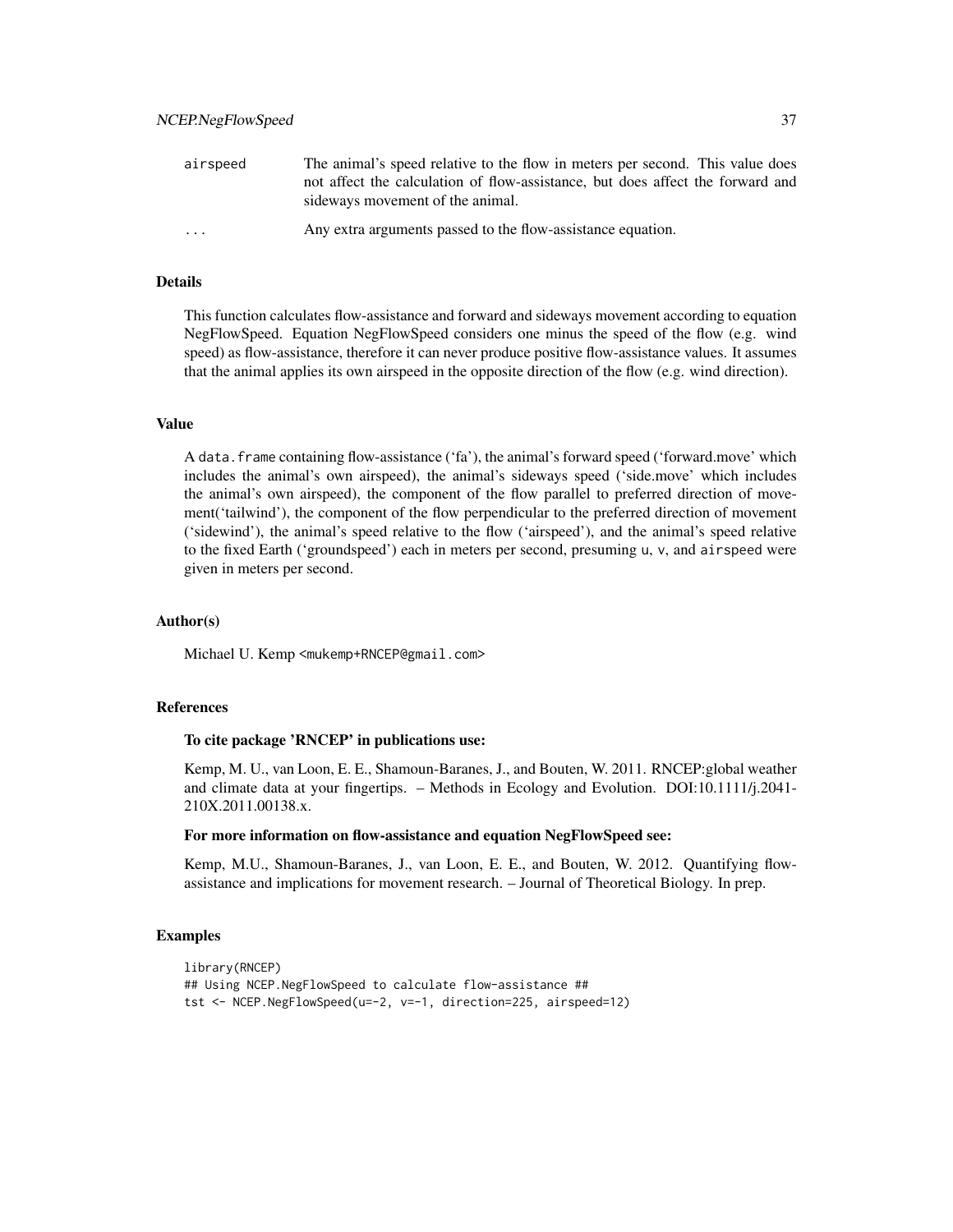<span id="page-37-1"></span><span id="page-37-0"></span>

## Description

This function calculates flow-assistance according to equation PartialSpeed and determines the speed of forward and sideways movement if an animal behaves according to the rules of equation PartialSpeed.

## Usage

```
NCEP.PartialSpeed(u, v, direction, airspeed, f=0.5,...)
```
#### Arguments

| -u           | A numeric value indicating the U (i.e. zonal or east/west) flow component in<br>meters per second, toward east being positive. Values must describe the direction<br>into which the flow is moving.           |
|--------------|---------------------------------------------------------------------------------------------------------------------------------------------------------------------------------------------------------------|
| $\vee$       | A numeric value indicating the V (i.e. meridional or north/south) flow compo-<br>nent in meters per second, toward north being positive. Values must describe the<br>direction into which the flow is moving. |
| direction    | A numeric value indicating the preferred direction of movement in degrees from<br>North.                                                                                                                      |
| airspeed     | The animal's speed relative to the flow in meters per second.                                                                                                                                                 |
| $\mathsf{f}$ | A numeric value between zero and one describing the proportion of the lateral<br>component of the flow for which the animal will compensate.                                                                  |
|              | Any extra arguments passed to the flow-assistance equation.                                                                                                                                                   |

#### Details

This function calculates flow-assistance and forward and sideways movement according to equation PartialSpeed. Equation PartialSpeed stipulates that the animal compensates for a proportion (specified by f) of the flow lateral to the preferred direction by altering its heading and speed relative to the fixed Earth (i.e. groundspeed). If, with its given airspeed, the animal is incapable of compensating for the specified proportion of the lateral component of the flow, the equation produces no real solution.

Setting f to zero specifies no compensation (cf. link{NCEP.Tailwind}), while setting f to one specifies complete compensation (cf. link{NCEP.Airspeed}.

#### Value

A data.frame containing flow-assistance ('fa'), the animal's forward speed ('forward.move' which includes the animal's own airspeed), the animal's sideways speed ('side.move' which includes the animal's own airspeed), the component of the flow parallel to preferred direction of movement('tailwind'), the component of the flow perpendicular to the preferred direction of movement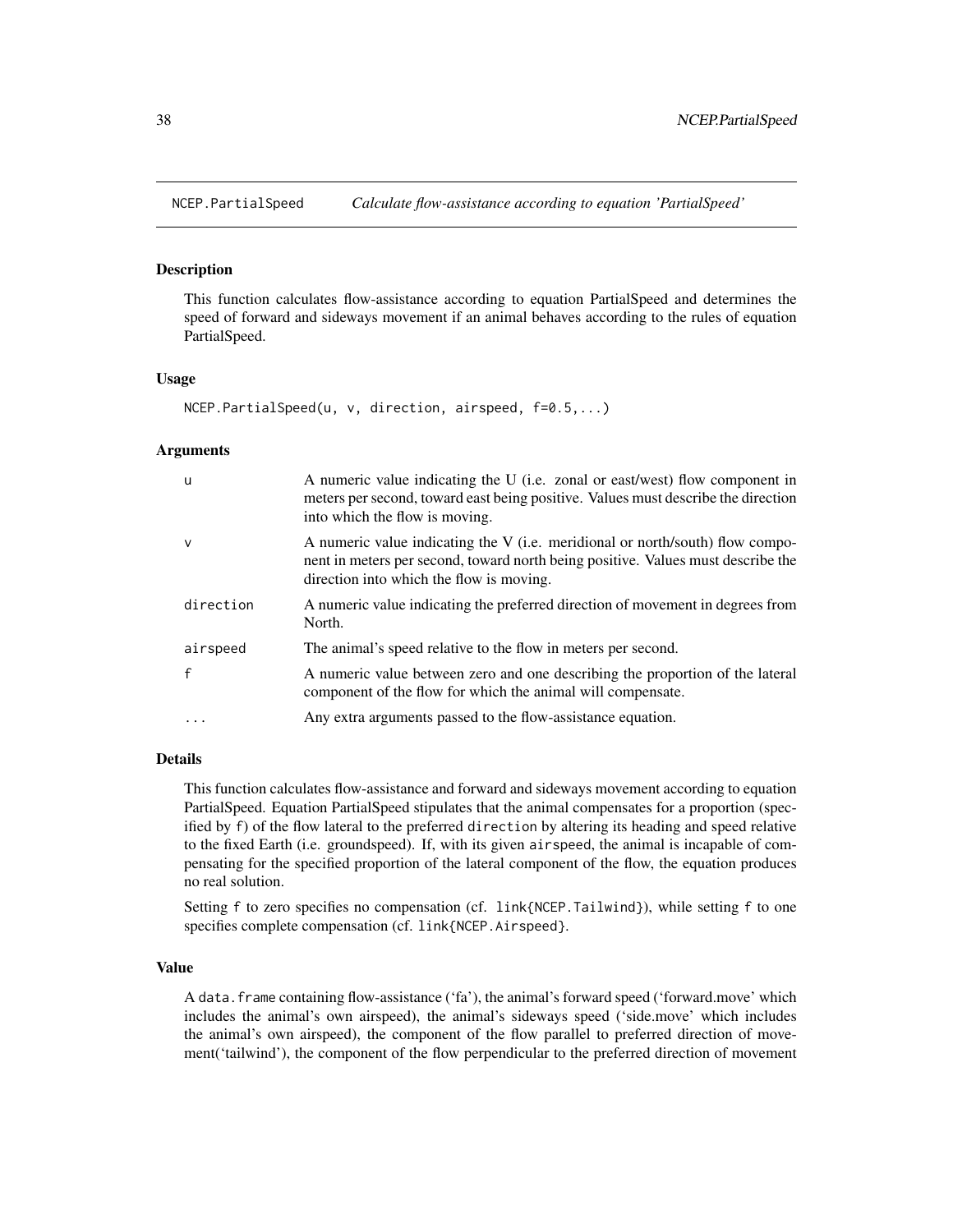## <span id="page-38-0"></span>NCEP.restrict 39

('sidewind'), the animal's speed relative to the flow ('airspeed'), and the animal's speed relative to the fixed Earth ('groundspeed') each in meters per second, presuming u, v, and airspeed were given in meters per second.

## Author(s)

Michael U. Kemp <mukemp+RNCEP@gmail.com>

#### References

## To cite package 'RNCEP' in publications use:

Kemp, M. U., van Loon, E. E., Shamoun-Baranes, J., and Bouten, W. 2011. RNCEP:global weather and climate data at your fingertips. – Methods in Ecology and Evolution. DOI:10.1111/j.2041- 210X.2011.00138.x.

## For more information on flow-assistance and equation PartialSpeed see:

Kemp, M.U., Shamoun-Baranes, J., van Loon, E. E., and Bouten, W. 2012. Quantifying flowassistance and implications for movement research. – Journal of Theoretical Biology. In prep.

## Examples

```
library(RNCEP)
## Using NCEP.PartialSpeed to calculate flow-assistance ##
tst <- NCEP.PartialSpeed(u=-2, v=-1, direction=225, airspeed=12)
```
NCEP.restrict *Temporally Filters Weather Data*

## Description

This function removes unwanted datetime intervals (i.e. layers) of weather data from the NCEP/NCAR Reanalysis or NCEP/DOE Reanalysis II data array as returned by [NCEP.gather](#page-16-1). The spatial structure of the data is retained.

### Usage

```
NCEP.restrict(wx.data, years2remove = NULL, months2remove = NULL,
    days2remove = NULL, hours2remove = NULL, other2remove = NULL,
    set2na = TRUE)
```
## Arguments

| wx.data       | A 3-D weather dataset as returned by NCEP, gather                              |
|---------------|--------------------------------------------------------------------------------|
| years2remove  | Numeric. Specifies which years should be removed from the dataset.             |
| months2remove | Numeric. Specifies which months should be removed from the dataset.            |
| days2remove   | Numeric. Specifies which days of the month should be removed from the dataset. |
| hours2remove  | Numeric. Specifies which hours of the day should be removed from the dataset.  |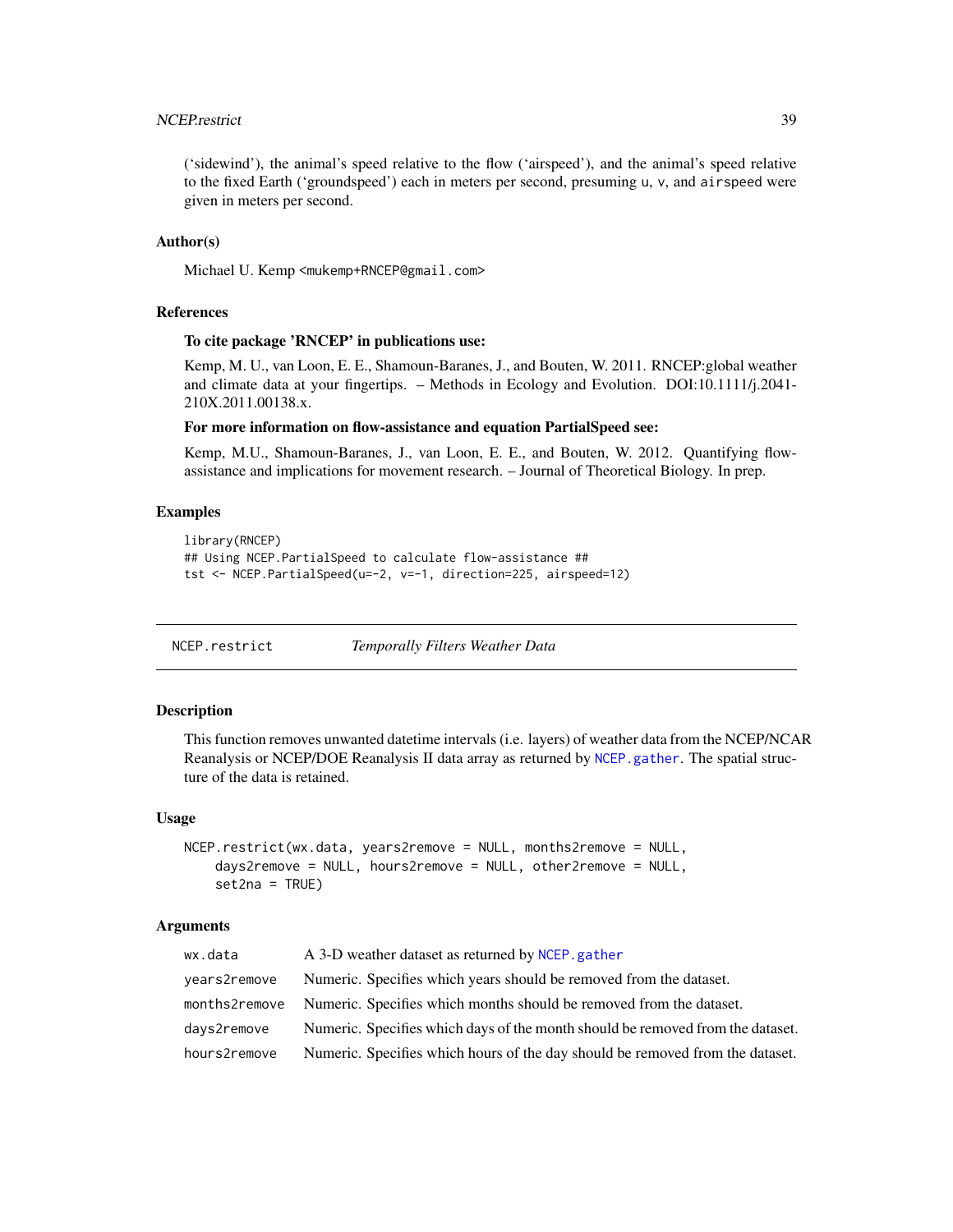<span id="page-39-0"></span>

| other2remove | Character. Specifies any specific combinations of year, month, day, and hour to<br>remove from the dataset.                                                                        |
|--------------|------------------------------------------------------------------------------------------------------------------------------------------------------------------------------------|
| set2na       | Logical. Should the data matching the year, month, day, or hour specified in the<br>function call be set to NA (default) or should they be removed completely from<br>the dataset. |

## Details

other2remove is for specific combinations of year, month, day, and hour and must be given in the format "%Y-%m-%d %H". If [NCEP.aggregate](#page-3-1) has been applied, some datetime components will need to be replaced with "XX" or "XXXX" when specifying other2remove. Use [dimnames](#page-0-0) to determine how to specify an aggregated datetime.

If set2na is anything other than TRUE or FALSE, the function replaces items to be removed with the value of set2na.

## Value

This function returns a three dimensional array (or a 2-D matrix if all but a single timestep is removed) of weather data. The three dimensions are latitude, longitude, and datetime reflected in the dimnames of the output array.

## Author(s)

Michael U. Kemp <mukemp+RNCEP@gmail.com>

## References

Kemp, M. U., van Loon, E. E., Shamoun-Baranes, J., and Bouten, W. 2011. RNCEP:global weather and climate data at your fingertips. – Methods in Ecology and Evolution. DOI:10.1111/j.2041- 210X.2011.00138.x.

```
## Not run:
library(RNCEP)
## First query the U component of the wind from the 850mb
## pressure level
uwnd <- NCEP.gather(variable='uwnd', level=850,
    months.minmax=c(5,7), years.minmax=c(2000,2001),
    lat.southnorth=c(50,55), lon.westeast=c(0,5))## Then remove all observations except those made at midnight from
## the first half of either May or July
uwnd.r <- NCEP.restrict(wx.data=uwnd, hours2remove=c(6,12,18),
    days2remove=seq(17,31), months2remove=6, set2na=FALSE)
## Then remove the observation from 1 May 2000 at midnight ##
uwnd.r2 <- NCEP.restrict(wx.data=uwnd.r,
    other2remove="2000-05-01 00", set2na=FALSE)
```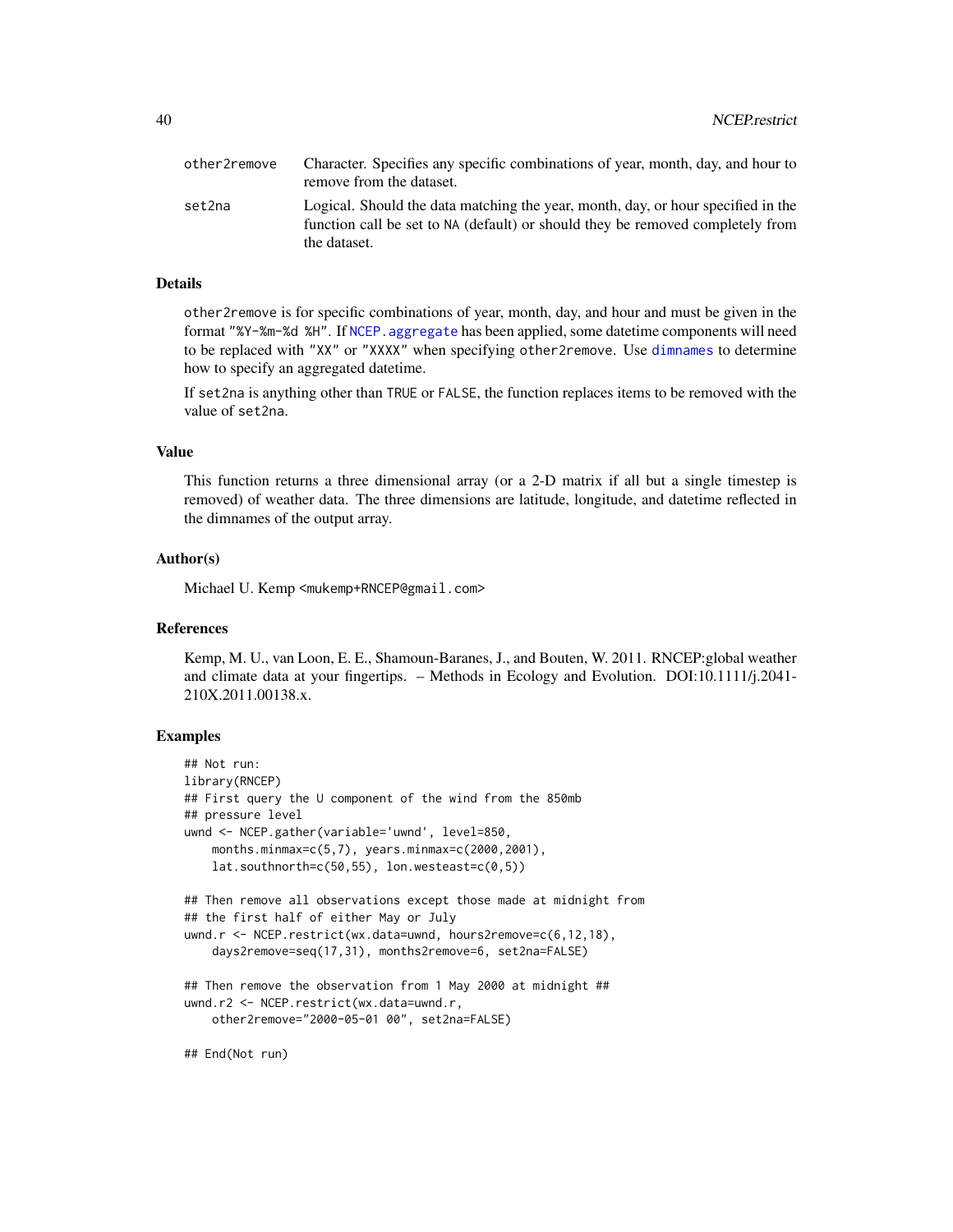<span id="page-40-1"></span><span id="page-40-0"></span>

#### **Description**

This function calculates flow-assistance according to equation Tailwind and determines the speed of forward and sideways movement if an animal behaves according to the rules of equation Tailwind.

## Usage

NCEP.Tailwind(u, v, direction, airspeed=NA,...)

## Arguments

| u            | A numeric value indicating the U (i.e. zonal or east/west) flow component in<br>meters per second, toward east being positive. Values must describe the direction<br>into which the flow is moving.           |
|--------------|---------------------------------------------------------------------------------------------------------------------------------------------------------------------------------------------------------------|
| $\mathsf{V}$ | A numeric value indicating the V (i.e. meridional or north/south) flow compo-<br>nent in meters per second, toward north being positive. Values must describe the<br>direction into which the flow is moving. |
| direction    | A numeric value indicating the preferred direction of movement in degrees from<br>North.                                                                                                                      |
| airspeed     | The animal's speed relative to the flow in meters per second. This value does<br>not affect the calculation of flow-assistance, but does affect the animal's forward<br>and sideways movement.                |
| $\cdots$     | Any extra arguments passed to the flow-assistance equation.                                                                                                                                                   |

## Details

This function calculates flow-assistance and forward and sideways movement according to equation Tailwind. Equation Tailwind considers flow-assistance to be the component of the flow moving parallel to the specified direction, with negative values indicating flows against the specified direction.

## Value

A data.frame containing flow-assistance ('fa'), the animal's forward speed ('forward.move' which includes the animal's own airspeed), the animal's sideways speed ('side.move' which includes the animal's own airspeed), the component of the flow parallel to preferred direction of movement('tailwind'), the component of the flow perpendicular to the preferred direction of movement ('sidewind'), the animal's speed relative to the flow ('airspeed'), and the animal's speed relative to the fixed Earth ('groundspeed') each in meters per second, presuming u, v, and airspeed were given in meters per second.

## Author(s)

Michael U. Kemp <mukemp+RNCEP@gmail.com>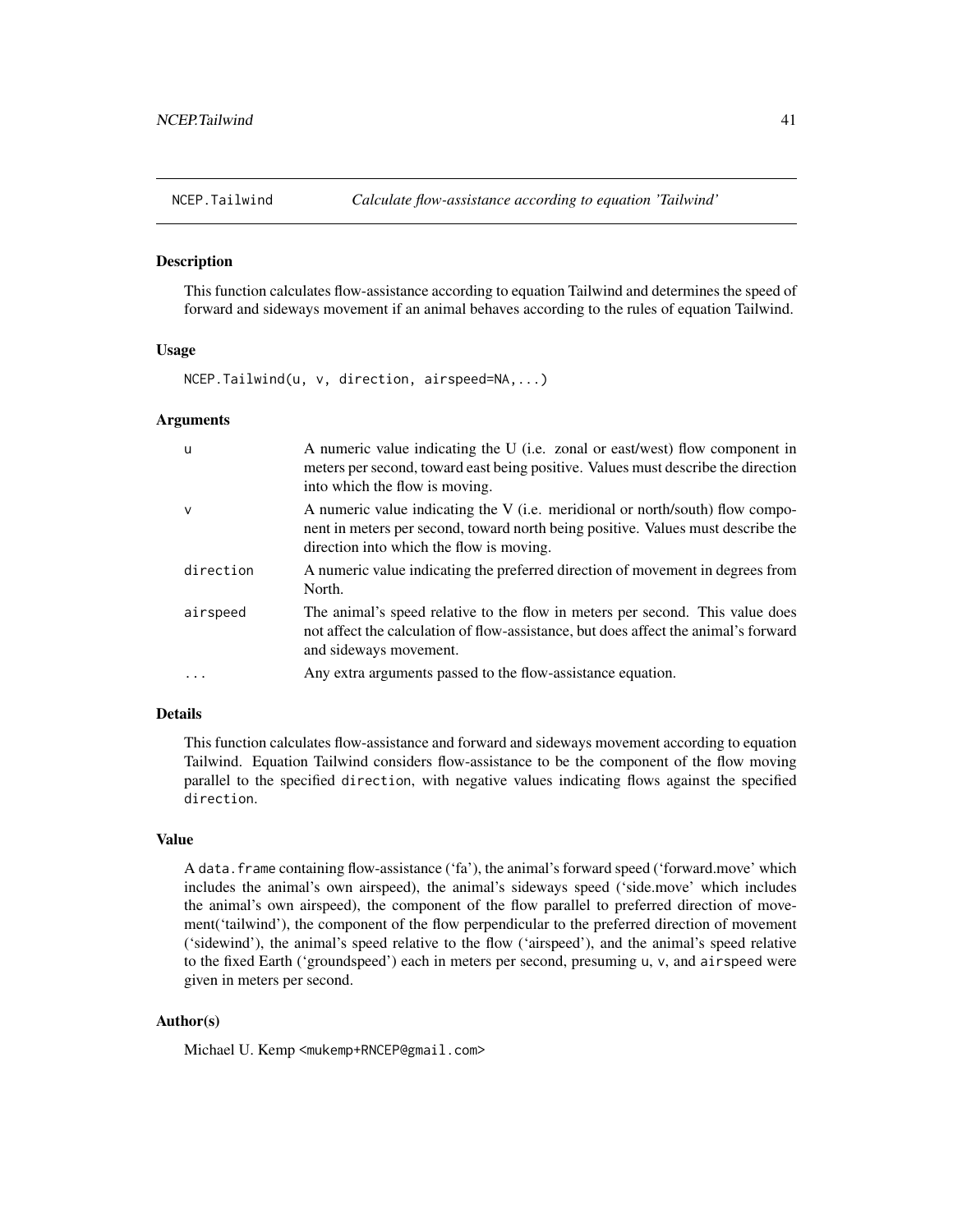## References

## To cite package 'RNCEP' in publications use:

Kemp, M. U., van Loon, E. E., Shamoun-Baranes, J., and Bouten, W. 2011. RNCEP:global weather and climate data at your fingertips. – Methods in Ecology and Evolution. DOI:10.1111/j.2041- 210X.2011.00138.x.

#### For more information on flow-assistance and equation Tailwind see:

Kemp, M.U., Shamoun-Baranes, J., van Loon, E. E., and Bouten, W. 2012. Quantifying flowassistance and implications for movement research. – Journal of Theoretical Biology. In prep.

#### Examples

```
library(RNCEP)
## Using NCEP.Tailwind to calculate flow-assistance ##
tst <- NCEP.Tailwind(u=-2, v=-1, direction=225, airspeed=12)
```
NCEP.track2kml *Plot a track in Google Earth*

## Description

This function creates a .kml file from a time series of point locations (e.g. as returned by NCEP. flight or measured with a GPS device) that can be viewed as a track in Google Earth.

## Usage

```
NCEP.track2kml(latitude, longitude, datetime, altitude=NULL,
  col.variable=NULL, col.scheme=NULL, point.alpha=255,
  line.color='goldenrod', line.alpha=255, size.variable=NULL,
 point.names=NULL, data.variables=NULL, output.filename='track',
  descriptive.filename=NULL)
```
## Arguments

| latitude     | A numeric vector of latitudes in decimal degrees                                                                                                |
|--------------|-------------------------------------------------------------------------------------------------------------------------------------------------|
| longitude    | A numeric vector of longitudes in decimal degrees                                                                                               |
| datetime     | A character vector of date time increments in the format "%Y-%M-%D %H:%M:%S".                                                                   |
| altitude     | An optional vector of altitudes in meters.                                                                                                      |
| col.variable | An optional numeric vector upon which the color of each point should be based                                                                   |
| col.scheme   | A character description of the color scheme to use in coloring the points. Several<br>options, see Details.                                     |
| point.alpha  | A numeric vector of length one indicating the transparency of all points on a<br>scale from 0 (transparent) to $255$ (opaque)                   |
| line.color   | An character expression (any of colors or hexadecimal notation), or numeric<br>indicating the color of the line connecting the point locations. |

<span id="page-41-0"></span>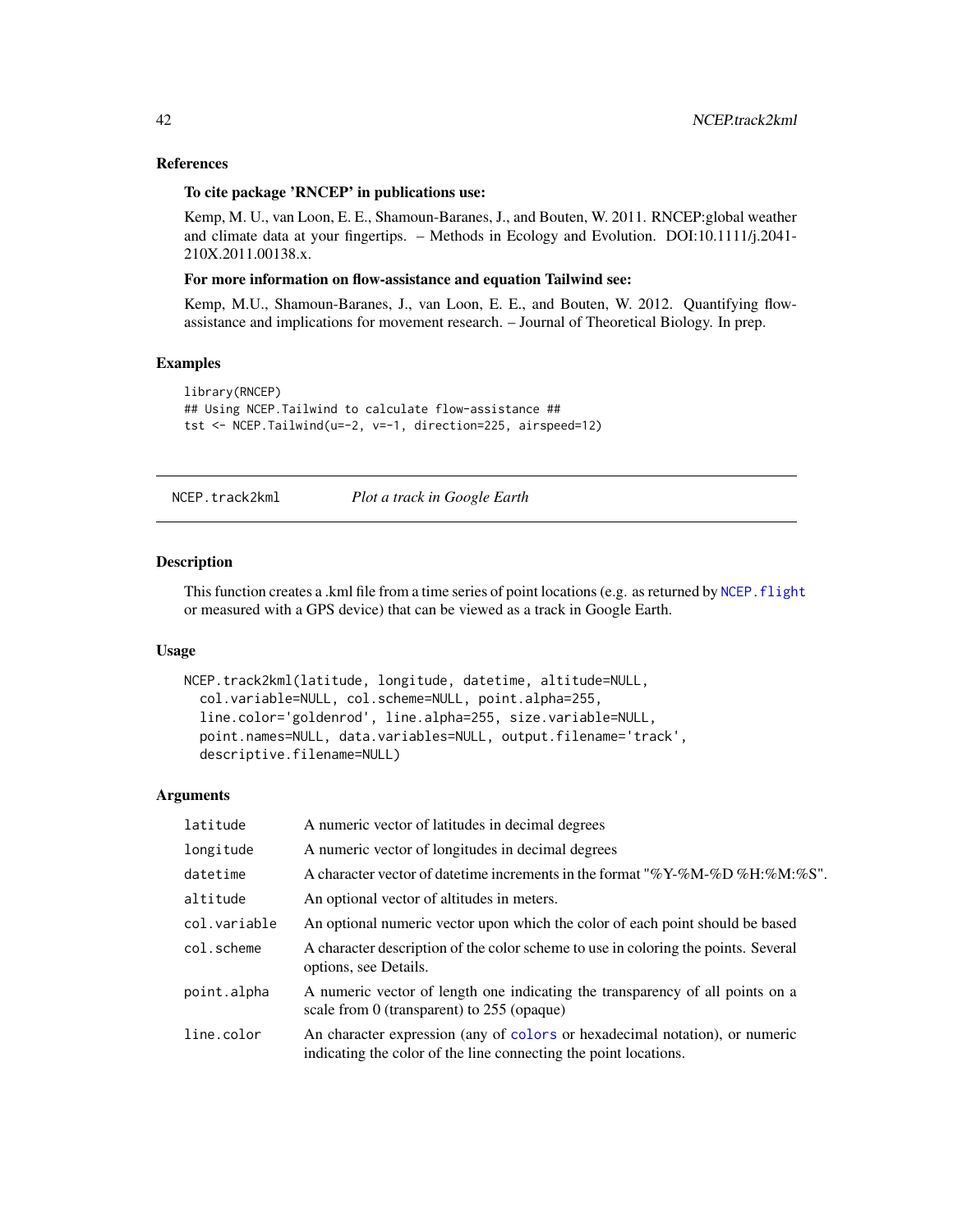<span id="page-42-0"></span>

| line.alpha      | A numeric vector of length one indicating the transparency of the line connect-<br>ing the point locations on a scale from 0 (transparent) to $255$ (opaque) |
|-----------------|--------------------------------------------------------------------------------------------------------------------------------------------------------------|
| size.variable   | An optional numeric vector upon which the size of the points should be based                                                                                 |
| point.names     | An optional character vector of containing names for each point                                                                                              |
|                 | data.variables An optional data.frame containing any descriptor information for each point.<br>See Details.                                                  |
| output.filename |                                                                                                                                                              |
|                 | A character expression giving the name of the resulting output file. This should<br>not include the .kml extension.                                          |
|                 |                                                                                                                                                              |

descriptive.filename

The name of the object in the .kml file. Defaults to output.filename.

#### Details

There are several options for specifying col.scheme. A single color may be specified for all points (using e.g. 'red', 2, or "#FF0000"), specific colors may be given for each point (e.g. c('red','blue','green', etc.) or codec('#FF0000','#0000FF','#00FF00', etc.)), or the function can automatically assign colors, according to the values in clo. variable, if col. scheme is any color palette in [display.brewer.all](#page-0-0) or one of the recognizezd R color palettes (i.e. 'rainbow', 'heat.colors', 'terrain.colors', 'topo.colors', 'cm.colors', or 'bpy.colors'). An alpha value (0-255) may be supplied to point.alpha to adjust transparencies.

In the output .kml file, each point along the track contains a table of values. By default, this table contains the latitude, longitude, and datetime. Variables contained in the data. frame described in data.variables will also be included in this table.

The altitude associated with each point, i.e. those passed to the altitude argument, should be supplied in meters. For an example of how to assign general altitudes from pressure levels, see the Examples below.

Depending on col. scheme, this function may require RColorBrewer or sp.

## Value

This function returns no data. It creates a .kml file in the current working directory.

## Author(s)

Michael U. Kemp << mukemp+RNCEP@gmail.com>>

#### References

## To cite package 'RNCEP' in publications use:

Kemp, M. U., van Loon, E. E., Shamoun-Baranes, J., and Bouten, W. 2011. RNCEP:global weather and climate data at your fingertips. – Methods in Ecology and Evolution. DOI:10.1111/j.2041- 210X.2011.00138.x.

## See Also

[NCEP.flight](#page-11-1)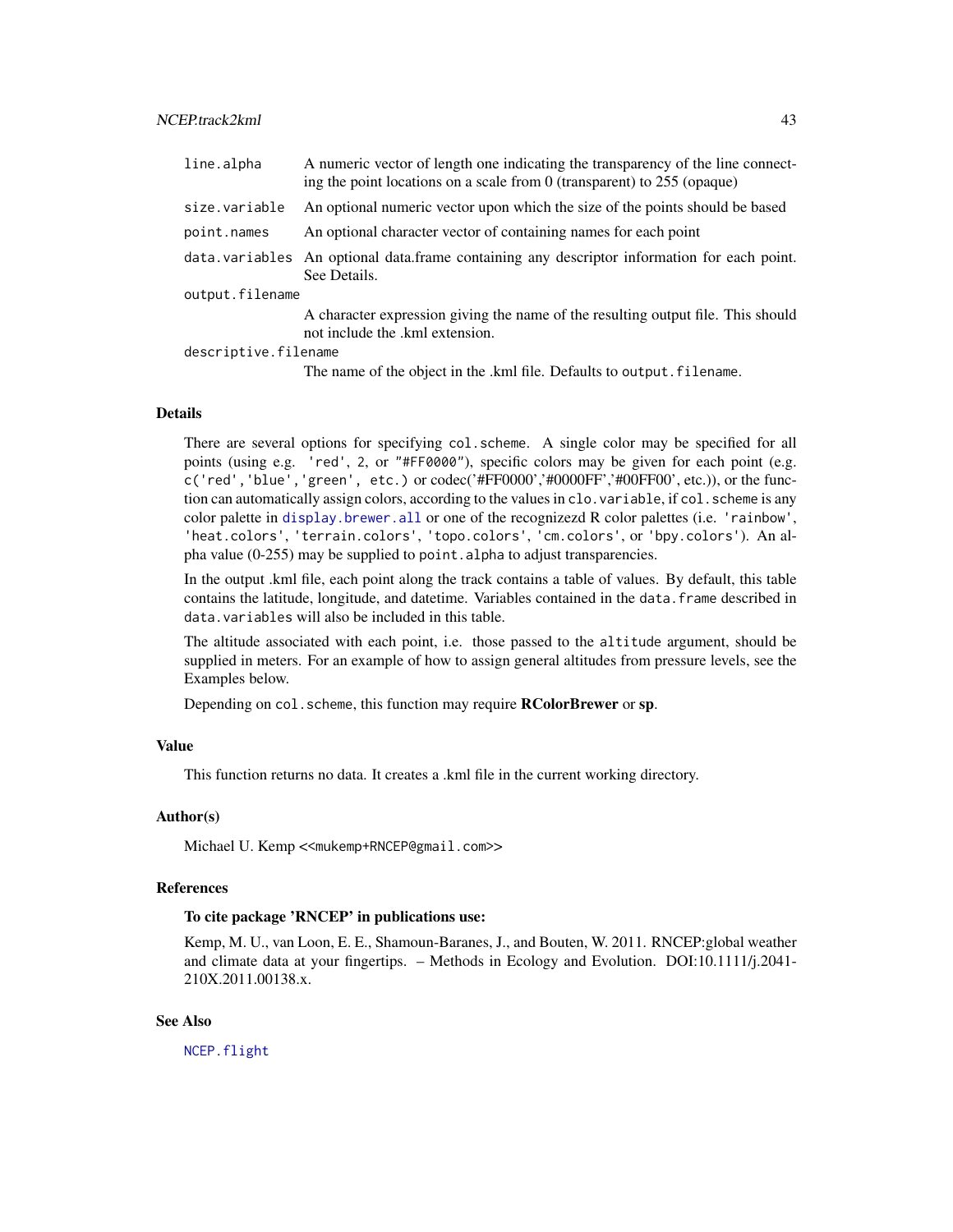## Examples

```
## Not run:
## Load the gull dataset ##
data(gull)
## Create a subset of the full dataset ##
g \leftarrow \text{gull}[1:100, ]## Create a .kml file from a portion of the GPS track ##
NCEP.track2kml(latitude=g$latitude, longitude=g$longitude,
    datetime=as.character(g$datetime), altitude=g$altitude,
    col.variable=g$altitude, col.scheme='heat.colors',
    point.alpha=255, line.color='goldenrod', line.alpha=255,
size.variable=NULL, point.names=NULL,
    data.variables=data.frame(g$altitude),
output.filename='track', descriptive.filename=NULL)
## End(Not run)
```
NCEP.uv.revert *Reverts speed and direction to U and V components.*

## Description

This function calculates U (i.e. zonal or east/west) and V (i.e. meridional or north/south) components from a specified speed and direction.

#### Usage

NCEP.uv.revert(spd, dir, radians=FALSE)

## Arguments

| spd     | A numeric value indicating speed.                                                             |
|---------|-----------------------------------------------------------------------------------------------|
| dir     | A numeric value indicating direction in degrees from north or radians if radians<br>is TRUE.  |
| radians | A logical indicating whether dir is given in degrees from north (FALSE) or<br>radians (TRUE). |

## Details

This function calculates U (i.e. zonal or east/west) and V (i.e. meridional or north/south) components from a specified speed and direction. U and V components describe the direction into which movement occurs with east and north being positive, respectively. If directions are given in radians, radians must be set to TRUE.

<span id="page-43-0"></span>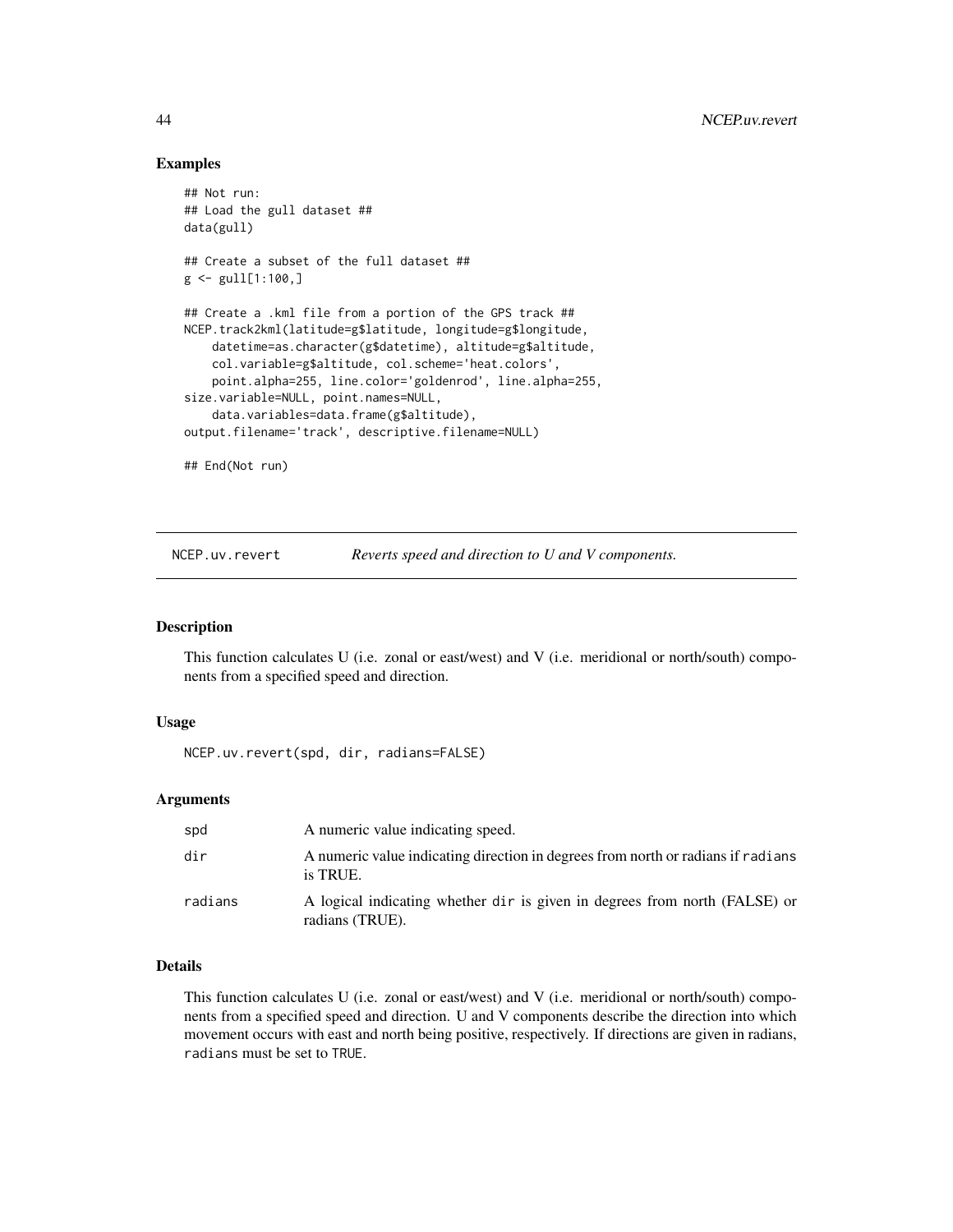## <span id="page-44-0"></span>NCEP.vis.area 45

## Value

A data.frame containing U and V components given in the same units as speed.

## Author(s)

Michael U. Kemp <mukemp+RNCEP@gmail.com>

## References

## To cite package 'RNCEP' in publications use:

Kemp, M. U., van Loon, E. E., Shamoun-Baranes, J., and Bouten, W. 2011. RNCEP:global weather and climate data at your fingertips. – Methods in Ecology and Evolution. DOI:10.1111/j.2041- 210X.2011.00138.x.

## Examples

library(RNCEP) ## Using NCEP.uv.revert ## NCEP.uv.revert(spd=12, dir=225, radians=FALSE)

NCEP.vis.area *Visualize Weather Data on a Map*

## Description

This function creates a filled contour map from weather data. It visualizes data from a single layer (i.e. timestep) of a data array as returned by [NCEP.gather](#page-16-1) or a single aggregated layer as returned by [NCEP.aggregate](#page-3-1)

#### Usage

```
NCEP.vis.area(wx.data, layer=1, show.pts=TRUE, draw.contours=TRUE,
   cols=heat.colors(64), transparency=.5, axis.args=NULL, map.args=NULL,
   grid.args=NULL, title.args=NULL, interp.loess.args=NULL,
    image.plot.args=NULL, contour.args=NULL, points.args=NULL)
```
#### Arguments

| wx.data       | A 3-D array of weather data as returned by NCEP. gather or NCEP. aggregate                                                                                                           |
|---------------|--------------------------------------------------------------------------------------------------------------------------------------------------------------------------------------|
| laver         | Either a numerical indication of the layer (default is the first layer) or a character<br>expression of the date time of a particular layer.                                         |
| show.pts      | Logical. Should the points at which data were obtained be plotted?                                                                                                                   |
| draw.contours | Logical. Should the map include contour lines?                                                                                                                                       |
| cols          | A vector of colors such as that generated by rainbow, heat.colors, topo.colors,<br>terrain, colors, or similar functions indicating the colors of the filled contours<br>on the map. |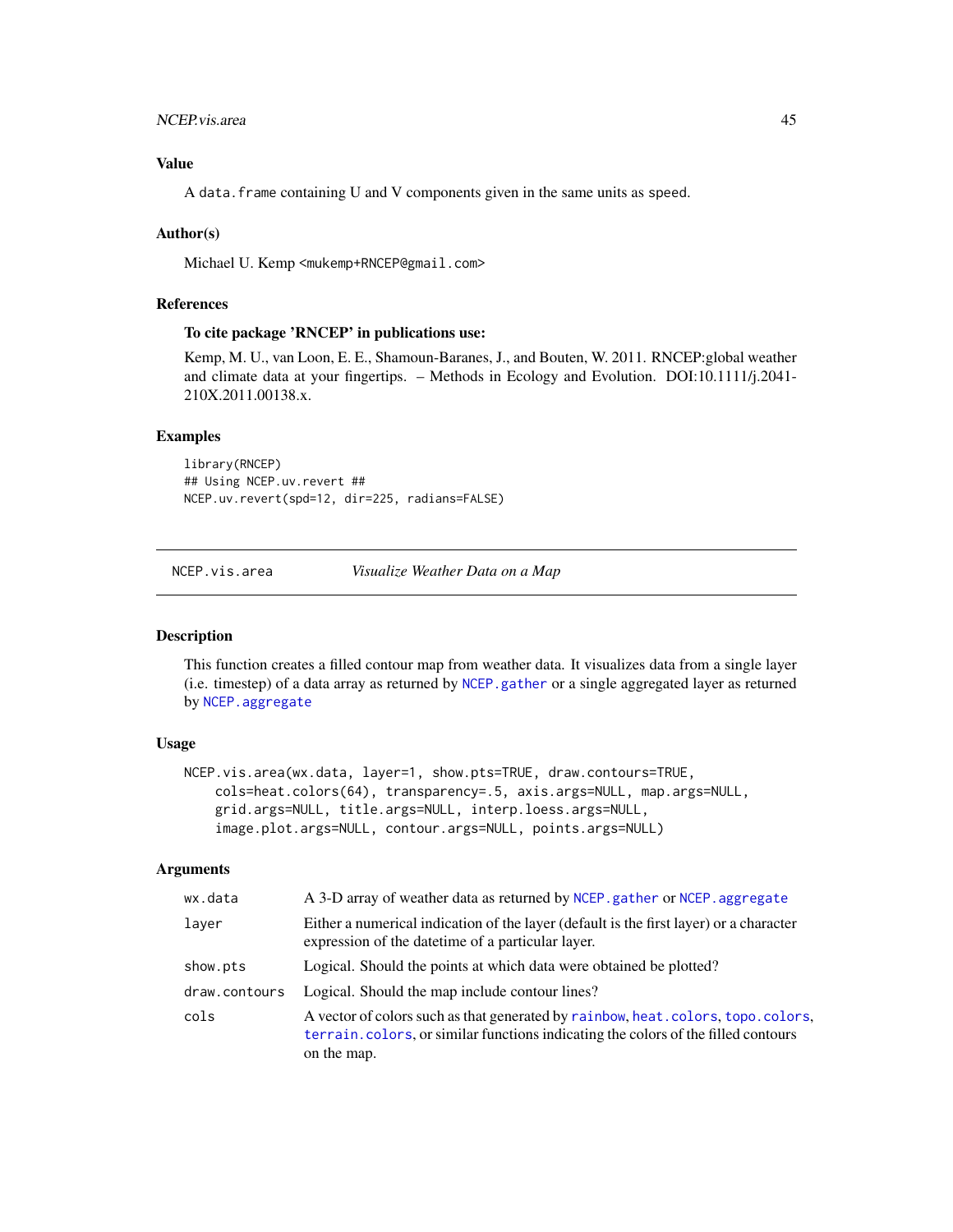<span id="page-45-0"></span>

| transparency      | A numeric value between 0 and 1 indicating the transparency of the filled con-<br>tours on the map.                                                                                                                         |
|-------------------|-----------------------------------------------------------------------------------------------------------------------------------------------------------------------------------------------------------------------------|
| axis.args         | A list of arguments controlling the drawing of axes. See axis for acceptable<br>arguments and the examples below for a demonstration.                                                                                       |
| map.args          | A list of arguments controlling the drawing of the map. See map for acceptable<br>arguments and the examples below for a demonstration.                                                                                     |
| grid.args         | A list of arguments controlling the drawing of the lat/long grid lines. See abline<br>for acceptable arguments and the examples below for a demonstration.                                                                  |
| title.args        | A list of arguments controlling the how titles and axis lables are written. See<br>title for acceptable arguments and the examples below for a demonstration.                                                               |
| interp.loess.args |                                                                                                                                                                                                                             |
|                   | A list of arguments controlling the interpolation between grid points. See interp. loess<br>for acceptable arguments and the examples below for a demonstration.                                                            |
| image.plot.args   |                                                                                                                                                                                                                             |
|                   | A list of arguments controlling the plotting of the filled contour surface, the<br>color-bar legend, and the legend axis and labels. See image plot for acceptable<br>arguments and the examples below for a demonstration. |
| contour.args      | A list of arguments controlling the drawing of contour lines. See contour for<br>acceptable arguments and the examples below for a demonstration.                                                                           |
| points.args       | A list of arguments controlling the plotting of grid points. See points for ac-<br>ceptable arguments and the examples below for a demonstration.                                                                           |

## Details

If the specification of layer is not numeric, it must specify a layer by a character expression of its datetime using the format "%Y-%m-%d %H". Leading zeros in the month, day, and hour components must be given (e.g. "2006-01-01 06")

If the data array has been aggregated in some way, the datetime dimension may no longer contain information on one or more temporal component: year, month, day, or hour. In this case, replace missing datetime componets with "XX" or "XXXX" (e.g. "XXXX-01-XX XX") when specifying a layer by a character expression of its datetime. Use [dimnames](#page-0-0) to see the datetime dimension labels.

If the geographical area to be plotted contains no landmass, the plot will exhibit a small unfilled border.

Most of the components of a plot produced by this function can be controlled by supplying a list of arguments to the embedded function that produces the particular component of the plot. For example, the text and size of the plot's title can be controlled by specifying a list of acceptable arguments to title.args. Similarly, the axes, map, and grid lines are controlled by specifying a list of acceptable arguements to axis.args, map.args, and grid.args, respectively. Through the argument image.plot.args the user can control the plotting of the filled contour surface, the color-bar legend, and the color-bar's title and axis labels. A list of arguments passed to interp.loess.args controls the interpolation of the filled-contour surface. See the examples below for a demonstration of how to apply these different arguments.

## Value

A plot is produced. No data are returned.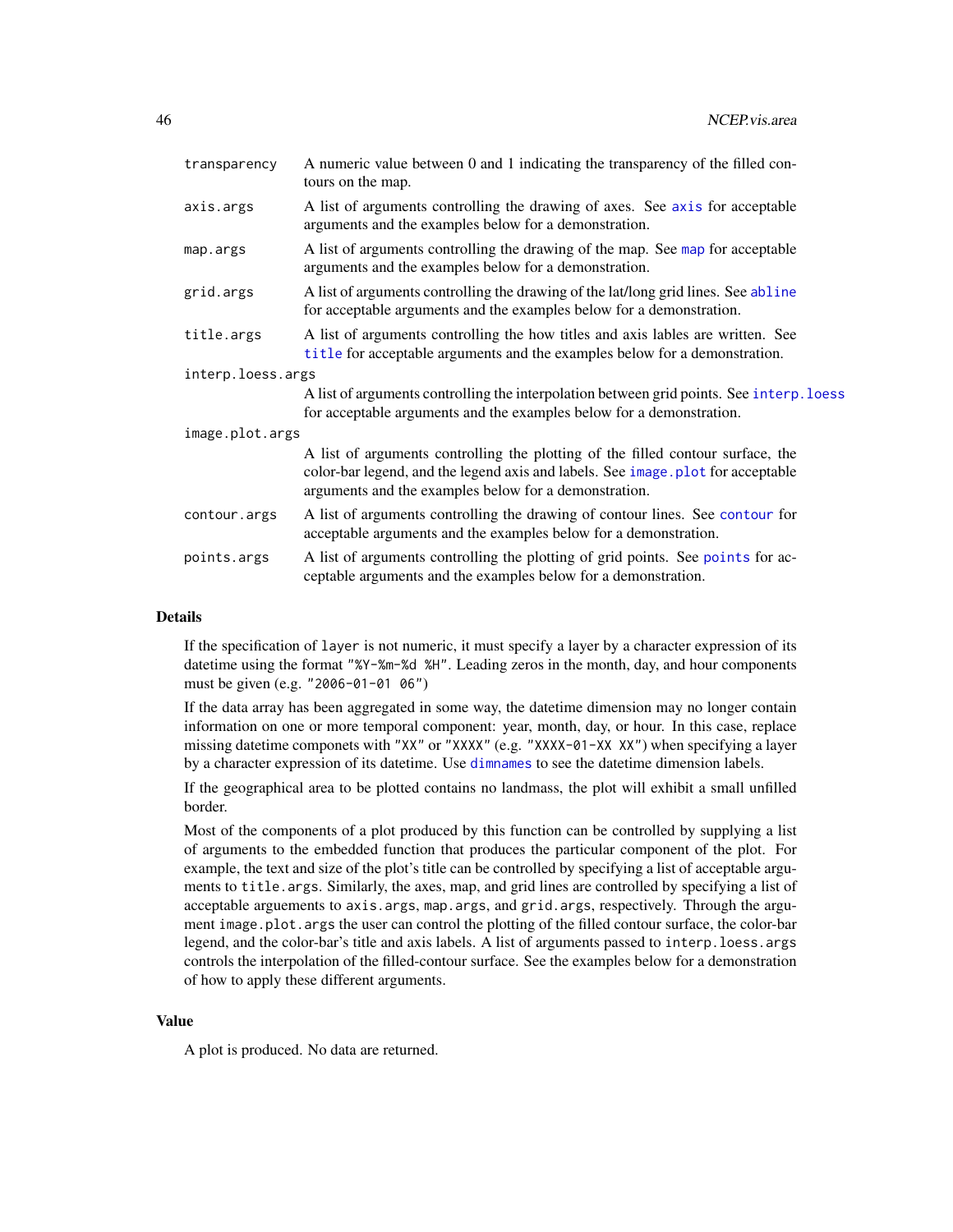## NCEP.vis.area 47

#### Author(s)

Michael U. Kemp <mukemp+RNCEP@gmail.com>

## References

## To cite package 'RNCEP' in publications use:

Kemp, M. U., van Loon, E. E., Shamoun-Baranes, J., and Bouten, W. 2011. RNCEP:global weather and climate data at your fingertips. – Methods in Ecology and Evolution. DOI:10.1111/j.2041- 210X.2011.00138.x.

```
## Not run:
library(RNCEP)
## Retrieve data for a specified spatial and temporal extent ##
wx.extent <- NCEP.gather(variable = "air", level=850,
    months.minmax = 11, years.minmax = 2000,
    lat.southnorth = c(50, 60), lon.westeast = c(0, 10),
    reanalysis2 = FALSE, return.units = TRUE)
## Visualize the first layer (i.e. first timestep) of the
## variable on a map
## Note how to specify the plot's title
## Note also the adjustment of the Kernal span argument for
## interpolation using interp.loess.args
NCEP.vis.area(wx.data=wx.extent, layer=1, show.pts=TRUE, draw.contours=TRUE,
    cols=heat.colors(64), transparency=.6, title.args=list(main="Example"),
    interp.loess.args=list(span=.75))
## Now visualize a particular layer by specifying its datetime ##
NCEP.vis.area(wx.data=wx.extent, layer='2000-11-01 18', show.pts=TRUE,
    draw.contours=TRUE, cols=terrain.colors(64), transparency=.6,
    title.args=list(main="Example: select layer by datetime"),
    interp.loess.args=list(span=0.5))
## Now produce the same graph as above ##
## This time, label the color-bar legend ##
NCEP.vis.area(wx.data=wx.extent, layer='2000-11-01 18', show.pts=TRUE,
    draw.contours=TRUE, cols=terrain.colors(64), transparency=.6,
    title.args=list(main="Example: select layer by datetime"),
    interp.loess.args=list(span=0.5),
    image.plot.args=list(legend.args=list(text='Kelvin', cex=1.15, padj=-1, adj=-.25)))
## Now produce the same graph as above ##
## This time, explicitly specify the size and location
## of the color-bar legend using the smallplot argument
## in the list of image.plot.args ##
NCEP.vis.area(wx.data=wx.extent, layer='2000-11-01 18', show.pts=TRUE,
    draw.contours=TRUE, cols=terrain.colors(64), transparency=.6,
    title.args=list(main="Example: select layer by datetime"),
    interp.loess.args=list(span=0.5),
```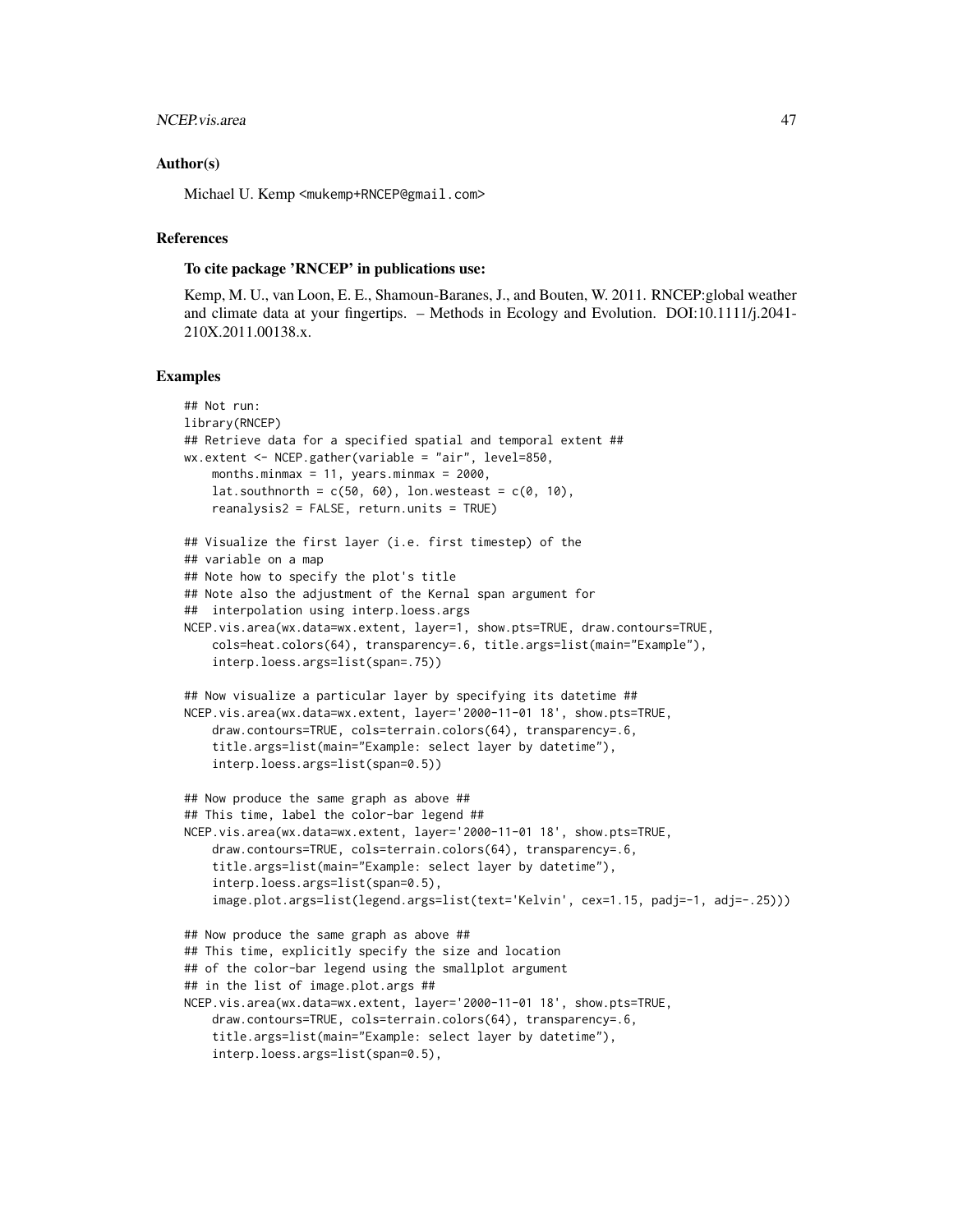```
image.plot.args=list(legend.args=list(text='Kelvin', cex=1.15, padj=-1, adj=-.25),
        smallplot=c(0.8475, 0.875, 0.20, 0.8)))
###########################################################
## This function can also show a layer after aggregation ##
###########################################################
## Calculate the average hourly temperature from the data
## obtained above ##
wx.ag <- NCEP.aggregate(wx.data=wx.extent, YEARS=FALSE, MONTHS=FALSE,
   HOURS=TRUE, DAYS=FALSE, fxn='mean')
## Now plot the mean temperature at midnight ##
## Note the adjustment of axis labels
## Note also the adjustment of the point type
NCEP.vis.area(wx=wx.ag, layer=1, interp.loess.args=list(span=0.5),
    title.args=list(main='Example: aggregated layer', xlab='Long [degrees]',
   ylab='Lat [degrees]'), points.args=list(pch=19))
## Now produce the same plot as above ##
## This time, change the font size used in the
## contour labels ##
NCEP.vis.area(wx=wx.ag, layer=1, interp.loess.args=list(span=0.5),
    title.args=list(main='Example: aggregated layer', xlab='Long [degrees]',
    ylab='Lat [degrees]'), points.args=list(pch=19),
    contour.args=list(labcex=.6))
## Notice how you can plot an aggregated layer by specifying
## it explicitly ##
NCEP.vis.area(wx=wx.ag, layer="XXXX-XX-XX 18", interp.loess.args=list(span=0.5),
    title.args=list(main='Example: aggregated layer', xlab='Long [degrees]',
    ylab='Lat [degrees]'), points.args=list(pch=19),
    contour.args=list(labcex=.6))
## End(Not run)
```
NCEP.vis.points *Visualize Weather Data Interpolated to a Point on a Map*

#### Description

This function creates a map with points. The color of the points indicates the value of some variable at that point. These values can e.g. be obtained by applying the function NCEP. interp.

#### Usage

```
NCEP.vis.points(wx, lats, lons, cols=heat.colors(64),
    transparency=.5, connect=TRUE, axis.args=NULL,
   points.args=NULL, map.args=NULL, grid.args=NULL,
    title.args=NULL, image.plot.args=NULL, lines.args=NULL)
```
<span id="page-47-0"></span>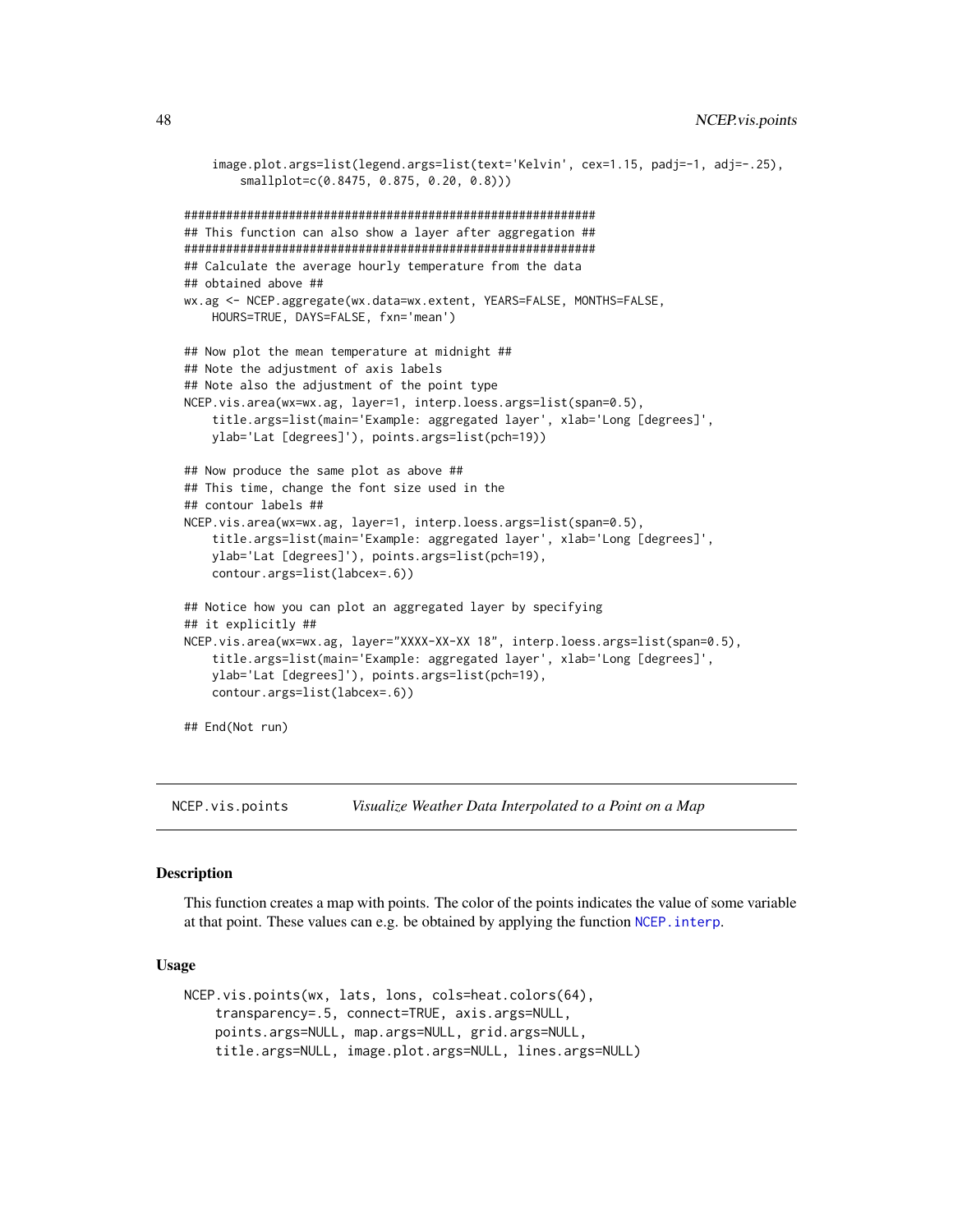## <span id="page-48-0"></span>NCEP.vis.points 49

## Arguments

| <b>WX</b>       | A vector of weather data as returned by NCEP. interp                                                                                                                                           |
|-----------------|------------------------------------------------------------------------------------------------------------------------------------------------------------------------------------------------|
| lats            | A vector of latitudes in decimal degrees indicating the locations of the points                                                                                                                |
| lons            | A vector of longitudes in decimal degrees indicating the locations of the points                                                                                                               |
| cols            | A vector of colors such as that generated by rainbow, heat.colors, topo.colors,<br>terrain.colors, or similar functions                                                                        |
| transparency    | A numeric value between 0 and 1 indicating the transparency of the filled points<br>on the map.                                                                                                |
| connect         | Logical. Should a line be drawn connecting the points?                                                                                                                                         |
| axis.args       | A list of arguments controlling the drawing of axes. See axis for acceptable<br>arguments and the examples below for a demonstration.                                                          |
| points.args     | A list of arguments controlling the drawing of points. See points for acceptable<br>arguments and the examples below for a demonstration.                                                      |
| map.args        | A list of arguments controlling the drawing of the map. See map for acceptable<br>arguments and the examples below for a demonstration.                                                        |
| grid.args       | A list of arguments controlling the drawing of the lat/long grid lines. See abline<br>for acceptable arguments and the examples below for a demonstration.                                     |
| title.args      | A list of arguments controlling the how titles and axis lables are written. See<br>title for acceptable arguments and the examples below for a demonstration.                                  |
| image.plot.args |                                                                                                                                                                                                |
|                 | A list of arguments controlling the plotting of the color-bar legend and the legend<br>axis and labels. See image plot for acceptable arguments and the examples<br>below for a demonstration. |
| lines.args      | A list of arguments controlling the drawing of the line connecting the points. See<br>lines for acceptable arguments and the examples below for a demonstration.                               |

## Details

Most of the components of a plot produced by this function can be controlled by supplying a list of arguments to the embedded function that produces the particular component of the plot. For example, the text and size of the plot's title can be controlled by specifying a list of acceptable arguments to title.args. Similarly, the axes, map, and grid lines are controlled by specifying a list of acceptable arguements to axis.args, map.args, and grid.args, respectively. Through the argument image.plot.args the user can control the plotting of the color-bar legend and the color-bar's title and axis labels. See the examples below for a demonstration of how to apply these different arguments.

## Value

A plot is produced. No data are returned.

## Author(s)

Michael U. Kemp <mukemp+RNCEP@gmail.com>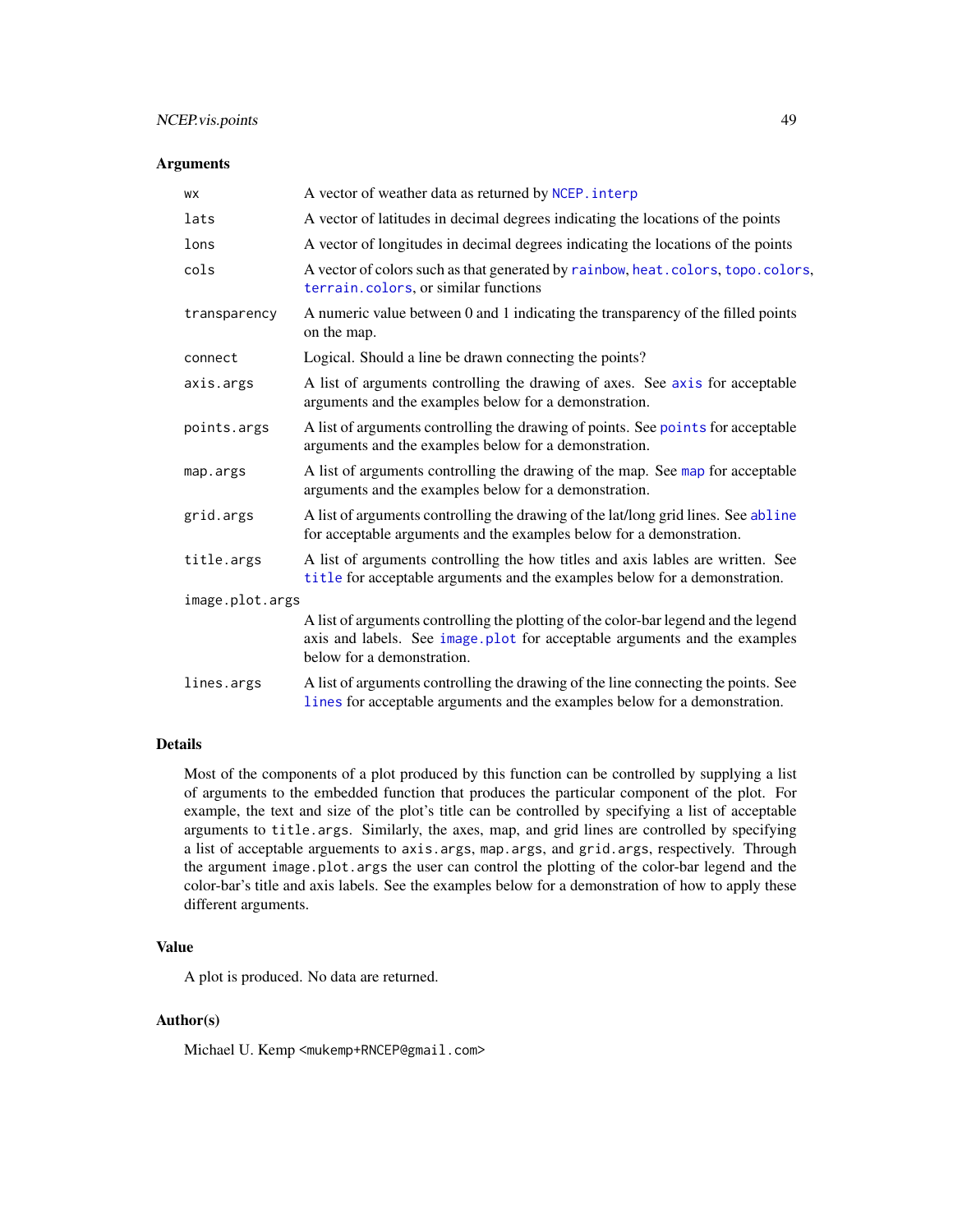## References

#### To cite package 'RNCEP' in publications use:

Kemp, M. U., van Loon, E. E., Shamoun-Baranes, J., and Bouten, W. 2011. RNCEP:global weather and climate data at your fingertips. – Methods in Ecology and Evolution. DOI:10.1111/j.2041- 210X.2011.00138.x.

```
## Not run:
library(RNCEP)
## In this example, we use datetime and locational data
## obtained from a GPS device attached to a lesser
## black-backed gull.
data(gull, package='RNCEP')
## First, visualize the entire track representing altitude
## with the point colors ##
## Note the specification of the title
## Also, note the specification of the legend label
## and adjustment of its placement
NCEP.vis.points(wx=gull$altitude, lats=gull$latitude,
    lons=gull$longitude, cols=topo.colors(64),
    title.args=list(main='Lesser black-backed gull'),
    image.plot.args=list(legend.args=list(text='Altitude',
    adj=-1, cex=1.25)))
## Take a subset of the data based on the datetime of
## the measurement ##
ss <- subset(gull, format(gull$datetime, "%Y-%m-%d %H:%M:%S") >=
    "2008-09-19 16:00:00" & format(gull$datetime,
    "%Y-%m-%d %H:%M:%S") <= "2008-09-19 19:30:00")
```

```
## Now collect cloud cover, temperature, and wind
## information for each point in the subset ##
cloud <- NCEP.interp(variable='tcdc.eatm', level='gaussian',
    lat=ss$latitude, lon=ss$longitude, dt=ss$datetime,
    reanalysis2=TRUE, keep.unpacking.info=TRUE)
temp <- NCEP.interp(variable='air.sig995', level='surface',
    lat=ss$latitude, lon=ss$longitude, dt=ss$datetime,
    reanalysis2=FALSE, keep.unpacking.info=TRUE)
uwind <- NCEP.interp(variable='uwnd', level=925,
   lat=ss$latitude, lon=ss$longitude, dt=ss$datetime,
    reanalysis2=TRUE, keep.unpacking.info=TRUE)
vwind <- NCEP.interp(variable='vwnd', level=925,
    lat=ss$latitude, lon=ss$longitude, dt=ss$datetime,
    reanalysis2=TRUE, keep.unpacking.info=TRUE)
```

```
## Now visualize the subset of the GPS track using color
## to indicate the cloud cover ##
## Note the adjustment to the color of the basemap
```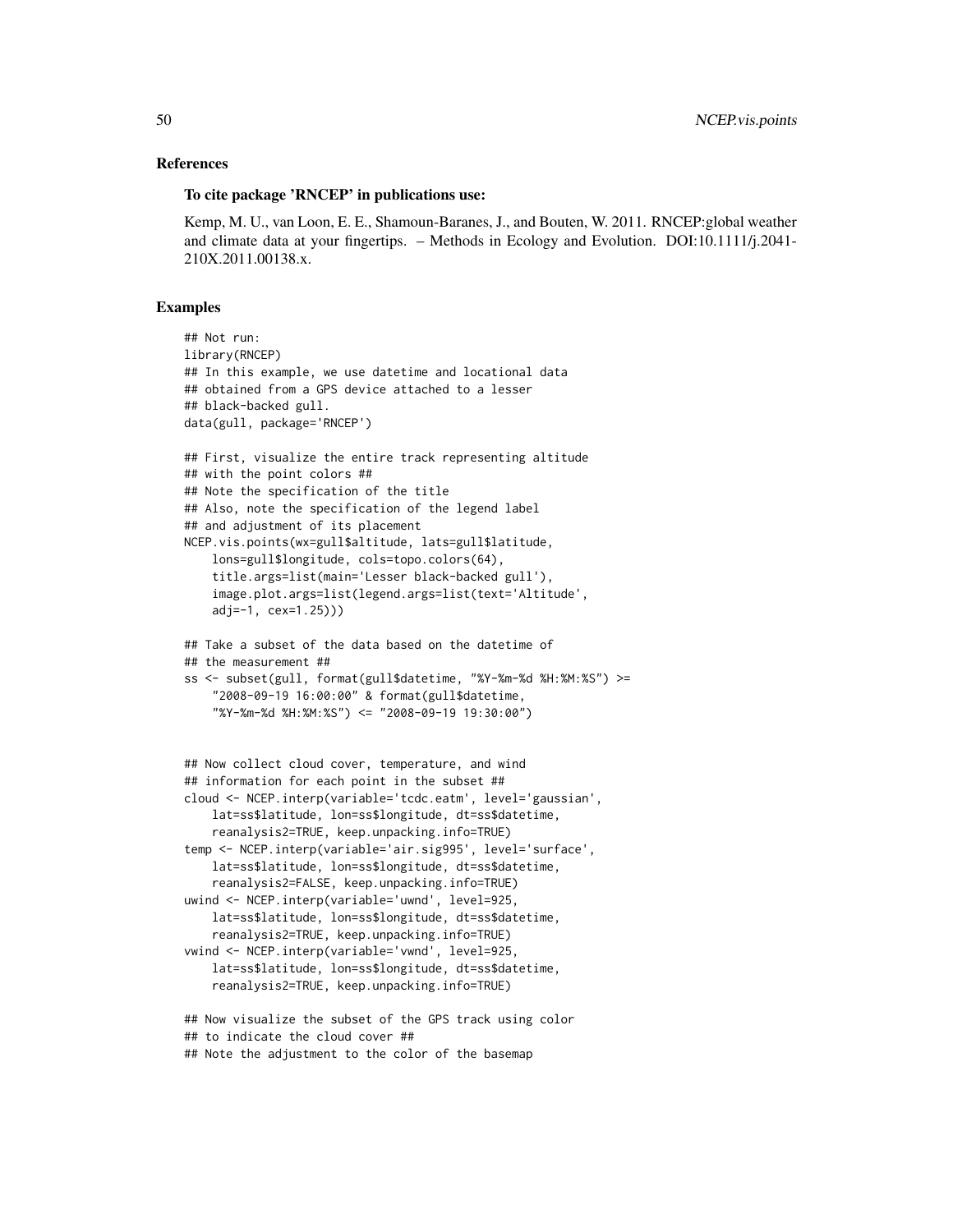```
## And the setting of the map range ##
## And the explicit placement of the colorbar legend
## using the smallplot argument
NCEP.vis.points(wx=cloud, lats=ss$latitude, lons=ss$longitude,
    cols=rev(heat.colors(64)),
    map.args=list(col='darkgreen',xlim=c(-7,4), ylim=c(40,50)),
    title.args=list(main='Lesser black-backed gull'),
    image.plot.args=list(legend.args=list(text='Cloud Cover %',
       adj=-.1, padj=-.5, cex=1),
    smallplot=c(.83,.86,.15,.85)))
## Now visualize the subset of the GPS track using color
## to indicate the temperature ##
## Note the adjustment of point size
NCEP.vis.points(wx=temp, lats=ss$latitude, lons=ss$longitude,
    cols=rev(heat.colors(64)),
   points.args=list(cex=1.25),
    title.args=list(main='Lesser black-backed gull'),
    image.plot.args=list(legend.args=list(text='Kelvin',
       adj=-.4, padj=-.5, cex=1.15)),
   map.args=list(xlim=c(-7,4), ylim=c(40,50)))
## Now calculate the tailwind component from the U and V
## wind components assuming that the bird's preferred
## direction is 225 degrees
tailwind <- (sqrt(uwind^2 + vwind^2)*cos(((atan2(uwind,vwind)*
    (180/pi))-225)*(pi/180)))
## Now visualize the subset of the GPS track using color
## to indicate the tailwind speed ##
## Note the adjustment of grid and axis properties
NCEP.vis.points(wx=tailwind, lats=ss$latitude, lons=ss$longitude,
    cols=rev(heat.colors(64)),
    axis.args=list(las=2), grid.args=list(lty=1),
    title.args=list(main='Lesser black-backed gull'),
    image.plot.args=list(legend.args=list(text='Tailwind m/s',
       adj=0, padj=-2, cex=1.15)),
    map.args=list(xlim=c(-7,4), ylim=c(40,50)))
```
## End(Not run)